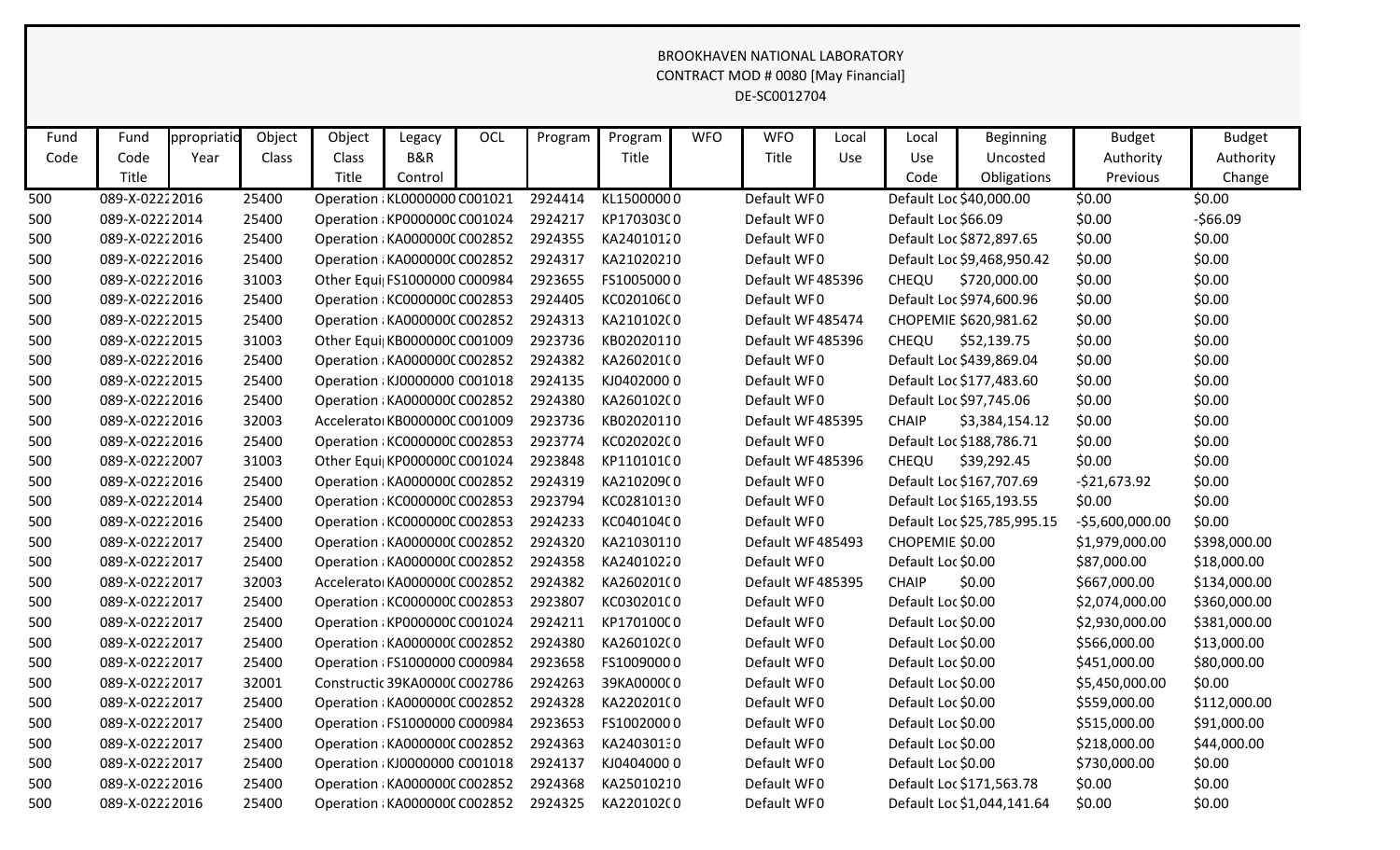| 500 | 089-X-02222016 | 25400 | Operation : KC000000C C002853 | 2924192 | KC020701C0 | Default WF0      | Default Loc \$3,286,893.63     | \$0.00         | \$0.00       |
|-----|----------------|-------|-------------------------------|---------|------------|------------------|--------------------------------|----------------|--------------|
| 500 | 089-X-02222014 | 25400 | Operation : KA0000000 C002852 | 2923680 | KA11028110 | Default WF0      | Default Loc \$25,126.18        | \$0.00         | \$0.00       |
| 500 | 089-X-02222014 | 31003 | Other Equi KC000000C C002853  | 2924300 | KC030403C0 | Default WF485396 | \$1,164.17<br><b>CHEQU</b>     | $-51,164.17$   | \$0.00       |
| 500 | 089-X-02222014 | 25400 | Operation : KA0000000 C002852 | 2923681 | KA11028120 | Default WF0      | Default Loc \$212,904.79       | \$0.00         | \$0.00       |
| 500 | 089-X-02222015 | 25400 | Operation : KA0000000 C002852 | 2924336 | KA220209(0 | Default WF0      | Default Loc \$284,282.14       | \$0.00         | \$0.00       |
| 500 | 089-X-02222014 | 25400 | Operation : KB000000C C001009 | 2923741 | KB02810110 | Default WF0      | Default Loc \$440,766.74       | \$0.00         | \$0.00       |
| 500 | 089-X-02222016 | 25400 | Operation : KC000000C C002853 | 2923807 | KC03020100 | Default WF0      | Default Loc \$330,284.74       | \$0.00         | \$0.00       |
| 500 | 089-X-02222014 | 31003 | Other Equi  KC000000C C002853 | 2924232 | KC040103C0 | Default WF485396 | CHEQU<br>\$0.35                | $-50.35$       | \$0.00       |
| 500 | 089-X-02222016 | 25400 | Operation : FS1000000 C000984 | 2923654 | FS10040000 | Default WF0      | Default Loc \$219,425.15       | \$0.00         | \$0.00       |
| 500 | 089-X-02222014 | 32001 | Constructic 39KC0000C C000604 | 2924055 | 39KC0200C0 | Default WF0      | Default Loc \$2,399.33         | \$0.00         | $-52,399.33$ |
| 500 | 089-X-02222015 | 25400 | Operation : KJ0000000 C001018 | 2924137 | KJ04040000 | Default WF0      | Default Loc \$220,490.65       | $-$1,707.12$   | $-$1,157.03$ |
| 500 | 089-X-02222015 | 31003 | Other Equi  KC000000C C002853 | 2923774 | KC020202C0 | Default WF485396 | \$3,393.61<br><b>CHEQU</b>     | $-53,393.61$   | \$0.00       |
| 500 | 089-X-02222013 | 31003 | Other Equi  KA0000000 C002852 | 2924363 | KA24030130 | Default WF485396 | CHEQU<br>\$13,302.54           | $-$13,302.54$  | \$0.00       |
| 500 | 089-X-02222014 | 25400 | Operation : KP000000C C001024 | 2924200 | KP160101C0 | Default WF0      | Default Loc \$180,000.00       | \$0.00         | \$0.00       |
| 500 | 089-X-02222016 | 25400 | Operation : KB000000C C001009 | 2923733 | KB02010210 | Default WF0      | Default Loc \$1,156,414.54     | \$0.00         | \$0.00       |
| 500 | 089-X-02222016 | 25400 | Operation : KB000000C C001009 | 2923736 | KB02020110 | Default WF0      | Default Loc \$5,608,896.89     | \$0.00         | \$0.00       |
| 500 | 089-X-02222016 | 25400 | Operation : KB000000C C001009 | 2923737 | KB02020120 | Default WF0      | Default Loc \$3,890,030.59     | \$0.00         | \$0.00       |
| 500 | 089-X-02222015 | 25400 | Operation : KP000000C C001024 | 2924209 | KP160501C0 | Default WF0      | Default Loc \$2,286,067.89     | \$0.00         | \$0.00       |
| 500 | 089-X-02222017 | 25400 | Operation : KC000000C C002853 | 2924472 | KC020107C0 | Default WF0      | Default Loc \$0.00             | \$748,000.00   | \$130,000.00 |
| 500 | 089-X-02222017 | 25400 | Operation : KA0000000 C002852 | 2924325 | KA220102(0 | Default WF0      | Default Loc \$0.00             | \$2,477,000.00 | \$497,000.00 |
| 500 | 089-X-02222017 | 25400 | Operation : FS1000000 C000984 | 2923656 | FS10060000 | Default WF0      | Default Loc \$0.00             | \$338,000.00   | \$60,000.00  |
| 500 | 089-X-02222017 | 25400 | Operation : KL0000000 C001021 | 2924407 | KL10020000 | Default WF0      | Default Loc \$0.00             | \$140,000.00   | \$10,000.00  |
| 500 | 089-X-02222017 | 25400 | Operation : KC000000C C002853 | 2924294 | KC020204C0 | Default WF0      | Default Loc \$0.00             | \$115,000.00   | \$20,000.00  |
| 500 | 089-X-02222017 | 25400 | Operation : KA0000000 C002852 | 2924369 | KA25010220 | Default WF0      | Default Loc \$0.00             | \$143,000.00   | \$29,000.00  |
| 500 | 089-X-02222011 | 31003 | Other Equi  KC000000C C002853 | 3023325 | KC020302C0 | Default WF485396 | <b>CHEQU</b><br>\$2,515.98     | \$0.00         | \$0.00       |
| 500 | 089-X-02222016 | 25400 | Operation : KL0000000 C001021 | 2924406 | KL10010000 | Default WF0      | Default Loc \$657,357.42       | \$0.00         | \$0.00       |
| 500 | 089-X-02222016 | 25400 | Operation : KB000000C C001009 | 2924156 | KB02010520 | Default WF0      | Default Loc \$473,078.72       | \$0.00         | \$0.00       |
| 500 | 089-X-02222016 | 25400 | Operation : KB000000C C001009 | 2923721 | KB01010220 | Default WF0      | Default Loc \$332,163.64       | \$0.00         | \$0.00       |
| 500 | 089-X-02222016 | 25400 | Operation : KC000000C C002853 | 3023325 | KC020302C0 | Default WF0      | Default Loc \$79,184.60        | \$0.00         | \$0.00       |
| 500 | 089-X-02222016 | 25400 | Operation : KC000000C C002853 | 2924300 | KC030403C0 | Default WF0      | Default Loc \$2,017,288.63     | \$0.00         | \$0.00       |
| 500 | 089-X-02222016 | 25400 | Operation : KA000000C C002852 | 2924366 | KA25010120 | Default WF0      | Default Loc \$119,962.39       | \$0.00         | \$0.00       |
| 500 | 089-X-02222016 | 25400 | Operation : FS1000000 C000984 | 2923658 | FS10090000 | Default WF0      | Default Loc \$502,270.24       | \$0.00         | \$0.00       |
| 500 | 089-X-02222014 | 25400 | Operation : KJ0000000 C001018 | 2924137 | KJ04040000 | Default WF0      | Default Loc \$6,172.14         | \$0.00         | \$0.00       |
| 500 | 089-X-02222016 | 31003 | Other Equi  KC000000C C002853 | 2924242 | KC040302C0 | Default WF485396 | <b>CHEQU</b><br>\$2,135,454.47 | \$0.00         | \$0.00       |
| 500 | 089-X-02222015 | 25400 | Operation : KA0000000 C002852 | 2924314 | KA210103(0 | Default WF0      | Default Loc \$52,821.41        | \$0.00         | \$0.00       |
| 500 | 089-X-02222015 | 25400 | Operation : KA000000C C002852 | 2924342 | KA22030120 | Default WF0      | Default Loc \$119,515.33       | \$0.00         | \$0.00       |
| 500 | 089-X-02222017 | 25400 | Operation : FS1000000 C000984 | 2923655 | FS10050000 | Default WF0      | Default Loc \$0.00             | \$1,206,000.00 | \$213,000.00 |
| 500 | 089-X-02222017 | 25400 | Operation : FS1000000 C000984 | 2923657 | FS10070000 | Default WF0      | Default Loc \$0.00             | \$407,000.00   | \$72,000.00  |
| 500 | 089-X-02222017 | 25400 | Operation : KC000000C C002853 | 2923769 | KC020101C0 | Default WF0      | Default Loc \$0.00             | \$1,658,000.00 | \$289,000.00 |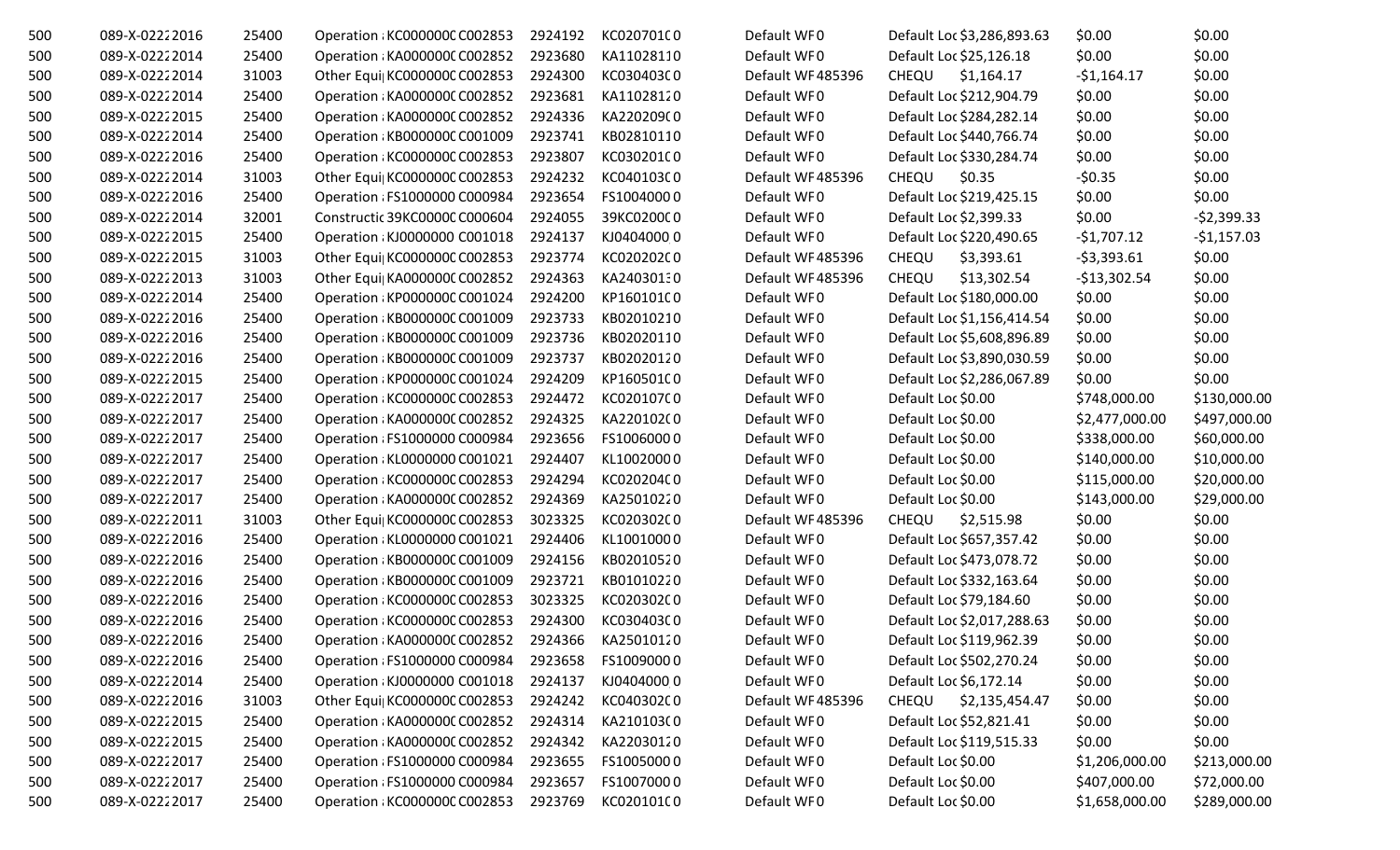| 500 | 089-X-02222017 | 25400 | Operation : KC000000C C002853 | 3023325 | KC020302C0 | Default WF0       | Default Loc \$0.00             | \$1,395,000.00   | \$185,000.00   |
|-----|----------------|-------|-------------------------------|---------|------------|-------------------|--------------------------------|------------------|----------------|
| 500 | 089-X-02222017 | 31003 | Other Equi  KB000000C C001009 | 2923736 | KB02020110 | Default WF485396  | CHEQU<br>\$0.00                | \$610,900.00     | \$100,000.00   |
| 500 | 089-X-02222017 | 31001 | Major Item KA0000000 C002852  | 2924350 | KA23030110 | Default WF4809008 | CHEQUMII \$0.00                | \$2,000,000.00   | \$1,000,000.00 |
| 500 | 089-X-02222017 | 25400 | Operation : KA0000000 C002852 | 2924317 | KA21020210 | Default WF0       | Default Loc \$0.00             | \$12,528,953.00  | \$3,178,047.00 |
| 500 | 089-X-02222016 | 32003 | Accelerator KA0000000 C002852 | 2924382 | KA260201(0 | Default WF485395  | <b>CHAIP</b><br>\$338,106.61   | \$0.00           | \$0.00         |
| 500 | 089-X-02222016 | 25400 | Operation : KA0000000 C002852 | 2924313 | KA210102(0 | Default WF0       | Default Loc \$1,606,137.72     | \$0.00           | \$0.00         |
| 500 | 089-X-02222016 | 25400 | Operation : KC000000C C002853 | 2923803 | KC030102C0 | Default WF0       | Default Loc \$268,939.89       | \$0.00           | \$0.00         |
| 500 | 089-X-02222016 | 25400 | Operation : KA0000000 C002852 | 2924314 | KA210103(0 | Default WF0       | Default Loc \$242,500.00       | \$0.00           | \$0.00         |
| 500 | 089-X-02222016 | 25400 | Operation : KC000000C C002853 | 2924242 | KC040302C0 | Default WF0       | Default Loc \$7,853,607.86     | \$0.00           | \$0.00         |
| 500 | 089-X-02222010 | 25400 | Operation : KL0000000 C001021 | 2924414 | KL15000000 | Default WF0       | Default Loc \$2,180.42         | \$0.00           | \$0.00         |
| 500 | 089-X-02222016 | 31003 | Other Equi KB000000C C001009  | 2923736 | KB02020110 | Default WF485396  | \$1,594,000.00<br><b>CHEQU</b> | \$0.00           | \$0.00         |
| 500 | 089-X-02222016 | 25400 | Operation : KB000000C C001009 | 2923749 | KB03010420 | Default WF0       | Default Loc \$435,882.54       | \$0.00           | \$0.00         |
| 500 | 089-X-02222016 | 25400 | Operation : KA0000000 C002852 | 2924328 | KA220201(0 | Default WF0       | Default Loc \$325,922.19       | \$0.00           | \$0.00         |
| 500 | 089-X-02222016 | 31001 | Major Item KC000000C C002853  | 2924289 | KC040506C0 | Default WF485469  | CHEQUMIE \$7,453,205.72        | \$0.00           | \$0.00         |
| 500 | 089-X-02222016 | 31001 | Major Item KA0000000 C002852  | 2924320 | KA21030110 | Default WF485486  | CHEQUMIE \$9,394,807.12        | \$0.00           | \$0.00         |
| 500 | 089-X-02222016 | 25400 | Operation : FS1000000 C000984 | 2923652 | FS10010000 | Default WF0       | Default Loc \$1,141,759.68     | \$0.00           | \$0.00         |
| 500 | 089-X-02222017 | 25400 | Operation : KB000000C C001009 | 2923721 | KB01010220 | Default WF0       | Default Loc \$0.00             | \$1,278,200.00   | \$232,000.00   |
| 500 | 089-X-02222017 | 25400 | Operation : KA000000C C002852 | 2924366 | KA25010120 | Default WF0       | Default Loc \$0.00             | \$125,000.00     | \$0.00         |
| 500 | 089-X-02222017 | 25400 | Operation : KB000000C C001009 | 2923755 | KB04010220 | Default WF0       | Default Loc \$0.00             | \$390,300.00     | \$71,000.00    |
| 500 | 089-X-02222017 | 31003 | Other Equi  KB000000C C001009 | 2923737 | KB02020120 | Default WF485396  | \$0.00<br><b>CHEQU</b>         | \$1,507,700.00   | \$274,000.00   |
| 500 | 089-X-02222013 | 32001 | Constructic 39KG0000(C002739  | 2924227 | 39KG0100(0 | Default WF0       | Default Loc \$13,328.21        | \$0.00           | \$0.00         |
| 500 | 089-X-02222016 | 25400 | Operation : KP000000C C001024 | 2924211 | KP170100C0 | Default WF0       | Default Loc \$1,492,685.68     | \$0.00           | \$0.00         |
| 500 | 089-X-02222016 | 25400 | Operation : KL0000000 C001021 | 2924408 | KL10030000 | Default WF0       | Default Loc \$325,428.91       | \$0.00           | \$0.00         |
| 500 | 089-X-02222011 | 25400 | Operation : KP000000C C001024 | 2924206 | KP160202C0 | Default WF0       | Default Loc \$133,299.29       | \$0.00           | $-5423.11$     |
| 500 | 089-X-02222016 | 25400 | Operation : KA0000000 C002852 | 2924369 | KA25010220 | Default WF0       | Default Loc \$624,552.42       | \$0.00           | \$0.00         |
| 500 | 089-X-02222016 | 25400 | Operation : KA0000000 C002852 | 2924371 | KA25010320 | Default WF0       | Default Loc \$597,568.28       | \$0.00           | \$0.00         |
| 500 | 089-X-02222016 | 25400 | Operation : KP000000C C001024 | 2924209 | KP160501C0 | Default WF0       | Default Loc \$2,500,000.00     | $-51,582,426.00$ | \$0.00         |
| 500 | 089-X-02222015 | 25400 | Operation : KP000000C C001024 | 2924200 | KP160101C0 | Default WF0       | Default Loc \$180,000.00       | \$0.00           | \$0.00         |
| 500 | 089-X-02222016 | 25400 | Operation : KC000000C C002853 | 2924299 | KC030402C0 | Default WF0       | Default Loc \$1,357,113.79     | \$0.00           | \$0.00         |
| 500 | 089-X-02222016 | 25400 | Operation : KJ0000000 C001018 | 2924137 | KJ04040000 | Default WF0       | Default Loc \$471,000.00       | \$0.00           | \$0.00         |
| 500 | 089-X-02222015 | 25400 | Operation : KC000000C C002853 | 2924232 | KC040103C0 | Default WF0       | Default Loc \$90,348.79        | \$0.00           | \$0.00         |
| 500 | 089-X-02222015 | 25400 | Operation: KP000000C C001024  | 2924417 | KP160600C0 | Default WF0       | Default Loc \$800,505.82       | \$0.00           | \$0.00         |
| 500 | 089-X-02222016 | 25400 | Operation : KB000000C C001009 | 2923734 | KB02010220 | Default WF0       | Default Loc \$3,451.68         | \$0.00           | -\$291.86      |
| 500 | 089-X-02222016 | 25400 | Operation : KC000000C C002853 | 2924421 | KC040603C0 | Default WF0       | Default Loc \$688,593.25       | \$0.00           | \$0.00         |
| 500 | 089-X-02222016 | 25400 | Operation : KJ0000000 C001018 | 2924135 | KJ04020000 | Default WF0       | Default Loc \$500,000.00       | \$0.00           | \$0.00         |
| 500 | 089-X-02222015 | 25400 | Operation : KA0000000 C002852 | 2924363 | KA24030130 | Default WF0       | Default Loc \$9,984.80         | \$0.00           | \$0.00         |
| 500 | 089-X-02222016 | 25400 | Operation: KP000000C C001024  | 2924203 | KP160104C0 | Default WF0       | Default Loc \$1,700,697.29     | \$0.00           | \$0.00         |
| 500 | 089-X-02222016 | 31003 | Other Equi  KC000000C C002853 | 2924233 | KC040104C0 | Default WF485396  | CHEQU<br>\$6,757,308.93        | \$5,600,000.00   | \$0.00         |
| 500 | 089-X-02222016 | 25400 | Operation : KA000000C C002852 | 2924346 | KA230102(0 | Default WF0       | Default Loc \$515,439.32       | \$0.00           | \$0.00         |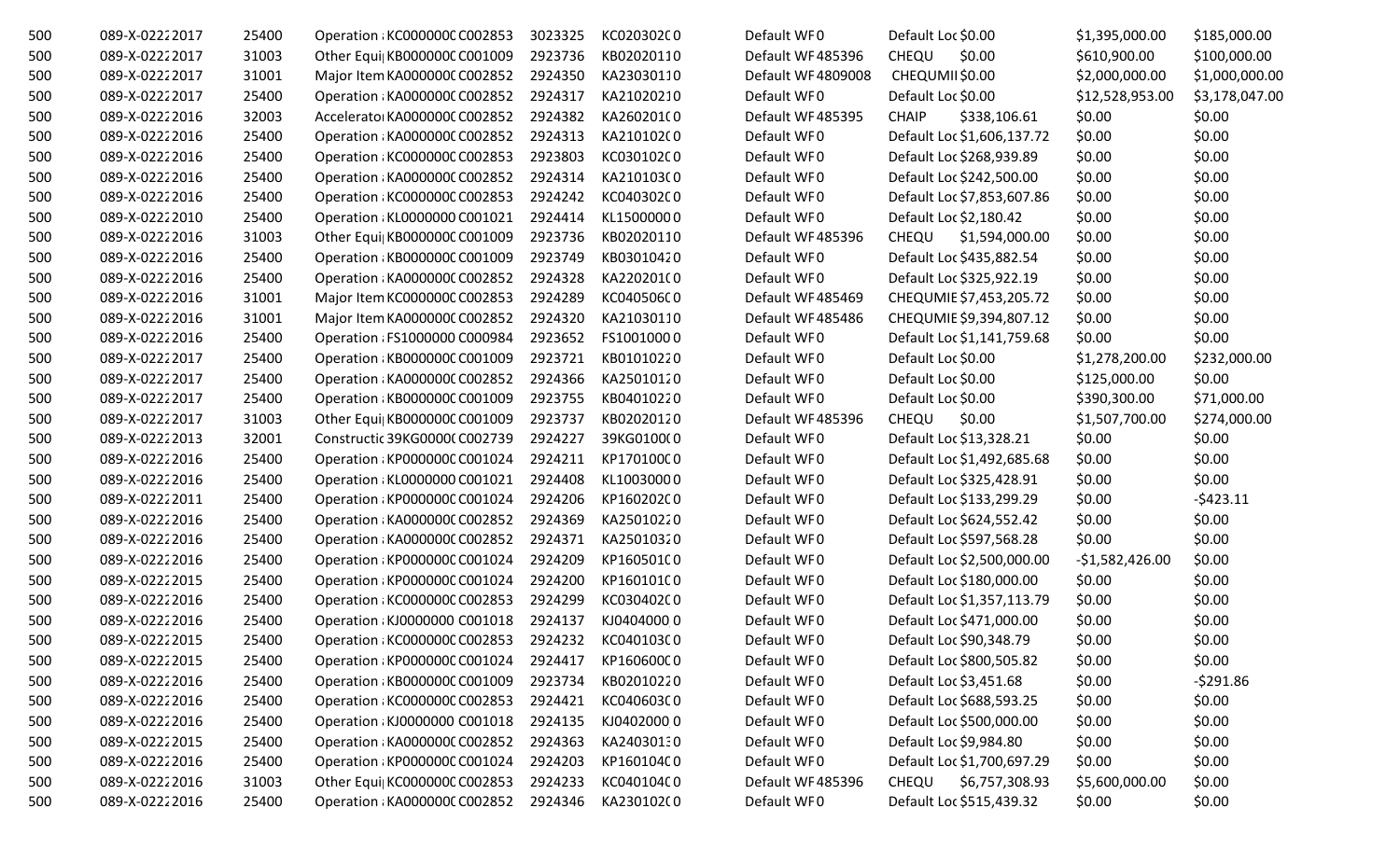| 500 | 089-X-02222010 | 25400 | Operation : KA0000000 C002852 | 2924151 | KA13010320 | Default WF0      | Default Loc \$3,865.54     | \$0.00         | $-53,865.54$   |
|-----|----------------|-------|-------------------------------|---------|------------|------------------|----------------------------|----------------|----------------|
| 500 | 089-X-02222016 | 25400 | Operation : KL0000000 C001021 | 2924407 | KL10020000 | Default WF0      | Default Loc \$139,000.95   | \$0.00         | \$0.00         |
| 500 | 089-X-02222016 | 25400 | Operation : KC000000C C002853 | 2924305 | KC040602C0 | Default WF0      | Default Loc \$514,401.99   | \$0.00         | \$0.00         |
| 500 | 089-X-02222016 | 25400 | Operation : KA0000000 C002852 | 2924320 | KA21030110 | Default WF485493 | CHOPEMIE \$8,877.94        | \$0.00         | \$0.00         |
| 500 | 089-X-02222017 | 25400 | Operation: KC000000C C002853  | 2923774 | KC020202C0 | Default WF0      | Default Loc \$0.00         | \$1,086,000.00 | \$189,000.00   |
| 500 | 089-X-02222017 | 25400 | Operation : KJ0000000 C001018 | 2924474 | KJ04020100 | Default WF0      | Default Loc \$0.00         | \$450,000.00   | \$0.00         |
| 500 | 089-X-02222017 | 25400 | Operation : KC000000C C002853 | 2924295 | KC020205C0 | Default WF0      | Default Loc \$0.00         | \$398,000.00   | \$0.00         |
| 500 | 089-X-02222017 | 25400 | Operation : KA0000000 C002852 | 2924382 | KA260201(0 | Default WF0      | Default Loc \$0.00         | \$2,072,000.00 | \$416,000.00   |
| 500 | 089-X-02222017 | 25400 | Operation : KB000000C C001009 | 2923733 | KB02010210 | Default WF0      | Default Loc \$0.00         | \$3,665,300.00 | \$666,000.00   |
| 500 | 089-X-02222016 | 31003 | Other Equi  KP000000C C001024 | 2924209 | KP160501C0 | Default WF485396 | <b>CHEQU</b><br>\$0.00     | \$1,582,426.00 | \$0.00         |
| 500 | 089-X-02222015 | 25400 | Operation : KC000000C C002853 | 2923769 | KC020101C0 | Default WF0      | Default Loc \$0.00         | \$3,393.61     | \$0.00         |
| 500 | 089-X-02222017 | 25400 | Operation : KC000000C C002853 | 2924300 | KC030403C0 | Default WF0      | Default Loc \$0.00         | \$3,453,000.00 | \$601,000.00   |
| 500 | 089-X-02222016 | 25400 | Operation : KC000000C C002853 | 2923809 | KC030203C0 | Default WF0      | Default Loc \$383,021.77   | \$0.00         | \$0.00         |
| 500 | 089-X-02222014 | 25400 | Operation : KB000000C C001009 | 2923728 | KB01810120 | Default WF0      | Default Loc \$34,228.17    | \$0.00         | \$0.00         |
| 500 | 089-X-02222016 | 25400 | Operation : KC000000C C002853 | 2923769 | KC02010100 | Default WF0      | Default Loc \$1,977,142.14 | \$0.00         | \$0.00         |
| 500 | 089-X-02222016 | 25400 | Operation : KP000000C C001024 | 2924462 | KP170304C0 | Default WF0      | Default Loc \$1,338,617.23 | \$0.00         | \$0.00         |
| 500 | 089-X-02222016 | 25400 | Operation : KP000000C C001024 | 2924205 | KP160201C0 | Default WF0      | Default Loc \$719,579.18   | \$0.00         | \$0.00         |
| 500 | 089-X-02222016 | 25400 | Operation: KC000000C C002853  | 2924447 | KC021301C0 | Default WF0      | Default Loc \$2,875,000.00 | \$0.00         | \$0.00         |
| 500 | 089-X-02222012 | 25400 | Operation : KA0000000 C002852 | 2924034 | KA15020210 | Default WF0      | Default Loc \$3,459.35     | \$0.00         | \$0.00         |
| 500 | 089-X-02222016 | 25400 | Operation : FS1000000 C000984 | 2923653 | FS10020000 | Default WF0      | Default Loc \$631,209.37   | \$0.00         | \$0.00         |
| 500 | 089-X-02222017 | 25400 | Operation : FS1000000 C000984 | 2923652 | FS10010000 | Default WF0      | Default Loc \$0.00         | \$3,898,000.00 | \$689,000.00   |
| 500 | 089-X-02222017 | 25400 | Operation : KP000000C C001024 | 2924216 | KP170302C0 | Default WF0      | Default Loc \$0.00         | \$146,000.00   | \$326,000.00   |
| 500 | 089-X-02222017 | 25400 | Operation : KA0000000 C002852 | 2924336 | KA220209(0 | Default WF0      | Default Loc \$0.00         | \$221,000.00   | \$44,000.00    |
| 500 | 089-X-02222017 | 31001 | Major Item KA0000000 C002852  | 2924320 | KA21030110 | Default WF485486 | CHEQUMIE \$0.00            | \$4,520,000.00 | \$1,332,000.00 |
| 500 | 089-X-02222017 | 25400 | Operation : KC000000C C002853 | 2924299 | KC030402C0 | Default WF0      | Default Loc \$0.00         | \$1,858,000.00 | \$323,000.00   |
| 500 | 089-X-02222017 | 25400 | Operation : KL0000000 C001021 | 2924406 | KL10010000 | Default WF0      | Default Loc \$0.00         | \$1,050,000.00 | \$140,000.00   |
| 500 | 089-X-02222017 | 31003 | Other Equi  KC000000C C002853 | 2924233 | KC040104C0 | Default WF485396 | <b>CHEQU</b><br>\$0.00     | \$5,200,000.00 | \$0.00         |
| 500 | 089-X-02222017 | 25400 | Operation : KC000000C C002853 | 2924405 | KC020106C0 | Default WF0      | Default Loc \$0.00         | \$1,351,000.00 | \$235,000.00   |
| 500 | 089-X-02222014 | 25400 | Operation : KC000000C C002853 | 2924300 | KC030403C0 | Default WF0      | Default Loc \$0.00         | \$1,164.17     | \$0.00         |
| 500 | 089-X-02222017 | 25400 | Operation : KC000000C C002853 | 2924421 | KC040603C0 | Default WF0      | Default Loc \$0.00         | \$4,154,000.00 | \$723,000.00   |
| 500 | 089-X-02222017 | 25400 | Operation : KA0000000 C002852 | 2924319 | KA210209(0 | Default WF0      | Default Loc \$0.00         | \$165,000.00   | \$0.00         |
| 500 | 089-X-02222016 | 25400 | Operation : KA0000000 C002852 | 2924357 | KA24010210 | Default WF0      | Default Loc \$250,572.30   | \$0.00         | $-5266.57$     |
| 500 | 089-X-02222016 | 25400 | Operation : FS1000000 C000984 | 2923655 | FS10050000 | Default WF0      | Default Loc \$718,695.99   | \$0.00         | \$0.00         |
| 500 | 089-X-02222016 | 25400 | Operation : FS1000000 C000984 | 2923656 | FS10060000 | Default WF0      | Default Loc \$205,594.31   | \$0.00         | \$0.00         |
| 500 | 089-X-02222013 | 25400 | Operation : KP000000C C001024 | 2924202 | KP160103C0 | Default WF0      | Default Loc \$31,958.69    | $-531,958.69$  | \$0.00         |
| 500 | 089-X-02222016 | 25400 | Operation : KB000000C C001009 | 2923755 | KB04010220 | Default WF0      | Default Loc \$72,507.28    | \$0.00         | \$0.00         |
| 500 | 089-X-02222007 | 25400 | Operation : KP000000C C001024 | 2923849 | KP110201C0 | Default WF0      | Default Loc \$1,581.19     | \$0.00         | \$0.00         |
| 500 | 089-X-02222016 | 25400 | Operation : KA000000C C002852 | 2924336 | KA220209(0 | Default WF0      | Default Loc \$385,000.00   | \$0.00         | \$0.00         |
| 500 | 089-X-02222016 | 25400 | Operation : FS1000000 C000984 | 2923657 | FS10070000 | Default WF0      | Default Loc \$324,477.63   | \$0.00         | \$0.00         |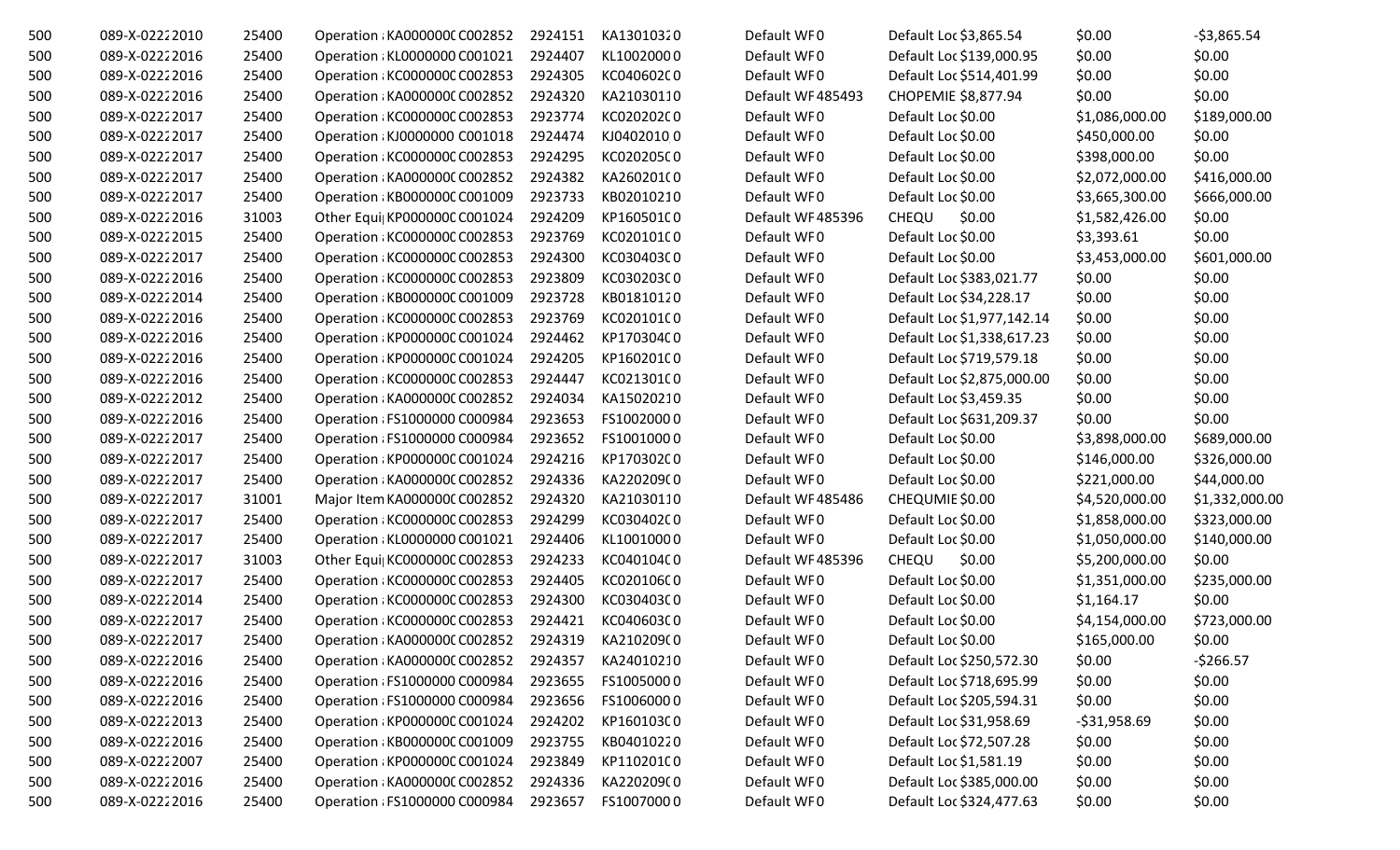| 500 | 089-X-02222016 | 25400 | Operation : KB000000C C001009 | 2923752 | KB03010520 | Default WF0       | Default Loc \$214,542.85   | \$0.00          | \$0.00          |
|-----|----------------|-------|-------------------------------|---------|------------|-------------------|----------------------------|-----------------|-----------------|
| 500 | 089-X-02222017 | 25400 | Operation : KB000000C C001009 | 2923737 | KB02020120 | Default WF0       | Default Loc \$0.00         | \$19,520,600.00 | \$3,779,000.00  |
| 500 | 089-X-02222017 | 25400 | Operation : KB000000C C001009 | 2923746 | KB030102C0 | Default WF0       | Default Loc \$0.00         | \$2,419,500.00  | \$277,000.00    |
| 500 | 089-X-02222017 | 25400 | Operation : KA0000000 C002852 | 2924368 | KA25010210 | Default WF0       | Default Loc \$0.00         | \$3,343,000.00  | \$0.00          |
| 500 | 089-X-02222017 | 25400 | Operation : KB000000C C001009 | 2923736 | KB02020110 | Default WF0       | Default Loc \$0.00         | \$73,132,000.00 | \$13,642,000.00 |
| 500 | 089-X-02222017 | 25400 | Operation : KP000000C C001024 | 2924462 | KP170304C0 | Default WF0       | Default Loc \$0.00         | \$691,000.00    | \$251,000.00    |
| 500 | 089-X-02222014 | 25400 | Operation : KC000000C C002853 | 2924233 | KC040104C0 | Default WF0       | Default Loc \$0.00         | \$0.35          | \$0.00          |
| 500 | 089-X-02222017 | 25400 | Operation : KC000000C C002853 | 2924460 | KC030105C0 | Default WF0       | Default Loc \$0.00         | \$716,000.00    | \$0.00          |
| 500 | 089-X-02222017 | 32003 | Accelerator KB000000C C001009 | 2923736 | KB02020110 | Default WF485395  | <b>CHAIP</b><br>\$0.00     | \$1,322,800.00  | \$241,000.00    |
| 500 | 089-X-02222017 | 25400 | Operation: KP000000C C001024  | 2924209 | KP160501C0 | Default WF0       | Default Loc \$0.00         | \$1,444,000.00  | \$252,000.00    |
| 500 | 089-X-02222017 | 25400 | Operation : KP000000C C001024 | 2924203 | KP160104C0 | Default WF0       | Default Loc \$0.00         | \$432,000.00    | \$0.00          |
| 500 | 089-X-02222014 | 25400 | Operation : KC000000C C002853 | 2924248 | KC040404C0 | Default WF0       | Default Loc \$708,710.29   | \$0.00          | \$0.00          |
| 500 | 089-X-02222013 | 25400 | Operation : KP000000C C001024 | 2924200 | KP160101C0 | Default WF0       | Default Loc \$108,136.82   | \$0.00          | \$0.00          |
| 500 | 089-X-02222015 | 25400 | Operation: KC000000C C002853  | 2924447 | KC021301C0 | Default WF0       | Default Loc \$1,781,003.95 | \$0.00          | \$0.00          |
| 500 | 089-X-02222016 | 32001 | Constructic 39KA0000C C002786 | 2924263 | 39KA000000 | Default WF0       | Default Loc \$2,784,013.23 | \$0.00          | \$0.00          |
| 500 | 089-X-02222016 | 25400 | Operation : KC000000C C002853 | 2924295 | KC020205C0 | Default WF0       | Default Loc \$20,444.56    | \$0.00          | \$0.00          |
| 500 | 089-X-02222016 | 25400 | Operation : KC000000C C002853 | 2924460 | KC030105C0 | Default WF0       | Default Loc \$63,125.86    | \$0.00          | \$0.00          |
| 500 | 089-X-02222016 | 25400 | Operation : KB000000C C001009 | 2923746 | KB030102C0 | Default WF0       | Default Loc \$1,702,019.19 | \$0.00          | \$0.00          |
| 500 | 089-X-02222016 | 25400 | Operation: KC000000C C002853  | 2923775 | KC020203C0 | Default WF0       | Default Loc \$240,339.63   | \$0.00          | \$0.00          |
| 500 | 089-X-02222012 | 25400 | Operation : KA0000000 C002852 | 2923679 | KA11020800 | Default WF0       | Default Loc \$22,965.75    | \$0.00          | $-$1,048.67$    |
| 500 | 089-X-02222015 | 25400 | Operation : KP000000C C001024 | 2924216 | KP170302C0 | Default WF0       | Default Loc \$42,767.36    | \$0.00          | \$0.00          |
| 500 | 089-X-02222016 | 31003 | Other Equi KB000000C C001009  | 2923737 | KB02020120 | Default WF485396  | CHEQU<br>\$1,086,299.63    | \$0.00          | \$0.00          |
| 500 | 089-X-02222016 | 31001 | Major Item KA0000000 C002852  | 2924350 | KA23030110 | Default WF4809008 | CHEQUMII \$3,100,354.96    | \$0.00          | \$0.00          |
| 500 | 089-X-02222013 | 25400 | Operation : KJ0000000 C001018 | 2924137 | KJ04040000 | Default WF0       | Default Loc \$88,613.67    | \$0.00          | \$0.00          |
| 500 | 089-X-02222016 | 25400 | Operation : KA0000000 C002852 | 2924358 | KA24010220 | Default WF0       | Default Loc \$31,794.97    | \$0.00          | \$0.00          |
| 500 | 089-X-02222017 | 25400 | Operation : KC000000C C002853 | 2923809 | KC030203C0 | Default WF0       | Default Loc \$0.00         | \$122,000.00    | \$21,000.00     |
| 500 | 089-X-02222017 | 25400 | Operation : KB000000C C001009 | 2923749 | KB03010420 | Default WF0       | Default Loc \$0.00         | \$2,272,700.00  | \$395,000.00    |
| 500 | 089-X-02222017 | 25400 | Operation : KA000000C C002852 | 2924355 | KA24010120 | Default WF0       | Default Loc \$0.00         | \$2,065,000.00  | \$413,000.00    |
| 500 | 089-X-02222017 | 25400 | Operation : KC000000C C002853 | 2924242 | KC040302C0 | Default WF0       | Default Loc \$0.00         | \$11,962,000.00 | \$2,360,000.00  |
| 500 | 089-X-02222017 | 31003 | Other Equi  KA0000000 C002852 | 2924363 | KA24030130 | Default WF485396  | \$0.00<br>CHEQU            | \$750,000.00    | \$0.00          |
| 500 | 089-X-02222017 | 25400 | Operation : FS1000000 C000984 | 2923654 | FS10040000 | Default WF0       | Default Loc \$0.00         | \$293,000.00    | \$52,000.00     |
| 500 | 089-X-02222017 | 25400 | Operation : KA0000000 C002852 | 2924313 | KA21010200 | Default WF0       | Default Loc \$0.00         | \$2,838,000.00  | \$570,000.00    |
| 500 | 089-X-02222017 | 25400 | Operation : KC000000C C002853 | 2924305 | KC040602C0 | Default WF0       | Default Loc \$0.00         | \$298,000.00    | \$52,000.00     |
| 500 | 089-X-02222017 | 25400 | Operation: KC000000C C002853  | 2923775 | KC020203C0 | Default WF0       | Default Loc \$0.00         | \$856,000.00    | \$149,000.00    |
| 500 | 089-X-02222017 | 25400 | Operation : KA0000000 C002852 | 2924346 | KA230102(0 | Default WF0       | Default Loc \$0.00         | \$873,000.00    | \$22,000.00     |
| 500 | 089-X-02222017 | 25400 | Operation : KA0000000 C002852 | 2924371 | KA25010320 | Default WF0       | Default Loc \$0.00         | \$631,000.00    | \$126,000.00    |
| 500 | 089-X-02222017 | 25400 | Operation : KC000000C C002853 | 2923803 | KC030102C0 | Default WF0       | Default Loc \$0.00         | \$892,000.00    | \$156,000.00    |
| 500 | 089-X-02222017 | 25400 | Operation : KB000000C C001009 | 2923734 | KB02010220 | Default WF0       | Default Loc \$0.00         | \$25,000.00     | \$0.00          |
| 500 | 089-X-02222017 | 25400 | Operation : KC000000C C002853 | 2924233 | KC040104C0 | Default WF0       | Default Loc \$0.00         | \$63,478,000.00 | \$13,897,000.00 |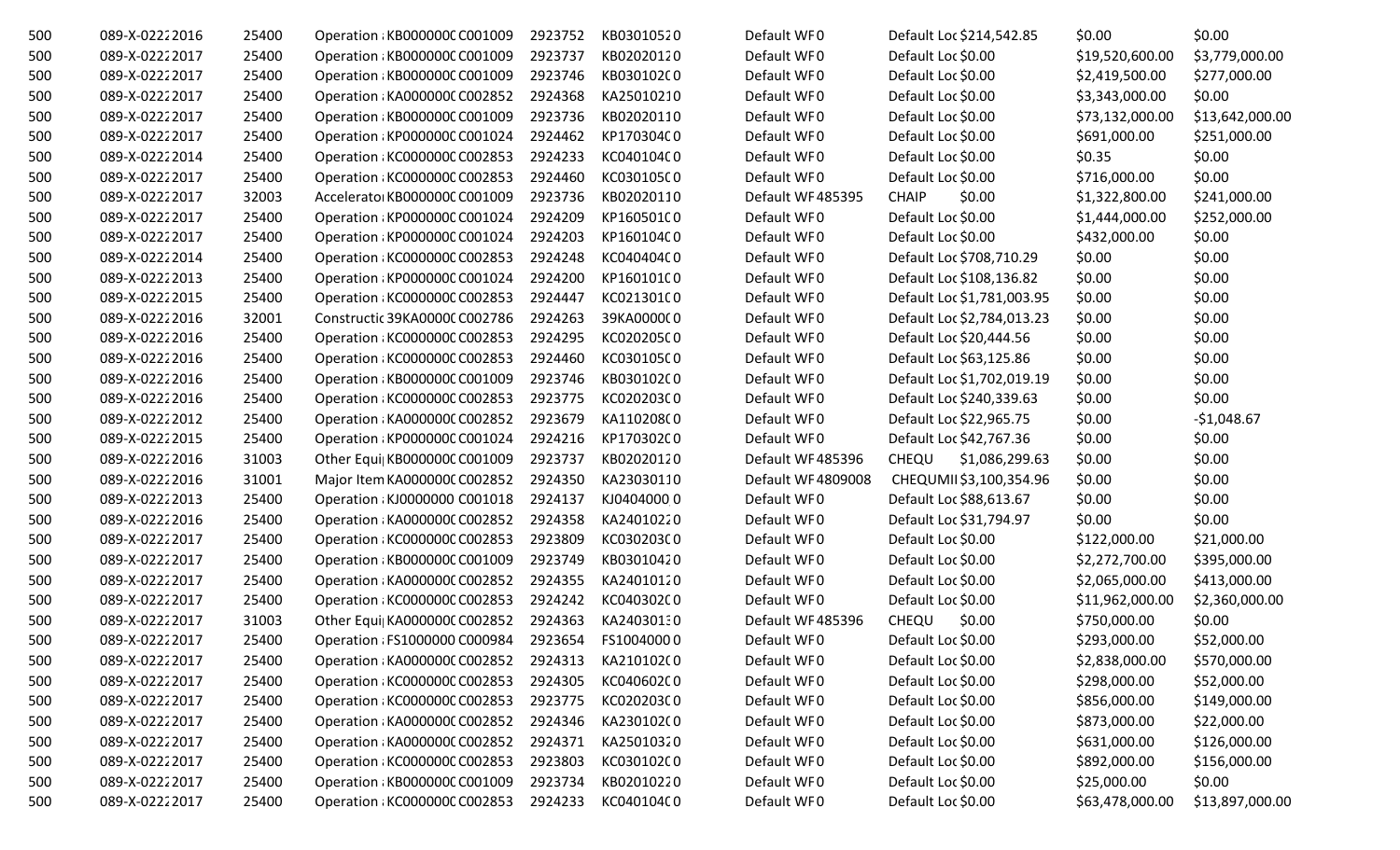| 500 | 089-X-02222017 | 25400 | Operation : KL0000000 C001021 |         | 2924408 | KL10030000       | Default WF0      | Default Loc \$0.00       | \$120,000.00   | \$0.00        |
|-----|----------------|-------|-------------------------------|---------|---------|------------------|------------------|--------------------------|----------------|---------------|
| 510 | 089-X-02222015 | 25400 | Operation : 4.56E+08 C003005  |         | 6600199 | 4561650214860839 | CHAGR8720        | Default Loc \$223.96     | $-5222.26$     | \$0.00        |
| 510 | 089-X-02222016 | 25400 | Operation : 4.56E+08          | C003005 | 6600199 | 4561650214860926 | CHAGR8720        | Default Loc \$34,951.46  | \$0.00         | \$0.00        |
| 510 | 089-X-02222016 | 25400 | Operation : 4.56E+08          | C003005 | 6600199 | 4561650214860934 | <b>CHAGR8730</b> | Default Loc \$211,230.10 | \$0.00         | \$0.00        |
| 510 | 089-X-02222016 | 25400 | Operation : 4.56E+08          | C003005 | 6600199 | 4561650214860958 | <b>CHAGR8730</b> | Default Loc \$0.08       | $-50.08$       | \$0.00        |
| 510 | 089-X-02222017 | 25400 | Operation : 4.56E+08          | C003005 | 6600199 | 4561650214860747 | <b>CHAGR8710</b> | Default Loc \$0.00       | \$287,940.79   | \$0.00        |
| 510 | 089-X-02222017 | 25400 | Operation : 4.56E+08          | C003005 | 6600199 | 4561650214860934 | <b>CHAGR8730</b> | Default Loc \$0.00       | \$0.00         | \$20,000.00   |
| 510 | 089-X-02222016 | 25400 | Operation : 4.56E+08          | C003005 | 6600199 | 4561650214860983 | <b>CHAGR8400</b> | Default Loc \$7,979.17   | $-$146.16$     | \$0.00        |
| 510 | 089-X-02222017 | 25400 | Operation : 4.56E+08          | C003005 | 6600199 | 4561650214861036 | <b>CHAGR8400</b> | Default Loc \$0.00       | \$0.00         | \$97,087.38   |
| 510 | 089-X-02222016 | 25400 | Operation : 4.56E+08          | C003005 | 6600199 | 4561650214861014 | <b>CHAGR8400</b> | Default Loc \$75,000.00  | \$0.00         | \$0.00        |
| 510 | 089-X-02222016 | 25400 | Operation : 4.56E+08          | C003005 | 6600199 | 4561650214860747 | <b>CHAGR8710</b> | Default Loc \$90,913.13  | \$0.00         | \$0.00        |
| 510 | 089-X-02222017 | 25400 | Operation : 4.56E+08          | C003005 | 6600199 | 4561650214861004 | CHAGR8410        | Default Loc \$0.00       | \$72,815.53    | \$19,417.48   |
| 510 | 089-X-02222017 | 25400 | Operation : 4.56E+08          | C003005 | 6600199 | 4561650214861014 | <b>CHAGR8400</b> | Default Loc \$0.00       | \$2,318.95     | \$1,069.55    |
| 510 | 089-X-02222016 | 25400 | Operation : 4.56E+08          | C003005 | 6600199 | 4561650214860892 | CHAGR8720        | Default Loc \$127,652.31 | $-5173.18$     | \$0.00        |
| 510 | 089-X-02222014 | 25400 | Operation : 4.56E+08          | C003005 | 6600199 | 4561650214860866 | <b>CHAGR8720</b> | Default Loc \$7,384.70   | $-57,384.70$   | \$0.00        |
| 510 | 089-X-02222015 | 25400 | Operation : 4.56E+08 C003005  |         | 6600199 | 4561650214860797 | <b>CHAGR8710</b> | Default Loc \$6,782.16   | $-5397.65$     | \$0.00        |
| 511 | 089-X-02222016 | 25400 | Operation : 4.56E+08          | C003005 | 6600146 | 4561600314860935 | CHAGR8720        | Default Loc \$0.04       | $-50.04$       | \$0.00        |
| 511 | 089-X-02222016 | 25400 | Operation : 4.56E+08          | C003005 | 6600146 | 4561600314860929 | <b>CHAGR8720</b> | Default Loc \$2,034.98   | \$0.00         | \$0.00        |
| 511 | 089-X-02222016 | 25400 | Operation : 4.56E+08          | C003005 | 6600146 | 4561600314860998 | <b>CHAGR8400</b> | Default Loc \$15,000.00  | $-5367.62$     | \$0.00        |
| 511 | 089-X-02222016 | 25400 | Operation : 4.56E+08          | C003005 | 6600147 | 4561600324860975 | <b>CHAGR8730</b> | Default Loc \$40,638.41  | \$0.00         | \$0.00        |
| 511 | 089-X-02222016 | 25400 | Operation : 4.56E+08          | C003005 | 6600147 | 4561600324861000 | CHAGR8400        | Default Loc \$2,475.82   | $-514.01$      | \$0.00        |
| 511 | 089-X-02222017 | 25400 | Operation : 4.56E+08          | C003005 | 6600146 | 4561600314861022 | CHAGR8410        | Default Loc \$0.00       | \$3,023,672.22 | \$619,110.60  |
| 511 | 089-X-02222017 | 25400 | Operation : 4.56E+08          | C003005 | 6600146 | 4561600314861030 | CHAGR8400        | Default Loc \$0.00       | \$15,000.00    | \$0.00        |
| 511 | 089-X-02222017 | 25400 | Operation : 4.56E+08          | C003005 | 6600146 | 4561600314860977 | <b>CHAGR8730</b> | Default Loc \$0.00       | \$84,104.86    | \$0.00        |
| 511 | 089-X-02222017 | 25400 | Operation : 4.56E+08          | C003005 | 6600147 | 4561600324860813 | <b>CHAGR8720</b> | Default Loc \$0.00       | \$134,274.27   | \$122,588.35  |
| 511 | 089-X-02222017 | 25400 | Operation : 4.56E+08          | C003005 | 6600146 | 4561600314860936 | <b>CHAGR8720</b> | Default Loc \$0.00       | \$12,491.03    | \$1,936.44    |
| 511 | 089-X-02222017 | 25400 | Operation : 4.56E+08          | C003005 | 6600147 | 4561600324861040 | CHAGR8410        | Default Loc \$0.00       | \$0.00         | \$43,689.32   |
| 511 | 089-X-02222016 | 25400 | Operation : 4.56E+08          | C003005 | 6600146 | 4561600314860977 | <b>CHAGR8730</b> | Default Loc \$11,474.22  | \$0.00         | \$0.00        |
| 511 | 089-X-02222016 | 25400 | Operation : 4.56E+08          | C003005 | 6600147 | 4561600324860919 | <b>CHAGR8730</b> | Default Loc \$35,369.90  | $-514.52$      | \$0.00        |
| 511 | 089-X-02222016 | 25400 | Operation : 4.56E+08          | C003005 | 6600146 | 4561600314860686 | <b>CHAGR8780</b> | Default Loc \$20,689.98  | \$0.00         | \$0.00        |
| 511 | 089-X-02222016 | 25400 | Operation : 4.56E+08          | C003005 | 6600146 | 4561600314860880 | CHAGR8720        | Default Loc \$3,397.00   | \$0.00         | \$0.00        |
| 511 | 089-X-02222016 | 25400 | Operation : 4.56E+08          | C003005 | 6600147 | 4561600324860988 | <b>CHAGR8400</b> | Default Loc \$4.30       | $-54.30$       | \$0.00        |
| 511 | 089-X-02222016 | 25400 | Operation : 4.56E+08          | C003005 | 6600146 | 4561600314860969 | <b>CHAGR8730</b> | Default Loc \$42,584.48  | \$0.00         | \$0.00        |
| 511 | 089-X-02222016 | 25400 | Operation : 4.56E+08          | C003005 | 6600146 | 4561600314860972 | CHAGR8730        | Default Loc \$20,444.14  | $-$14,769.43$  | \$0.00        |
| 511 | 089-X-02222016 | 25400 | Operation : 4.56E+08 C003005  |         | 6600146 | 4561600314860916 | CHAGR8720        | Default Loc \$3,767.67   | \$0.00         | \$0.00        |
| 511 | 089-X-02222017 | 25400 | Operation : 4.56E+08 C003005  |         | 6600146 | 4561600314861023 | CHAGR8400        | Default Loc \$0.00       | \$90,000.00    | \$0.00        |
| 511 | 089-X-02222017 | 25400 | Operation : 4.56E+08          | C003005 | 6600146 | 4561600314861003 | CHAGR8400        | Default Loc \$0.00       | \$201,456.31   | $-524,271.84$ |
| 511 | 089-X-02222017 | 25400 | Operation : 4.56E+08          | C003005 | 6600146 | 4561600314861026 | CHAGR8400        | Default Loc \$0.00       | \$60,000.00    | \$0.00        |
| 511 | 089-X-02222016 | 25400 | Operation : 4.56E+08 C003005  |         | 6600146 | 4561600314860976 | CHAGR8730        | Default Loc \$3,072.52   | $-53,072.52$   | \$0.00        |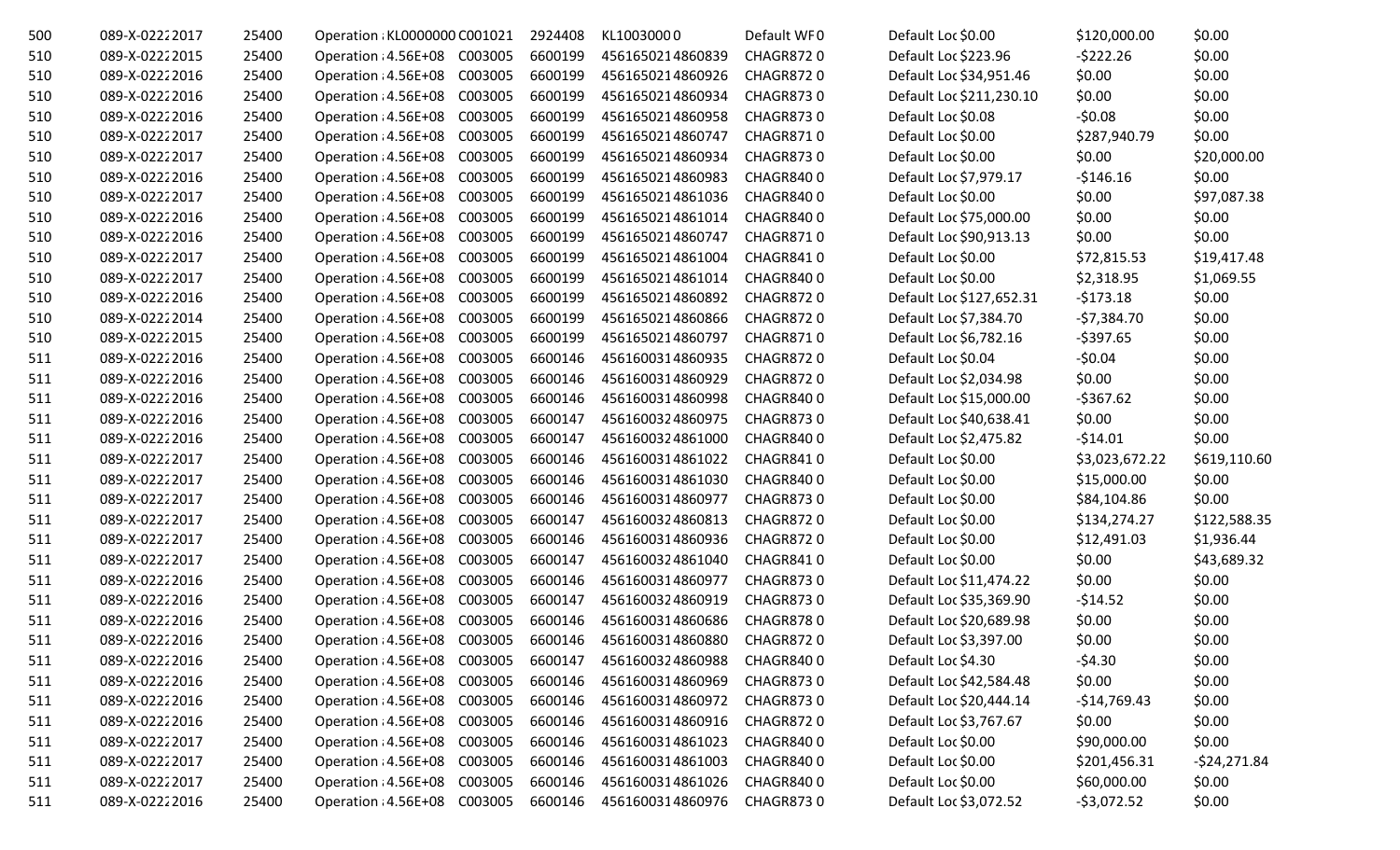| 511 | 089-X-02222016 | 25400 | Operation : 4.56E+08         | C003005 | 6600146 | 4561600314860944 | CHAGR8730        | Default Loc \$8,509.56   | \$0.00         | \$0.00      |
|-----|----------------|-------|------------------------------|---------|---------|------------------|------------------|--------------------------|----------------|-------------|
| 511 | 089-X-02222016 | 25400 | Operation : 4.56E+08         | C003005 | 6600146 | 4561600314860831 | <b>CHAGR8720</b> | Default Loc \$20,850.43  | \$0.00         | \$0.00      |
| 511 | 089-X-02222016 | 25400 | Operation : 4.56E+08         | C003005 | 6600146 | 4561600314860871 | CHAGR8720        | Default Loc \$13,578.50  | \$0.00         | \$0.00      |
| 511 | 089-X-02222016 | 25400 | Operation : 4.56E+08         | C003005 | 6600146 | 4561600314860963 | <b>CHAGR8730</b> | Default Loc \$548.42     | $-5548.42$     | \$0.00      |
| 511 | 089-X-02222016 | 25400 | Operation : 4.56E+08         | C003005 | 6600147 | 4561600324860978 | <b>CHAGR8730</b> | Default Loc \$2,812.51   | \$0.00         | \$0.00      |
| 511 | 089-X-02222016 | 25400 | Operation : 4.56E+08 C003005 |         | 6600146 | 4561600314861003 | <b>CHAGR8400</b> | Default Loc \$83,388.97  | \$0.00         | \$0.00      |
| 511 | 089-X-02222014 | 25400 | Operation : 4.56E+08         | C003005 | 6600146 | 4561600314860871 | <b>CHAGR8720</b> | Default Loc \$238,428.09 | \$0.00         | \$0.00      |
| 511 | 089-X-02222016 | 25400 | Operation : 4.56E+08         | C003005 | 6600147 | 4561600324860908 | CHAGR8720        | Default Loc \$1,845.92   | $-555.50$      | \$0.00      |
| 511 | 089-X-02222017 | 25400 | Operation : 4.56E+08         | C003005 | 6600146 | 4561600314860969 | <b>CHAGR8730</b> | Default Loc \$0.00       | \$78,731.72    | \$0.00      |
| 511 | 089-X-02222017 | 25400 | Operation : 4.56E+08         | C003005 | 6600146 | 4561600314861027 | CHAGR8400        | Default Loc \$0.00       | \$22,087.45    | \$0.00      |
| 511 | 089-X-02222017 | 25400 | Operation : 4.56E+08         | C003005 | 6600147 | 4561600324801577 | CH AGR8780       | Default Loc \$0.00       | \$45,631.06    | \$0.00      |
| 511 | 089-X-02222017 | 25400 | Operation : 4.56E+08 C003005 |         | 6600146 | 4561600314860748 | <b>CHAGR8710</b> | Default Loc \$0.00       | \$34,468.16    | \$0.00      |
| 511 | 089-X-02222017 | 25400 | Operation : 4.56E+08         | C003005 | 6600146 | 4561600314860943 | CHAGR8730        | Default Loc \$0.00       | \$35,000.00    | \$0.00      |
| 511 | 089-X-02222017 | 25400 | Operation : 4.56E+08         | C003005 | 6600147 | 4561600324860975 | <b>CHAGR8730</b> | Default Loc \$0.00       | \$32,885.24    | \$0.00      |
| 511 | 089-X-02222017 | 25400 | Operation : 4.56E+08         | C003005 | 6600147 | 4561600324861015 | CHAGR8400        | Default Loc \$0.00       | \$2,217,330.10 | \$0.00      |
| 511 | 089-X-02222017 | 25400 | Operation : 4.56E+08         | C003005 | 6600146 | 4561600314861029 | <b>CHAGR8400</b> | Default Loc \$0.00       | \$0.00         | \$23,500.00 |
| 511 | 089-X-02222016 | 25400 | Operation : 4.56E+08         | C003005 | 6600147 | 4561600324860800 | <b>CHAGR8710</b> | Default Loc \$15,420.15  | \$0.00         | \$0.00      |
| 511 | 089-X-02222015 | 25400 | Operation : 4.56E+08         | C003005 | 6600146 | 4561600314860857 | <b>CHAGR8720</b> | Default Loc \$1,701.35   | $-$1,701.35$   | \$0.00      |
| 511 | 089-X-02222016 | 25400 | Operation : 4.56E+08 C003005 |         | 6600146 | 4561600314860971 | <b>CHAGR8730</b> | Default Loc \$46,830.12  | \$0.00         | \$0.00      |
| 511 | 089-X-02222016 | 25400 | Operation : 4.56E+08         | C003005 | 6600146 | 4561600314860987 | <b>CHAGR8400</b> | Default Loc \$51,066.81  | $-550,006.48$  | \$0.00      |
| 511 | 089-X-02222017 | 25400 | Operation : 4.56E+08         | C003005 | 6600146 | 4561600314861019 | CHAGR8400        | Default Loc \$0.00       | \$6,009.66     | \$0.00      |
| 511 | 089-X-02222017 | 25400 | Operation : 4.56E+08         | C003005 | 6600146 | 4561600314860971 | CHAGR8730        | Default Loc \$0.00       | \$138,197.03   | \$0.00      |
| 511 | 089-X-02222017 | 25400 | Operation : 4.56E+08         | C003005 | 6600146 | 4561600314861017 | CHAGR8410        | Default Loc \$0.00       | \$8,000.00     | \$0.00      |
| 511 | 089-X-02222016 | 25400 | Operation : 4.56E+08         | C003005 | 6600146 | 4561600314860999 | CHAGR8410        | Default Loc \$39,948.28  | \$0.00         | \$0.00      |
| 511 | 089-X-02222016 | 25400 | Operation : 4.56E+08         | C003005 | 6600146 | 4561600314860868 | CHAGR8720        | Default Loc \$3,753.21   | \$0.00         | \$0.00      |
| 511 | 089-X-02222016 | 25400 | Operation : 4.56E+08         | C003005 | 6600146 | 4561600314860922 | <b>CHAGR8720</b> | Default Loc \$40,366.79  | $-$40,358.77$  | \$0.00      |
| 511 | 089-X-02222016 | 25400 | Operation : 4.56E+08         | C003005 | 6600146 | 4561600314860990 | CHAGR8400        | Default Loc \$104,046.13 | $-570,594.98$  | \$0.00      |
| 511 | 089-X-02222017 | 25400 | Operation : 4.56E+08         | C003005 | 6600146 | 4561600314861028 | CHAGR8410        | Default Loc \$0.00       | \$4,563.11     | \$0.00      |
| 511 | 089-X-02222017 | 25400 | Operation : 4.56E+08         | C003005 | 6600147 | 4561600324861032 | CHAGR8410        | Default Loc \$0.00       | \$87,378.64    | \$0.00      |
| 511 | 089-X-02222017 | 25400 | Operation : 4.56E+08         | C003005 | 6600147 | 4561600324860978 | <b>CHAGR8730</b> | Default Loc \$0.00       | \$45,805.54    | \$0.00      |
| 511 | 089-X-02222017 | 25400 | Operation : 4.56E+08 C003005 |         | 6600146 | 4561600314861021 | <b>CHAGR8400</b> | Default Loc \$0.00       | \$20,877.05    | \$0.00      |
| 511 | 089-X-02222017 | 25400 | Operation : 4.56E+08 C003005 |         | 6600146 | 4561600314860989 | <b>CHAGR8400</b> | Default Loc \$0.00       | \$18,793.41    | \$0.00      |
| 511 | 089-X-02222017 | 25400 | Operation : 4.56E+08 C003005 |         | 6600146 | 4561600314861034 | CHAGR8400        | Default Loc \$0.00       | \$66,262.37    | \$0.00      |
| 511 | 089-X-02222017 | 25400 | Operation : 4.56E+08 C003005 |         | 6600146 | 4561600314860928 | CHAGR8730        | Default Loc \$0.00       | \$115,742.00   | \$0.00      |
| 511 | 089-X-02222016 | 25400 | Operation : 4.56E+08 C003005 |         | 6600146 | 4561600314860731 | <b>CHAGR8730</b> | Default Loc \$70,279.39  | $-570,279.39$  | \$0.00      |
| 511 | 089-X-02222016 | 25400 | Operation : 4.56E+08 C003005 |         | 6600146 | 4561600314860928 | CHAGR8730        | Default Loc \$908.26     | \$0.00         | \$0.00      |
| 511 | 089-X-02222016 | 25400 | Operation : 4.56E+08 C003005 |         | 6600146 | 4561600314860854 | <b>CHAGR8720</b> | Default Loc \$3,348.85   | $-597.46$      | \$0.00      |
| 511 | 089-X-02222016 | 25400 | Operation : 4.56E+08 C003005 |         | 6600147 | 4561600324860813 | <b>CHAGR8720</b> | Default Loc \$18,066.55  | \$0.00         | \$0.00      |
| 511 | 089-X-02222016 | 25400 | Operation : 4.56E+08 C003005 |         | 6600146 | 4561600314860893 | CHAGR8730        | Default Loc \$7,832.17   | $-51,533.21$   | \$0.00      |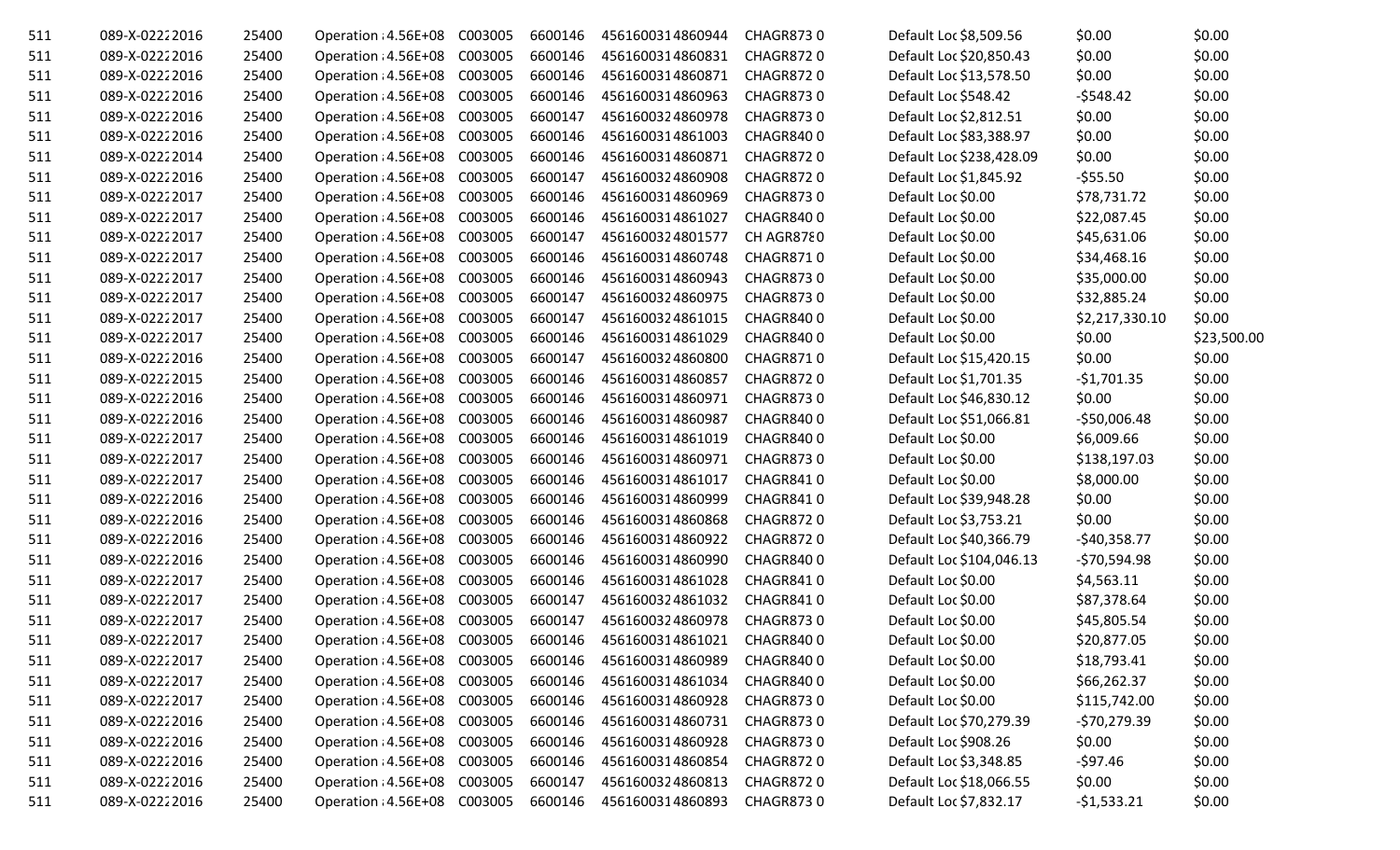| 511 | 089-X-02222016 | 25400 | Operation : 4.56E+08 C003005 | 6600146 | 4561600314860986 | <b>CHAGR8400</b> | Default Loc \$120.20     | \$0.00        | \$0.00      |
|-----|----------------|-------|------------------------------|---------|------------------|------------------|--------------------------|---------------|-------------|
| 511 | 089-X-02222016 | 25400 | Operation : 4.56E+08 C003005 | 6600147 | 4561600324860874 | <b>CHAGR8720</b> | Default Loc \$113,277.89 | \$0.00        | \$0.00      |
| 511 | 089-X-02222016 | 25400 | Operation : 4.56E+08 C003005 | 6600147 | 4561600324801577 | CH AGR8780       | Default Loc \$1,904.38   | \$0.00        | \$0.00      |
| 511 | 089-X-02222016 | 25400 | Operation : 4.56E+08 C003005 | 6600146 | 4561600314860943 | <b>CHAGR8730</b> | Default Loc \$375,478.83 | \$0.00        | \$0.00      |
| 511 | 089-X-02222016 | 25400 | Operation : 4.56E+08 C003005 | 6600147 | 4561600324860956 | <b>CHAGR8730</b> | Default Loc \$6,176.33   | $-56,176.33$  | \$0.00      |
| 511 | 089-X-02222016 | 25400 | Operation : 4.56E+08 C003005 | 6600147 | 4561600324860924 | <b>CHAGR8740</b> | Default Loc \$814.13     | \$0.00        | \$0.00      |
| 511 | 089-X-02222017 | 25400 | Operation : 4.56E+08 C003005 | 6600146 | 4561600314860986 | <b>CHAGR8400</b> | Default Loc \$0.00       | \$27,372.40   | \$4,257.62  |
| 511 | 089-X-02222017 | 25400 | Operation : 4.56E+08 C003005 | 6600146 | 4561600314860916 | <b>CHAGR8720</b> | Default Loc \$0.00       | \$65,121.12   | \$0.00      |
| 511 | 089-X-02222017 | 25400 | Operation : 4.56E+08 C003005 | 6600146 | 4561600314860949 | <b>CHAGR8730</b> | Default Loc \$0.00       | \$103,987.74  | \$0.00      |
| 511 | 089-X-02222015 | 25400 | Operation : 4.56E+08 C003005 | 6600146 | 4561600314860883 | <b>CHAGR8720</b> | Default Loc \$1,002.84   | $-$1,002.84$  | \$0.00      |
| 511 | 089-X-02222016 | 25400 | Operation : 4.56E+08 C003005 | 6600146 | 4561600314860949 | <b>CHAGR8730</b> | Default Loc \$71,848.46  | $-526,593.12$ | \$0.00      |
| 511 | 089-X-02222016 | 25400 | Operation : 4.56E+08 C003005 | 6600146 | 4561600314860946 | <b>CHAGR8730</b> | Default Loc \$70,958.66  | \$0.00        | \$0.00      |
| 511 | 089-X-02222016 | 25400 | Operation : 4.56E+08 C003005 | 6600146 | 4561600314860931 | <b>CHAGR8720</b> | Default Loc \$2,111.25   | \$0.00        | \$0.00      |
| 511 | 089-X-02222016 | 25400 | Operation : 4.56E+08 C003005 | 6600146 | 4561600314860981 | <b>CHAGR8730</b> | Default Loc \$0.02       | $-50.02$      | \$0.00      |
| 511 | 089-X-02222016 | 25400 | Operation : 4.56E+08 C003005 | 6600147 | 4561600324860984 | <b>CHAGR8400</b> | Default Loc \$2,632.19   | \$0.00        | \$0.00      |
| 511 | 089-X-02222017 | 25400 | Operation : 4.56E+08 C003005 | 6600147 | 4561600324860800 | <b>CHAGR8710</b> | Default Loc \$0.00       | \$75,728.16   | \$0.00      |
| 511 | 089-X-02222017 | 25400 | Operation : 4.56E+08 C003005 | 6600147 | 4561600324861001 | CHAGR8410        | Default Loc \$0.00       | \$31,491.26   | \$0.00      |
| 511 | 089-X-02222017 | 25400 | Operation : 4.56E+08 C003005 | 6600146 | 4561600314860982 | <b>CHAGR8400</b> | Default Loc \$0.00       | \$95,986.00   | \$0.00      |
| 511 | 089-X-02222017 | 25400 | Operation : 4.56E+08 C003005 | 6600146 | 4561600314861018 | <b>CHAGR8400</b> | Default Loc \$0.00       | \$14,321.38   | \$0.00      |
| 511 | 089-X-02222017 | 25400 | Operation : 4.56E+08 C003005 | 6600147 | 4561600324860874 | <b>CHAGR8720</b> | Default Loc \$0.00       | \$54,073.37   | \$8,355.89  |
| 511 | 089-X-02222014 | 25400 | Operation : 4.56E+08 C003005 | 6600146 | 4561600314860840 | <b>CHAGR8720</b> | Default Loc \$9,492.10   | \$0.00        | \$0.00      |
| 511 | 089-X-02222015 | 25400 | Operation : 4.56E+08 C003005 | 6600146 | 4561600314860868 | CHAGR8720        | Default Loc \$14,199.38  | \$0.00        | \$0.00      |
| 511 | 089-X-02222016 | 25400 | Operation : 4.56E+08 C003005 | 6600146 | 4561600314860748 | <b>CHAGR8710</b> | Default Loc \$60,105.55  | \$0.00        | \$0.00      |
| 511 | 089-X-02222016 | 25400 | Operation : 4.56E+08 C003005 | 6600146 | 4561600314860811 | CHAGR8720        | Default Loc \$3,496.65   | $-53,496.65$  | \$0.00      |
| 511 | 089-X-02222016 | 25400 | Operation : 4.56E+08 C003005 | 6600146 | 4561600314860878 | <b>CHAGR8720</b> | Default Loc \$24,660.64  | $-524,660.64$ | \$0.00      |
| 511 | 089-X-02222016 | 25400 | Operation : 4.56E+08 C003005 | 6600147 | 4561600324861001 | CHAGR8410        | Default Loc \$26,257.02  | \$0.00        | \$0.00      |
| 511 | 089-X-02222016 | 25400 | Operation : 4.56E+08 C003005 | 6600146 | 4561600314860883 | <b>CHAGR8720</b> | Default Loc \$327.03     | $-5327.03$    | \$0.00      |
| 511 | 089-X-02222016 | 25400 | Operation : 4.56E+08 C003005 | 6600146 | 4561600314860936 | <b>CHAGR8720</b> | Default Loc \$6,865.03   | \$0.00        | \$0.00      |
| 511 | 089-X-02222015 | 25400 | Operation : 4.56E+08 C003005 | 6600146 | 4561600314860880 | CHAGR8720        | Default Loc \$11,542.04  | $-53,346.80$  | \$0.00      |
| 511 | 089-X-02222016 | 25400 | Operation : 4.56E+08 C003005 | 6600146 | 4561600314860577 | <b>CHAGR8700</b> | Default Loc \$2,163.30   | \$0.00        | \$0.00      |
| 511 | 089-X-02222016 | 25400 | Operation : 4.56E+08 C003005 | 6600146 | 4561600314860985 | CHAGR8400        | Default Loc \$2,473.53   | $-52,473.53$  | \$0.00      |
| 511 | 089-X-02222017 | 25400 | Operation : 4.56E+08 C003005 | 6600146 | 4561600314861009 | CHAGR8410        | Default Loc \$0.00       | \$7,000.00    | \$6,508.03  |
| 511 | 089-X-02222017 | 25400 | Operation : 4.56E+08 C003005 | 6600146 | 4561600314860946 | <b>CHAGR8730</b> | Default Loc \$0.00       | \$101,049.14  | \$0.00      |
| 511 | 089-X-02222017 | 25400 | Operation : 4.56E+08 C003005 | 6600146 | 4561600314861016 | CHAGR8400        | Default Loc \$0.00       | \$28,112.30   | \$0.00      |
| 511 | 089-X-02222017 | 25400 | Operation : 4.56E+08 C003005 | 6600147 | 4561600324860984 | <b>CHAGR8400</b> | Default Loc \$0.00       | \$74,314.20   | \$0.00      |
| 511 | 089-X-02222017 | 25400 | Operation : 4.56E+08 C003005 | 6600146 | 4561600314861020 | CHAGR8400        | Default Loc \$0.00       | \$99,093.52   | \$14,876.12 |
| 517 | 089-X-02222017 | 25400 | Operation : 4.56E+08 C003005 | 6600207 | 456167SC04860834 | <b>CHAGR8720</b> | Default Loc \$0.00       | \$50,000.00   | \$0.00      |
| 517 | 089-X-02222015 | 25400 | Operation : 4.56E+08 C003005 | 6600207 | 456167SC04860823 | CHAGR8720        | Default Loc \$53,343.14  | \$0.00        | \$0.00      |
| 517 | 089-X-02222016 | 25400 | Operation : 4.56E+08 C003005 | 6600207 | 456167SC04860834 | CHAGR8720        | Default Loc \$200,083.97 | \$0.00        | \$0.00      |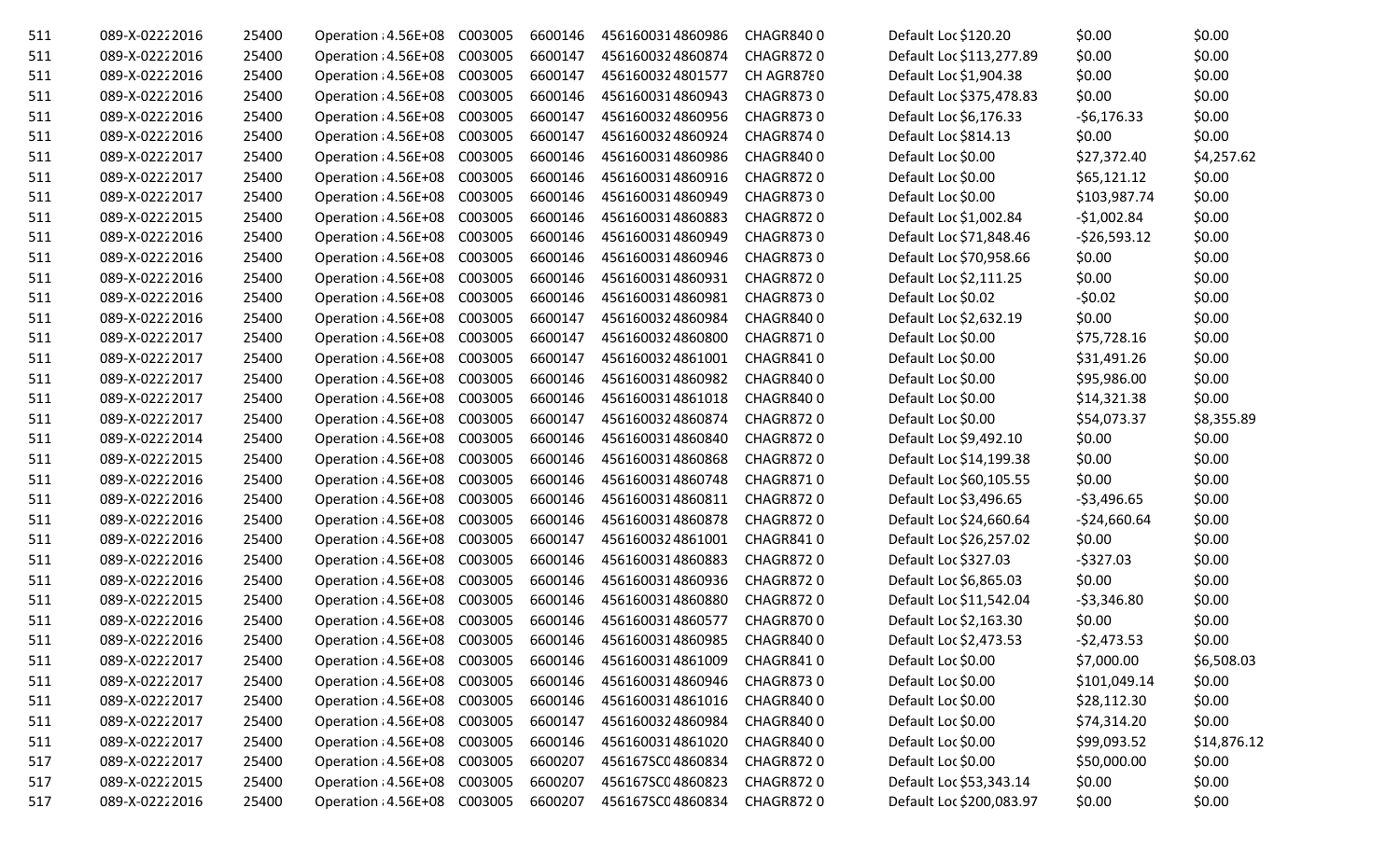| 517  | 089-X-02222016  | 25400 | Operation : 4.56E+08 C003005  | 6600207 | 456167SC04860826 | <b>CHAGR8720</b>  | Default Loc \$23,465.53  | \$0.00         | \$0.00      |
|------|-----------------|-------|-------------------------------|---------|------------------|-------------------|--------------------------|----------------|-------------|
| 517  | 089-X-02222017  | 25400 | Operation : 4.56E+08 C003005  | 6600207 | 456167SC04861010 | <b>CHAGR8730</b>  | Default Loc \$0.00       | \$1,699,029.13 | \$0.00      |
| 679  | 089-15/16-2015  | 25400 | Operation : WA220000 C001104  | 2822390 | WA2230100        | Default WF 302064 | Climate REI\$40,000.00   | \$0.00         | \$0.00      |
| 681  | 089-14/15-2014  | 25400 | Operation : WA220000 C001104  | 2822390 | WA2230100        | Default WF0       | Default Loc \$54,145.26  | \$0.00         | \$0.00      |
| 692  | 089-14/15-2014  | 25400 | Operation: WN00000CC001118    | 1721222 | WN0219064860825  | CHAGR8720         | Default Loc \$17,728.79  | \$0.00         | \$0.00      |
| 900  | 089-X-024(2014  | 25400 | Operation : DP120400(C000912  | 2220743 | DP120401(0       | Default WF0       | Default Loc \$2,310.04   | \$0.00         | \$0.00      |
| 900  | 089-X-024(2014  | 25400 | Operation : DP400000(C000925  | 2222480 | DP401109:0       | Default WF0       | Default Loc \$2,057.91   | \$0.00         | \$0.00      |
| 900  | 089-X-024(2015  | 25400 | Operation : DP800000(C002982  | 2222989 | DP800000(0       | Default WF0       | Default Loc \$50,000.00  | \$0.00         | \$0.00      |
| 900  | 089-X-024(2015  | 25400 | Operation : DP400000(C000925  | 2221792 | DP40150430       | Default WF0       | Default Loc \$1,659.63   | \$0.00         | \$0.00      |
| 900  | 089-X-024(2017  | 25400 | Operation : DP090900(C002955  | 2223112 | DP090901(0       | Default WF0       | Default Loc \$0.00       | \$124,265.00   | \$0.00      |
| 900  | 089-X-024(2015  | 25400 | Operation : DP400000(C000925  | 2221791 | DP40150420       | Default WF0       | Default Loc \$256.73     | \$0.00         | \$0.00      |
| 900  | 089-X-024(2015  | 25400 | Operation : DP400000(C000925  | 2221775 | DP40150110       | Default WF0       | Default Loc \$0.01       | \$0.00         | \$0.00      |
| 900  | 089-X-024(2016  | 25400 | Operation : DP090900(C002955  | 2223112 | DP090901(0       | Default WF0       | Default Loc \$28,101.77  | \$0.00         | \$0.00      |
| 1050 | 089-X-02432017  | 25400 | Operation : HQ000000 C002425  | 3184701 | HQ100100 0       | Default WF0       | Default Loc \$0.00       | \$20,000.00    | \$0.00      |
| 1050 | 089-X-02432015  | 25400 | Operation : HQ000000 C002425  | 3184701 | HQ100100(0       | Default WF0       | Default Loc \$13,885.65  | \$0.00         | \$0.00      |
| 1060 | 089-X-02432017  | 25400 | Operation : GD600000 C002970  | 3203769 | GD602090(0       | Default WF0       | Default Loc \$0.00       | \$496,969.00   | \$52,135.00 |
| 1060 | 089-X-02432015  | 25400 | Operation : GD250000 C002546  | 3203755 | GD254025(0       | Default WF0       | Default Loc \$38,022.43  | \$0.00         | \$0.00      |
| 1060 | 089-X-02432016  | 25400 | Operation : GD600000 C002970  | 3203769 | GD602090(0       | Default WF0       | Default Loc \$284,128.50 | \$0.00         | \$0.00      |
| 1060 | 089-X-02432017  | 25400 | Operation : GD600000 C002970  | 3203763 | GD602030(0       | Default WF0       | Default Loc \$0.00       | \$940,691.00   | \$72,488.00 |
| 1060 | 089-X-02432017  | 25400 | Operation : GD600000 C002970  | 3203780 | GD605020(0       | Default WF0       | Default Loc \$0.00       | \$214,723.00   | \$41,290.00 |
| 1060 | 089-X-02432016  | 25400 | Operation : GD600000 C002970  | 3203761 | GD602010(0       | Default WF0       | Default Loc \$95,177.67  | \$0.00         | \$0.00      |
| 1060 | 089-X-02432017  | 25400 | Operation : GD600000 C002970  | 3203764 | GD602040(0       | Default WF0       | Default Loc \$0.00       | \$25,765.00    | \$0.00      |
| 1060 | 089-X-02432017  | 25400 | Operation : GD600000 C002970  | 3203779 | GD605010(0       | Default WF0       | Default Loc \$0.00       | \$210,000.00   | \$0.00      |
| 1060 | 089-X-02432016  | 25400 | Operation : GD600000 C002970  | 3203763 | GD602030(0       | Default WF0       | Default Loc \$620,975.87 | \$0.00         | \$0.00      |
| 1060 | 089-X-02432016  | 25400 | Operation : GD600000 C002970  | 3203764 | GD602040(0       | Default WF0       | Default Loc \$27,779.43  | \$0.00         | \$0.00      |
| 1060 | 089-X-02432016  | 25400 | Operation : GD600000 C002970  | 3203779 | GD605010(0       | Default WF0       | Default Loc \$31,971.53  | \$0.00         | \$0.00      |
| 1060 | 089-X-02432017  | 25400 | Operation : GD600000 C002970  | 3203761 | GD602010(0       | Default WF0       | Default Loc \$0.00       | \$219,285.00   | \$19,830.00 |
| 1079 | 089-16/17-2016  | 25400 | Operation : CS0000000 C000892 | 1713352 | CS70000000       | Default WF0       | Default Loc \$173,407.96 | \$0.00         | \$0.00      |
| 1551 | 089-X-0309 2014 | 25400 | Operation : NN500000 C001058  | 2222881 | NN507004(0       | Default WF0       | Default Loc \$27,382.94  | \$0.00         | \$0.00      |
| 1551 | 089-X-03092016  | 25400 | Operation : DN300100 C003039  | 2223079 | DN300101(0       | Default WF0       | Default Loc \$130,977.11 | \$0.00         | \$0.00      |
| 1551 | 089-X-0309 2015 | 25400 | Operation : NN400000 C001056  | 2222718 | NN400902(0       | Default WF0       | Default Loc \$115,983.55 | \$0.00         | \$0.00      |
| 1551 | 089-X-0309 2014 | 25400 | Operation : NN500000 C001058  | 2221240 | NN500401(0       | Default WF0       | Default Loc \$118,720.00 | $-$118,720.00$ | \$0.00      |
| 1551 | 089-X-0309 2015 | 25400 | Operation : NN400000 C001056  | 2222728 | NN40110210       | Default WF0       | Default Loc \$12,700.54  | \$0.00         | \$0.00      |
| 1551 | 089-X-03092015  | 25400 | Operation : NN500000 C001058  | 2221240 | NN500401(0       | Default WF0       | Default Loc \$153,515.04 | $-$120,000.00$ | \$0.00      |
| 1551 | 089-X-0309 2017 | 25400 | Operation : CT000000C C003007 | 2223025 | CT840501C0       | Default WF0       | Default Loc \$0.00       | \$11,347.00    | \$0.00      |
| 1551 | 089-X-03092017  | 25400 | Operation : DN100100 C003034  | 2223049 | DN1001010        | Default WF0       | Default Loc \$0.00       | \$140,000.00   | \$0.00      |
| 1551 | 089-X-03092017  | 25400 | Operation : DN400000 C003042  | 2223096 | DN400103(0       | Default WF0       | Default Loc \$0.00       | \$319,228.79   | \$0.00      |
| 1551 | 089-X-0309 2017 | 25400 | Operation : DN100300 C003036  | 2223063 | DN100301 0       | Default WF0       | Default Loc \$0.00       | \$229,487.78   | \$0.00      |
| 1551 | 089-X-0309 2017 | 25400 | Operation : DN100200 C003035  | 2223059 | DN10020210       | Default WF0       | Default Loc \$0.00       | \$0.00         | \$23,883.67 |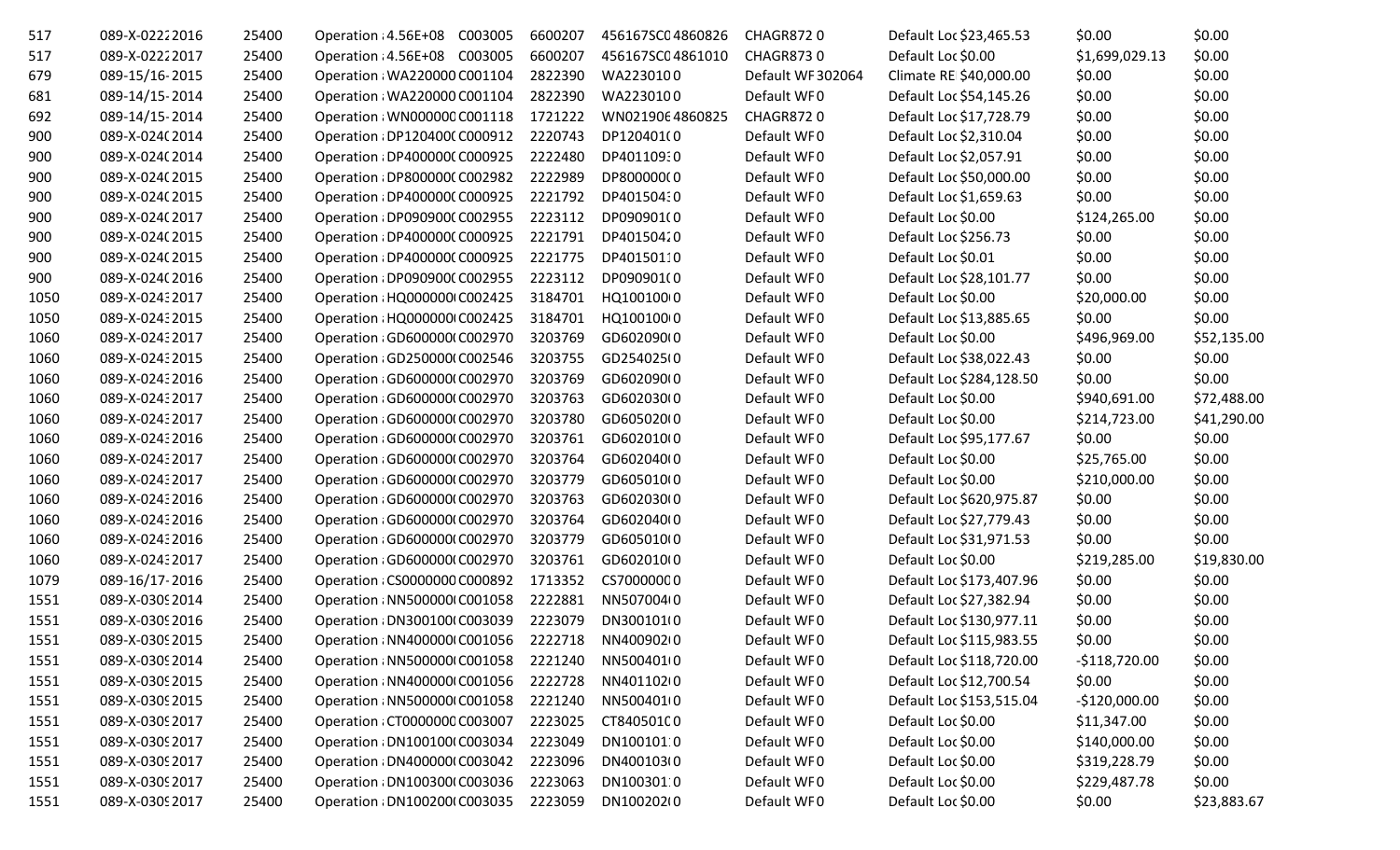| 1551 | 089-X-0309 2015 | 25400 | Operation : NN930000 C002936  | 2222890 | NN930100(0 | Default WF0 | Default Loc \$50,000.00    | \$0.00         | \$0.00 |
|------|-----------------|-------|-------------------------------|---------|------------|-------------|----------------------------|----------------|--------|
| 1551 | 089-X-0309 2016 | 25400 | Operation : CT000000C C003007 | 2223025 | CT840501C0 | Default WF0 | Default Loc \$4,200.90     | $-52,702.38$   | \$0.00 |
| 1551 | 089-X-0309 2014 | 25400 | Operation : NN500000 C001058  | 2720208 | NN500W0(0  | Default WF0 | Default Loc \$51,312.90    | $-551,312.90$  | \$0.00 |
| 1551 | 089-X-0309 2015 | 25400 | Operation : NN200000 C001052  | 2221132 | NN20010010 | Default WF0 | Default Loc \$40,296.10    | \$0.00         | \$0.00 |
| 1551 | 089-X-0309 2015 | 25400 | Operation : NN400000 C001056  | 2222719 | NN40090310 | Default WF0 | Default Loc \$28,488.59    | $-$18,567.31$  | \$0.00 |
| 1551 | 089-X-0309 2015 | 25400 | Operation : NN400000 C001056  | 2222732 | NN401203(0 | Default WF0 | Default Loc \$3,279.15     | $-50.15$       | \$0.00 |
| 1551 | 089-X-0309 2016 | 25400 | Operation : DN100300 C003036  | 2223063 | DN100301:0 | Default WF0 | Default Loc \$40,000.00    | \$0.00         | \$0.00 |
| 1551 | 089-X-0309 2015 | 25400 | Operation : NN500000 C001058  | 2221234 | NN5002010  | Default WF0 | Default Loc \$1,170,606.82 | $-5666,770.00$ | \$0.00 |
| 1551 | 089-X-0309 2017 | 25400 | Operation : DN300100 C003039  | 2223080 | DN300102(0 | Default WF0 | Default Loc \$0.00         | \$40,000.00    | \$0.00 |
| 1551 | 089-X-0309 2017 | 25400 | Operation: DN400000 C003042   | 2223102 | DN400302(0 | Default WF0 | Default Loc \$0.00         | \$316,426.81   | \$0.00 |
| 1551 | 089-X-0309 2017 | 25400 | Operation : DN400000 C003042  | 2223094 | DN400101(0 | Default WF0 | Default Loc \$0.00         | \$760,447.30   | \$0.00 |
| 1551 | 089-X-0309 2014 | 25400 | Operation : NN500000 C001058  | 2222878 | NN5070010  | Default WF0 | Default Loc \$12,375.31    | \$0.00         | \$0.00 |
| 1551 | 089-X-0309 2013 | 25400 | Operation : NN500000 C001058  | 2222811 | NN500304(0 | Default WF0 | Default Loc \$2,868.79     | \$0.00         | \$0.00 |
| 1551 | 089-X-0309 2016 | 25400 | Operation: CT000000C C003007  | 2223014 | CT810100C0 | Default WF0 | Default Loc \$55,526.01    | \$0.00         | \$0.00 |
| 1551 | 089-X-0309 2016 | 25400 | Operation : DN100100 C003034  | 2223053 | DN100102:0 | Default WF0 | Default Loc \$704,027.86   | \$0.00         | \$0.00 |
| 1551 | 089-X-0309 2017 | 25400 | Operation : DN300100 C003039  | 2223079 | DN300101(0 | Default WF0 | Default Loc \$0.00         | \$458,450.00   | \$0.00 |
| 1551 | 089-X-0309 2015 | 25400 | Operation : NN500000 C001058  | 2221243 | NN5005010  | Default WF0 | Default Loc \$234,731.14   | \$0.00         | \$0.00 |
| 1551 | 089-X-0309 2015 | 25400 | Operation : NN400000 C001056  | 2222730 | NN4012010  | Default WF0 | Default Loc \$15,681.30    | \$0.00         | \$0.00 |
| 1551 | 089-X-0309 2015 | 25400 | Operation : NN500000 C001058  | 2221241 | NN50040200 | Default WF0 | Default Loc \$29.25        | \$0.00         | \$0.00 |
| 1551 | 089-X-0309 2017 | 25400 | Operation : CT000000C C003007 | 2223023 | CT84040100 | Default WF0 | Default Loc \$0.00         | \$135,600.00   | \$0.00 |
| 1551 | 089-X-0309 2015 | 25400 | Operation : NN400000 C001056  | 2222717 | NN400901(0 | Default WF0 | Default Loc \$90,568.64    | \$0.00         | \$0.00 |
| 1551 | 089-X-0309 2015 | 25400 | Operation : NN910000 C002938  | 2222883 | NN91000010 | Default WF0 | Default Loc \$4,283.61     | \$0.00         | \$0.00 |
| 1551 | 089-X-0309 2015 | 25400 | Operation : NN400000 C001056  | 2222727 | NN4011010  | Default WF0 | Default Loc \$0.03         | $-50.03$       | \$0.00 |
| 1551 | 089-X-0309 2015 | 25400 | Operation : NN500000 C001058  | 2222878 | NN5070010  | Default WF0 | Default Loc \$1,148.73     | \$0.00         | \$0.00 |
| 1551 | 089-X-0309 2016 | 25400 | Operation : DN400000 C003042  | 2223102 | DN400302(0 | Default WF0 | Default Loc \$119,435.40   | \$0.00         | \$0.00 |
| 1551 | 089-X-0309 2014 | 25400 | Operation : NN500000 C001058  | 2221235 | NN50020210 | Default WF0 | Default Loc \$1,797,650.48 | $-5666,770.00$ | \$0.00 |
| 1551 | 089-X-0309 2016 | 25400 | Operation : DN100100 C003034  | 2223049 | DN1001010  | Default WF0 | Default Loc \$231,051.41   | \$0.00         | \$0.00 |
| 1551 | 089-X-0309 2015 | 25400 | Operation : NN400000 C001056  | 2222733 | NN401204(0 | Default WF0 | Default Loc \$91,216.46    | \$0.00         | \$0.00 |
| 1551 | 089-X-0309 2017 | 25400 | Operation : DN400000 C003042  | 2223106 | DN400404(0 | Default WF0 | Default Loc \$0.00         | \$50,000.00    | \$0.00 |
| 1551 | 089-X-0309 2017 | 25400 | Operation : DN200000 C003038  | 2223076 | DN200100(0 | Default WF0 | Default Loc \$0.00         | \$1,455,670.00 | \$0.00 |
| 1551 | 089-X-0309 2016 | 25400 | Operation : DN400000 C003042  | 2223103 | DN400401(0 | Default WF0 | Default Loc \$134,656.26   | \$0.00         | \$0.00 |
| 1551 | 089-X-0309 2016 | 25400 | Operation : DN400000 C003042  | 2223095 | DN400102(0 | Default WF0 | Default Loc \$543,679.17   | $-52,196.00$   | \$0.00 |
| 1551 | 089-X-0309 2016 | 25400 | Operation : DN400000 C003042  | 2223096 | DN400103(0 | Default WF0 | Default Loc \$24,431.56    | \$0.00         | \$0.00 |
| 1551 | 089-X-0309 2013 | 25400 | Operation : NN400000 C001056  | 2222721 | NN401001(0 | Default WF0 | Default Loc \$7,926.55     | \$0.00         | \$0.00 |
| 1551 | 089-X-0309 2015 | 25400 | Operation : NN500000 C001058  | 2222881 | NN507004(0 | Default WF0 | Default Loc \$15,000.00    | \$0.00         | \$0.00 |
| 1551 | 089-X-0309 2013 | 25400 | Operation : NN500000 C001058  | 2221240 | NN5004010  | Default WF0 | Default Loc \$240,667.55   | \$0.00         | \$0.00 |
| 1551 | 089-X-0309 2016 | 25400 | Operation : DN400000 C003042  | 2223101 | DN400301(0 | Default WF0 | Default Loc \$18,664.46    | \$0.00         | \$0.00 |
| 1551 | 089-X-0309 2014 | 25400 | Operation : NN400000 C001056  | 2222722 | NN401002 0 | Default WF0 | Default Loc \$5,882.97     | \$0.00         | \$0.00 |
| 1551 | 089-X-0309 2014 | 25400 | Operation : NN500000 C001058  | 2221231 | NN5001010  | Default WF0 | Default Loc \$3,898.41     | \$0.00         | \$0.00 |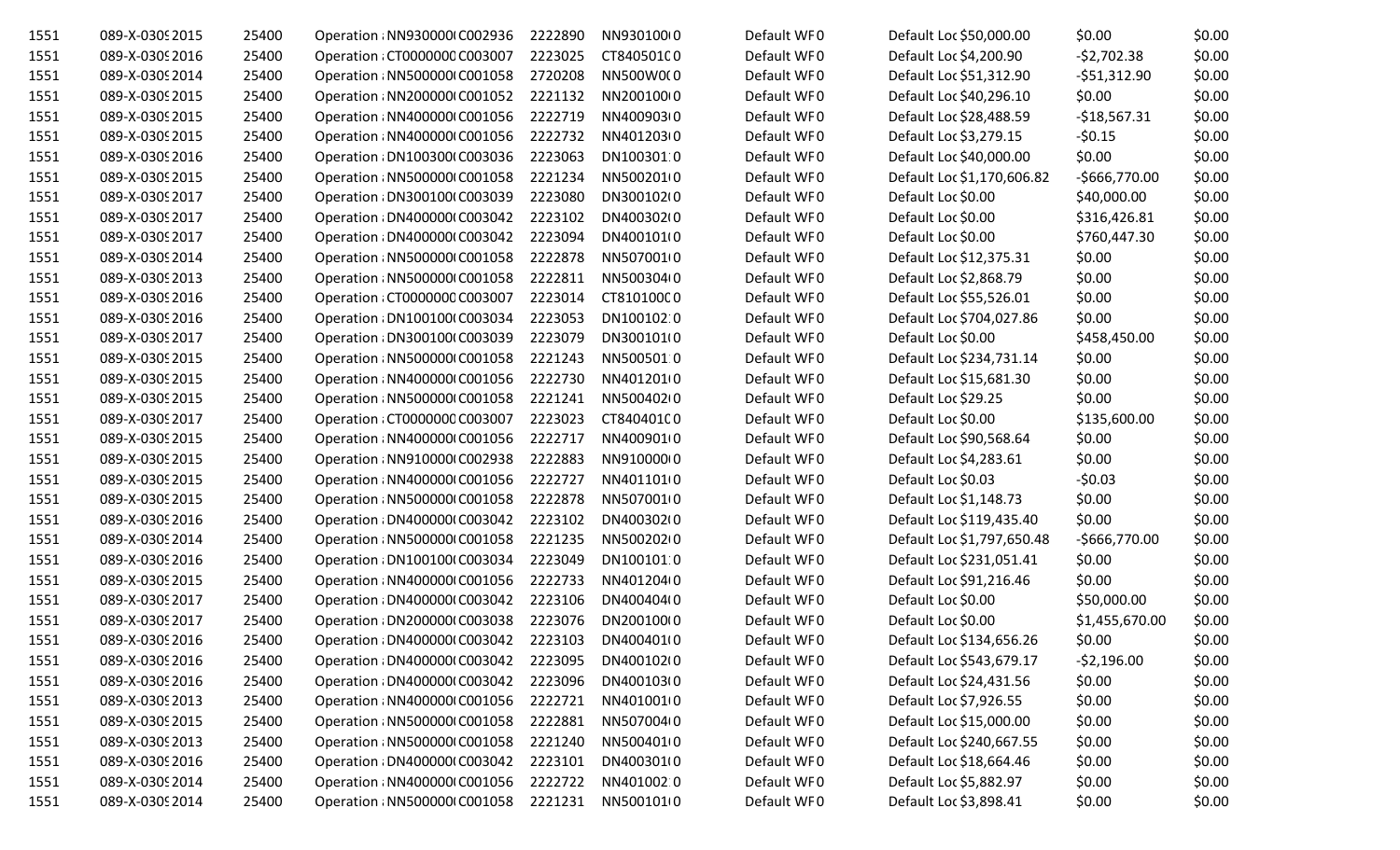| 1551 | 089-X-0309 2016 | 25400 | Operation: CT000000C C003007  | 2223023 | CT840401C0         | Default WF0      | Default Loc \$101,821.47     | \$0.00         | \$0.00 |
|------|-----------------|-------|-------------------------------|---------|--------------------|------------------|------------------------------|----------------|--------|
| 1551 | 089-X-0309 2017 | 25400 | Operation : CT000000C C003007 | 2223014 | CT810100C0         | Default WF0      | Default Loc \$0.00           | \$343,042.00   | \$0.00 |
| 1551 | 089-X-0309 2014 | 25400 | Operation : NN500000 C001058  | 2221241 | NN500402(0         | Default WF0      | Default Loc \$303,914.10     | $-5281,280.00$ | \$0.00 |
| 1551 | 089-X-0309 2016 | 25400 | Operation : DN400000 C003042  | 2223094 | DN400101(0         | Default WF0      | Default Loc \$333,801.45     | \$0.00         | \$0.00 |
| 1551 | 089-X-0309 2016 | 25400 | Operation : DN200000 C003038  | 2223076 | DN200100(0         | Default WF0      | Default Loc \$367,968.12     | \$0.00         | \$0.00 |
| 1551 | 089-X-0309 2014 | 25400 | Operation : NN930000 C002936  | 2222890 | NN930100(0         | Default WF0      | Default Loc \$5,557.99       | \$0.00         | \$0.00 |
| 1551 | 089-X-0309 2016 | 25400 | Operation : DN400000 C003042  | 2223105 | DN400403(0         | Default WF0      | Default Loc \$131,792.22     | \$0.00         | \$0.00 |
| 1551 | 089-X-0309 2015 | 25400 | Operation : NN500000 C001058  | 2222810 | NN500204(0         | Default WF0      | Default Loc \$80,517.16      | \$0.00         | \$0.00 |
| 1551 | 089-X-0309 2014 | 25400 | Operation : NN500000 C001058  | 2221249 | NN5006010          | Default WF0      | Default Loc \$4.97           | $-54.97$       | \$0.00 |
| 1551 | 089-X-0309 2017 | 25400 | Operation : DN400000 C003042  | 2223103 | DN400401(0         | Default WF0      | Default Loc \$0.00           | \$46,330.03    | \$0.00 |
| 1551 | 089-X-0309 2013 | 25400 | Operation : NN500000 C001058  | 2221234 | NN5002010          | Default WF0      | Default Loc \$109,686.53     | $-5278.80$     | \$0.00 |
| 1551 | 089-X-0309 2015 | 25400 | Operation : NN500000 C001058  | 2221235 | NN50020210         | Default WF0      | Default Loc \$612,798.16     | \$666,770.00   | \$0.00 |
| 1551 | 089-X-0309 2016 | 25400 | Operation : CT000000C C003007 | 2223020 | CT840100C0         | Default WF0      | Default Loc \$75,498.15      | \$0.00         | \$0.00 |
| 1551 | 089-X-0309 2017 | 25400 | Operation : CT000000C C003007 | 2223020 | CT840100C0         | Default WF0      | Default Loc \$0.00           | \$953,172.00   | \$0.00 |
| 1551 | 089-X-0309 2017 | 25400 | Operation : DN400000 C003042  | 2223095 | DN400102(0         | Default WF0      | Default Loc \$0.00           | \$874,402.07   | \$0.00 |
| 1557 | 089-X-0309 2012 | 25400 | Operation : NN500000 C001058  | 2222290 | NN50100010         | Default WF0      | Default Loc \$50,324.10      | \$0.00         | \$0.00 |
| 1650 | 089-X-03132010  | 25400 | Operation : PS0000000 C001075 | 2221514 | PS02021320         | Default WF0      | Default Loc \$38,795.51      | \$0.00         | \$0.00 |
| 1689 | 089-14/15-2014  | 25400 | Operation : PS0000000 C001075 | 2222565 | PS02022000         | Default WF0      | Default Loc \$2,019.15       | \$0.00         | \$0.00 |
| 1751 | 089-X-0315 2013 | 25400 | Operation: EZ5000000 C002226  | 1110981 | EZ50123000         | Default WF0      | Default Loc \$522,109.05     | \$0.00         | \$0.00 |
| 1751 | 089-X-0315 2015 | 25400 | Operation : EZ5000000 C002226 | 1110981 | EZ50123000         | Default WF0      | Default Loc \$47.62          | \$0.00         | \$0.00 |
| 2300 | 089-X-418(2016  | 25400 | Operation : ST0000000 C001087 | 2924282 | ST60010360         | Default WF0      | Default Loc \$20,289.84      | \$0.00         | \$0.00 |
| 2300 | 089-X-418(2017  | 25400 | Operation : ST0000000 C001087 | 2720718 | ST60010200         | Default WF0      | Default Loc \$0.00           | \$208,000.00   | \$0.00 |
| 2300 | 089-X-418(2016  | 25400 | Operation : ST0000000 C001087 | 2720715 | ST50010300         | Default WF0      | Default Loc \$220,833.12     | \$185,000.00   | \$0.00 |
| 2300 | 089-X-418(2015  | 25400 | Operation : ST0000000 C001087 | 2924306 | ST60010310         | Default WF0      | Default Loc \$0.00           | \$190,243.59   | \$0.00 |
| 2300 | 089-X-418(2016  | 25400 | Operation : ST0000000 C001087 | 2924280 | ST60010320         | Default WF0      | Default Loc \$1,427,585.71   | \$600,000.00   | \$0.00 |
| 2300 | 089-X-418(2015  | 25400 | Operation : ST0000000 C001087 | 2924281 | ST60010340         | Default WF0      | Default Loc \$49,875.62      | \$0.00         | \$0.00 |
| 2300 | 089-X-418(2014  | 25400 | Operation : ST0000000 C001087 | 2924306 | ST60010310         | Default WF0      | Default Loc \$0.00           | \$212,749.03   | \$0.00 |
| 2300 | 089-X-418(2014  | 32003 | Accelerator ST0000000 C001087 | 2924281 | ST60010340         | Default WF485395 | <b>CHAIP</b><br>\$378,714.95 | \$0.00         | \$0.00 |
| 2300 | 089-X-418(2017  | 25400 | Operation : ST0000000 C001087 | 2720715 | ST50010300         | Default WF0      | Default Loc \$0.00           | \$212,000.00   | \$0.00 |
| 2300 | 089-X-418(2017  | 25400 | Operation : ST0000000 C001087 | 2924280 | ST60010320         | Default WF0      | Default Loc \$0.00           | \$755,000.00   | \$0.00 |
| 2300 | 089-X-418(2017  | 25400 | Operation : ST0000000 C001087 | 2924306 | ST60010310         | Default WF0      | Default Loc \$0.00           | \$1,790,000.00 | \$0.00 |
| 2300 | 089-X-418(2014  | 25400 | Operation : ST0000000 C001087 | 2720714 | ST50010200         | Default WF0      | Default Loc \$506,852.52     | \$0.00         | \$0.00 |
| 2300 | 089-X-418(2016  | 25400 | Operation : ST0000000 C001087 | 2720716 | ST50020000         | Default WF0      | Default Loc \$147,084.32     | \$0.00         | \$0.00 |
| 2300 | 089-X-418(2016  | 25400 | Operation : ST0000000 C001087 | 2720718 | ST60010200         | Default WF0      | Default Loc \$234,931.66     | \$140,000.00   | \$0.00 |
| 2300 | 089-X-418(2016  | 25400 | Operation : ST0000000 C001087 | 2924306 | ST60010310         | Default WF0      | Default Loc \$2,217,227.76   | \$358,007.38   | \$0.00 |
| 2300 | 089-X-418(2015  | 32003 | Accelerator ST0000000 C001087 | 2924281 | ST60010340         | Default WF485395 | <b>CHAIP</b><br>\$152,000.00 | \$0.00         | \$0.00 |
| 2300 | 089-X-418(2014  | 25400 | Operation : ST0000000 C001087 | 2924424 | ST50010400         | Default WF0      | Default Loc \$107,238.58     | \$0.00         | \$0.00 |
| 2300 | 089-X-418(2015  | 25400 | Operation : ST0000000 C001087 | 2720715 | ST50010300         | Default WF0      | Default Loc \$11,925.21      | \$0.00         | \$0.00 |
| 2300 | 089-X-418(2016  | 25400 | Operation : ST0000000 C001087 |         | 2924424 ST50010400 | Default WF0      | Default Loc \$0.00           | \$100,000.00   | \$0.00 |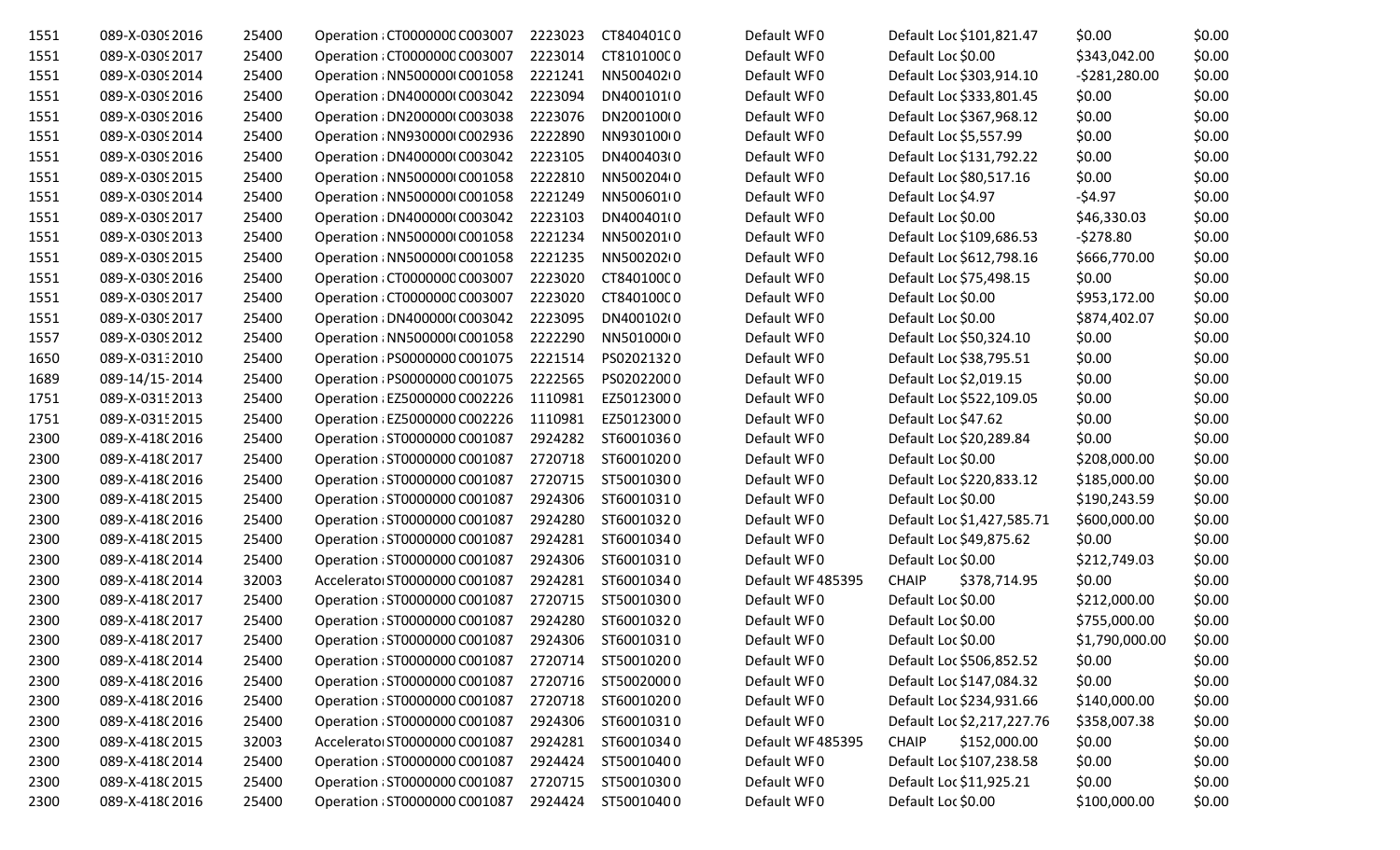| 5300 | 089-X-0318 2015 | 25400 | Operation : TE1400000 C002801 | 3123795 | TE14000000 | Default WF0       | Default Loc \$56.79      | \$0.00       | \$0.00 |
|------|-----------------|-------|-------------------------------|---------|------------|-------------------|--------------------------|--------------|--------|
| 5300 | 089-X-0318 2016 | 25400 | Operation : TE1200000 C002799 | 3123811 | TE12050000 | Default WF0       | Default Loc \$83,643.81  | \$0.00       | \$0.00 |
| 5300 | 089-X-0318 2015 | 25400 | Operation : TG0000000 C002803 | 3123806 | TG01000000 | Default WF0       | Default Loc \$63.25      | $-563.25$    | \$0.00 |
| 5300 | 089-X-03182016  | 25400 | Operation : TE1300000 C002800 | 3123804 | TE13020000 | Default WF0       | Default Loc \$8,312.99   | \$0.00       | \$0.00 |
| 5300 | 089-X-0318 2016 | 25400 | Operation : TE1100000 C002798 | 3123785 | TE11030000 | Default WF0       | Default Loc \$67,432.00  | \$0.00       | \$0.00 |
| 5300 | 089-X-0318 2016 | 25400 | Operation : TE1200000 C002799 | 3123810 | TE12040000 | Default WF0       | Default Loc \$2,804.90   | \$0.00       | \$0.00 |
| 5300 | 089-X-03182016  | 25400 | Operation : TE1200000 C002799 | 3123812 | TE12060000 | Default WF0       | Default Loc \$45,945.00  | \$0.00       | \$0.00 |
| 5300 | 089-X-0318 2014 | 25400 | Operation : TE1100000 C002798 | 3123785 | TE11030000 | Default WF0       | Default Loc \$8,661.50   | \$0.00       | \$0.00 |
| 5300 | 089-X-0318 2017 | 25400 | Operation : TE1300000 C002800 | 3123803 | TE13010000 | Default WF0       | Default Loc \$0.00       | \$5,600.00   | \$0.00 |
| 5300 | 089-X-0318 2017 | 25400 | Operation : TE1100000 C002798 | 3123816 | TE11040100 | Default WF0       | Default Loc \$0.00       | \$20,000.00  | \$0.00 |
| 5300 | 089-X-0318 2016 | 25400 | Operation : TE1200000 C002799 | 3123809 | TE12030000 | Default WF0       | Default Loc \$276.08     | $-$124.89$   | \$0.00 |
| 5300 | 089-X-0318 2015 | 25400 | Operation : TE1200000 C002799 | 3123792 | TE12010000 | Default WF0       | Default Loc \$26,357.24  | \$0.00       | \$0.00 |
| 5300 | 089-X-0318 2016 | 25400 | Operation : TE1100000 C002798 | 3123802 | TE11040000 | Default WF0       | Default Loc \$250,799.93 | \$0.00       | \$0.00 |
| 5300 | 089-X-0318 2016 | 25400 | Operation : TE1300000 C002800 | 3123815 | TE13050000 | Default WF0       | Default Loc \$49,649.35  | \$0.00       | \$0.00 |
| 5300 | 089-X-0318 2016 | 25400 | Operation : TF0000000 C002802 | 3123796 | TF00000000 | Default WF0       | Default Loc \$4,790.55   | \$0.00       | \$0.00 |
| 5300 | 089-X-0318 2016 | 25400 | Operation : TE1200000 C002799 | 3123792 | TE12010000 | Default WF0       | Default Loc \$2,347.00   | \$0.00       | \$0.00 |
| 5300 | 089-X-0318 2016 | 25400 | Operation : TE1300000 C002800 | 3123803 | TE13010000 | Default WF0       | Default Loc \$32,823.22  | $-558.76$    | \$0.00 |
| 5300 | 089-X-0318 2016 | 25400 | Operation : TE1400000 C002801 | 3123795 | TE14000000 | Default WF0       | Default Loc \$3,750.00   | \$0.00       | \$0.00 |
| 5300 | 089-X-0318 2014 | 25400 | Operation : TE1200000 C002799 | 3123792 | TE12010000 | Default WF0       | Default Loc \$31,959.55  | \$0.00       | \$0.00 |
| 5300 | 089-X-0318 2015 | 25400 | Operation : TE1100000 C002798 | 3123785 | TE11030000 | Default WF0       | Default Loc \$20,611.00  | \$0.00       | \$0.00 |
| 5300 | 089-X-03182016  | 25400 | Operation : TE1100000 C002798 | 3123789 | TE11010000 | Default WF0       | Default Loc \$7,976.36   | \$0.00       | \$0.00 |
| 5300 | 089-X-0318 2017 | 25400 | Operation : TE1400000 C002801 | 3123795 | TE14000000 | Default WF0       | Default Loc \$0.00       | \$7,500.00   | \$0.00 |
| 5350 | 089-X-0319 2017 | 25400 | Operation : AF580000C C000822 | 2720874 | AF58320200 | Default WF0       | Default Loc \$0.00       | \$315,697.50 | \$0.00 |
| 5350 | 089-X-0319 2017 | 25400 | Operation : AF580000C C000822 | 2720965 | AF586101C0 | Default WF0       | Default Loc \$0.00       | \$84,000.00  | \$0.00 |
| 5350 | 089-X-0319 2014 | 25400 | Operation : AF580000C C000822 | 2720875 | AF58320300 | Default WF 301604 | CHNE-0301\$2,668.83      | \$0.00       | \$0.00 |
| 5350 | 089-X-0319 2016 | 25400 | Operation : AF580000C C000822 | 2720625 | AF585500C0 | Default WF0       | Default Loc \$46,642.43  | \$0.00       | \$0.00 |
| 5350 | 089-X-0319 2016 | 25400 | Operation : RC040000C C002775 | 2720918 | RC04240000 | Default WF0       | Default Loc \$22,642.70  | \$0.00       | \$0.00 |
| 5350 | 089-X-0319 2013 | 25400 | Operation : NT010000(C002769  | 2720775 | NT01040000 | Default WF0       | Default Loc \$98,115.68  | \$0.00       | \$0.00 |
| 5350 | 089-X-0319 2017 | 25400 | Operation : AF580000C C000822 | 2720875 | AF58320300 | Default WF0       | Default Loc \$0.00       | \$148,739.00 | \$0.00 |
| 5350 | 089-X-0319 2017 | 25400 | Operation: AF580000C C000822  | 2720667 | AF581000C0 | Default WF0       | Default Loc \$0.00       | \$623,600.00 | \$0.00 |
| 5350 | 089-X-0319 2016 | 25400 | Operation : AF580000C C000822 | 2720875 | AF583203C0 | Default WF0       | Default Loc \$214,496.04 | \$0.00       | \$0.00 |
| 5350 | 089-X-0319 2017 | 25400 | Operation : RC040000C C002775 | 2720918 | RC04240000 | Default WF0       | Default Loc \$0.00       | \$75,000.00  | \$0.00 |
| 5350 | 089-X-0319 2016 | 25400 | Operation : AF580000C C000822 | 2720667 | AF581000C0 | Default WF0       | Default Loc \$168,682.35 | \$0.00       | \$0.00 |
| 5350 | 089-X-0319 2017 | 25400 | Operation : AF580000C C000822 | 2720625 | AF585500C0 | Default WF0       | Default Loc \$0.00       | \$77,950.00  | \$0.00 |
| 5350 | 089-X-0319 2016 | 25400 | Operation : AF580000C C000822 | 2720874 | AF58320200 | Default WF0       | Default Loc \$95,188.31  | \$0.00       | \$0.00 |
| 5350 | 089-X-0319 2016 | 25400 | Operation : AF040000C C002768 | 2720880 | AF044000C0 | Default WF0       | Default Loc \$5,184.83   | \$0.00       | \$0.00 |
| 5350 | 089-X-0319 2017 | 25400 | Operation : AF040000C C002768 | 2720877 | AF041000C0 | Default WF0       | Default Loc \$0.00       | \$10,000.00  | \$0.00 |
| 5450 | 089-X-03212017  | 25400 | Operation : HT0000000 C002796 | 1009190 | HT01000000 | Default WF0       | Default Loc \$0.00       | \$800,000.00 | \$0.00 |
| 5450 | 089-X-03212014  | 25400 | Operation : VT000000C C001096 | 1004893 | VT02040000 | Default WF0       | Default Loc \$338.96     | $-$ \$338.96 | \$0.00 |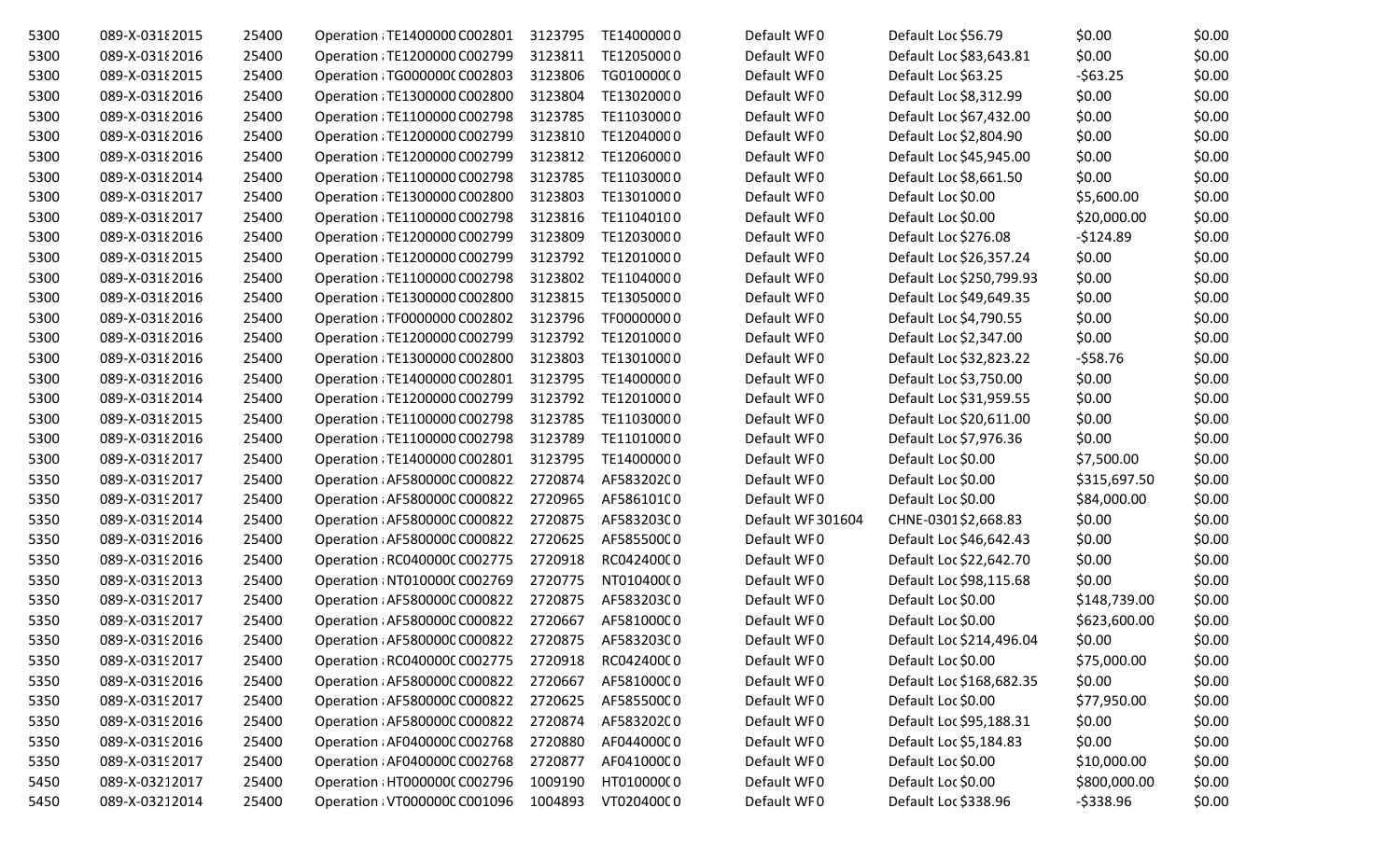| 5450 | 089-X-03212013 | 25400 | Operation : EL1700000 C000955 | 1005091 | EL17080000       | Default WF0       | Default Loc \$118,016.25   | \$0.00         | \$0.00       |
|------|----------------|-------|-------------------------------|---------|------------------|-------------------|----------------------------|----------------|--------------|
| 5450 | 089-X-03212016 | 25400 | Operation : HT0000000 C002796 | 1009198 | HT08000000       | Default WF0       | Default Loc \$46,852.96    | \$0.00         | \$0.00       |
| 5450 | 089-X-03212017 | 25400 | Operation : GT0000000 C002910 | 1005613 | GT03000000       | Default WF0       | Default Loc \$0.00         | \$130,000.00   | \$295,000.00 |
| 5450 | 089-X-03212014 | 25400 | Operation : BM010000 C000846  | 1009218 | BM0107000        | Default WF0       | Default Loc \$2,556.10     | $-$ \$993.55   | \$0.00       |
| 5450 | 089-X-03212016 | 25400 | Operation : PG0000000 C002840 | 1005604 | PG040000(0       | Default WF0       | Default Loc \$85,000.00    | \$0.00         | \$0.00       |
| 5450 | 089-X-03212017 | 25400 | Operation : VT000000C C001096 | 1005554 | VT12010000       | Default WF0       | Default Loc \$0.00         | \$2,250,000.00 | \$0.00       |
| 5450 | 089-X-03212016 | 25400 | Operation : GT0000000 C002910 | 1005613 | GT03000000       | Default WF0       | Default Loc \$142,653.99   | \$0.00         | \$0.00       |
| 5450 | 089-X-03212016 | 25400 | Operation : HT0000000 C002796 | 1009190 | HT01000000       | Default WF 302017 | TCF Fundin \$200,000.00    | \$0.00         | \$0.00       |
| 5450 | 089-X-03212016 | 25400 | Operation : HT0000000 C002796 | 1009190 | HT01000000       | Default WF0       | Default Loc \$300,000.00   | \$0.00         | \$0.00       |
| 5450 | 089-X-03212016 | 25400 | Operation : ED0000000 C000949 | 1009209 | ED270100(0       | Default WF0       | Default Loc \$0.00         | \$21,858.00    | \$0.00       |
| 5450 | 089-X-03212015 | 25400 | Operation : SL0000000 C002911 | 1005616 | SL03000000       | Default WF0       | Default Loc \$7,158.23     | \$0.00         | \$0.00       |
| 5450 | 089-X-03212015 | 25400 | Operation : HT0000000 C002796 | 1009190 | HT01000000       | Default WF0       | Default Loc \$6,683.36     | \$0.00         | \$0.00       |
| 5450 | 089-X-03212017 | 25400 | Operation : VT000000C C001096 | 1005556 | VT13010000       | Default WF0       | Default Loc \$0.00         | \$17,500.00    | \$0.00       |
| 5450 | 089-X-03212014 | 25400 | Operation : GT0000000 C002910 | 1005612 | GT01000000       | Default WF0       | Default Loc \$6,318.43     | \$0.00         | \$0.00       |
| 5450 | 089-X-03212015 | 25400 | Operation : VT000000C C001096 | 1005556 | VT13010000       | Default WF0       | Default Loc \$7,101.82     | \$0.00         | \$0.00       |
| 5450 | 089-X-03212016 | 25400 | Operation : VT000000C C001096 | 1005556 | VT13010000       | Default WF0       | Default Loc \$167,675.00   | \$0.00         | \$0.00       |
| 5450 | 089-X-03212016 | 25400 | Operation : VT000000C C001096 | 1005554 | VT12010000       | Default WF0       | Default Loc \$1,470,704.46 | $-5220.67$     | \$0.00       |
| 5450 | 089-X-03212016 | 25400 | Operation : SL0000000 C002911 | 1005616 | SL03000000       | Default WF0       | Default Loc \$0.00         | \$7,158.23     | \$0.00       |
| 5450 | 089-X-03212015 | 25400 | Operation : ED0000000 C000949 | 1009209 | ED270100(0       | Default WF0       | Default Loc \$0.00         | \$319,142.00   | \$0.00       |
| 5489 | 089-16/17-2016 | 25400 | Operation : 4.56E+08 C003005  | 6600073 | 4561403584861011 | CHAGRGX0302027    | OTT 16-17 \$169,902.91     | \$0.00         | \$0.00       |
| 5498 | 089-X-03212016 | 25400 | Operation : 4.56E+08 C003005  | 6600146 | 4561600314860966 | CHAGR8730         | Default Loc \$193,203.88   | \$0.00         | \$0.00       |
| 5498 | 089-X-03212015 | 25400 | Operation : 4.56E+08 C003005  | 6600146 | 4561600314860966 | <b>CHAGR8730</b>  | Default Loc \$56,623.76    | \$0.00         | \$0.00       |
| 6600 | 089X0337 2014  | 25400 | Operation : CJ0100000 C002599 | 3166012 | CJ01000000       | Default WF1250    | CHARPA-00 \$241,490.09     | \$0.00         | \$0.00       |
| 6600 | 089X0337 2014  | 25400 | Operation : CJ0100000 C002599 | 3166012 | CJ01000000       | Default WF0       | Default Loc \$36,666.49    | \$0.00         | \$0.00       |
| 6600 | 089X0337 2016  | 25400 | Operation : CJ0100000 C002599 | 3166012 | CJ01000000       | Default WF1314    | ARPA-E Lat \$0.00          | \$0.00         | \$600,000.00 |
| 6600 | 089X0337 2014  | 25400 | Operation : CJ0100000 C002599 | 3166012 | CJ01000000       | Default WF1249    | CHARPA-00 \$561,053.77     | \$0.00         | \$0.00       |
|      |                |       |                               |         |                  |                   |                            |                |              |

| <b>Non-Appropriated Total</b> | \$8,345,788.01 | \$13,909,697.23                                   | \$958,124.94 |
|-------------------------------|----------------|---------------------------------------------------|--------------|
| <b>DOE Appropriated Total</b> |                | \$156,496,662.56 \$279,444,724.62 \$51,425,155.47 |              |

## **SF-30 Total \$164,842,450.57 \$293,354,421.85 \$52,383,280.41**

| <b>FPDS-NG Total [Action Obligation]</b>                | \$51,425,155.47 |
|---------------------------------------------------------|-----------------|
| <b>FPDS-NG Total [Base And Exercised Options Value]</b> | \$52,383,280.41 |
| <b>FPDS-NG Total [Base And All Options Value]</b>       | \$52,383,280.41 |

Obligation Change

 Agency Amount ---------------------------------------------- --------------------------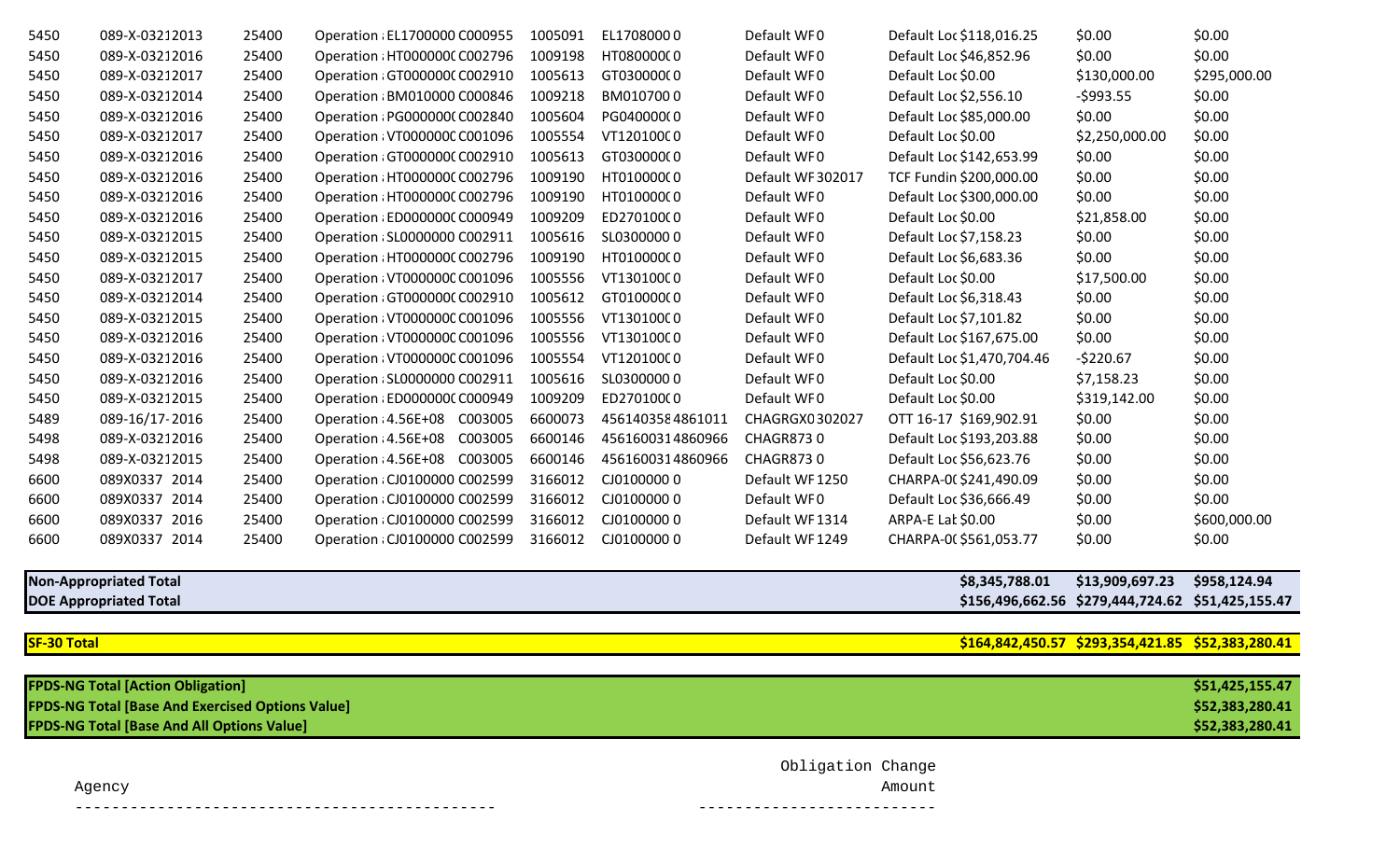| Agency for International Development                    | $-1,843.62$      |
|---------------------------------------------------------|------------------|
| Department of Commerce                                  | 1,310.68         |
| Department of Defense                                   | $-232.09$        |
| Department of Homeland Security                         | 50,000.00        |
| Executive Office of the President                       | $-5,909.14$      |
| National Aeronautics and Space Administration           | 669,757.82       |
| National Reconnaissance Office                          | $-26,008.75$     |
| Nuclear Regulatory Commission                           | 199,299.85       |
|                                                         |                  |
| Work for Others Funds Associated with Federal Agencies: | 886, 374. 75     |
| Total DOE Funds:                                        | 51, 425, 155. 47 |
| Total Non-Appropriated Funds:                           | 958,124.94       |
| Grand Total:                                            | 53, 269, 655. 16 |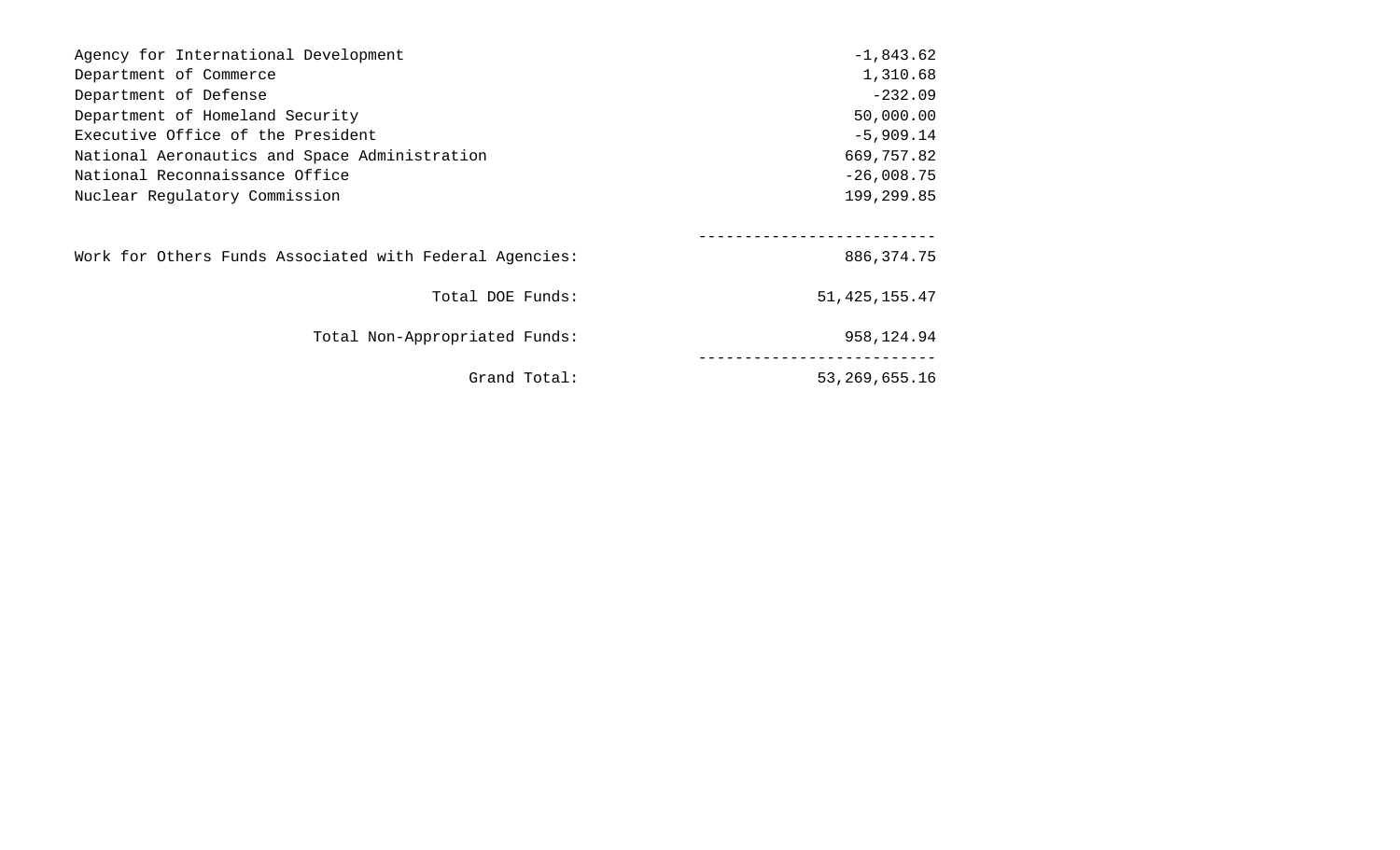| <b>Budget</b>   | Total           |
|-----------------|-----------------|
| Authority       | Available       |
| Revised         |                 |
| \$0.00          | \$40,000.00     |
| $-$66.09$       | \$0.00          |
| \$0.00          | \$872,897.65    |
| \$0.00          | \$9,468,950.42  |
| \$0.00          | \$720,000.00    |
| \$0.00          | \$974,600.96    |
| \$0.00          | \$620,981.62    |
| \$0.00          | \$52,139.75     |
| \$0.00          | \$439,869.04    |
| \$0.00          | \$177,483.60    |
| \$0.00          | \$97,745.06     |
| \$0.00          | \$3,384,154.12  |
| \$0.00          | \$188,786.71    |
| \$0.00          | \$39,292.45     |
| $-521,673.92$   | \$146,033.77    |
| \$0.00          | \$165,193.55    |
| -\$5,600,000.00 | \$20,185,995.15 |
| \$2,377,000.00  | \$2,377,000.00  |
| \$105,000.00    | \$105,000.00    |
| \$801,000.00    | \$801,000.00    |
| \$2,434,000.00  | \$2,434,000.00  |
| \$3,311,000.00  | \$3,311,000.00  |
| \$579,000.00    | \$579,000.00    |
| \$531,000.00    | \$531,000.00    |
| \$5,450,000.00  | \$5,450,000.00  |
| \$671,000.00    | \$671,000.00    |
| \$606,000.00    | \$606,000.00    |
| \$262,000.00    | \$262,000.00    |
| \$730,000.00    | \$730,000.00    |
| \$0.00          | \$171,563.78    |
| \$0.00          | \$1,044,141.64  |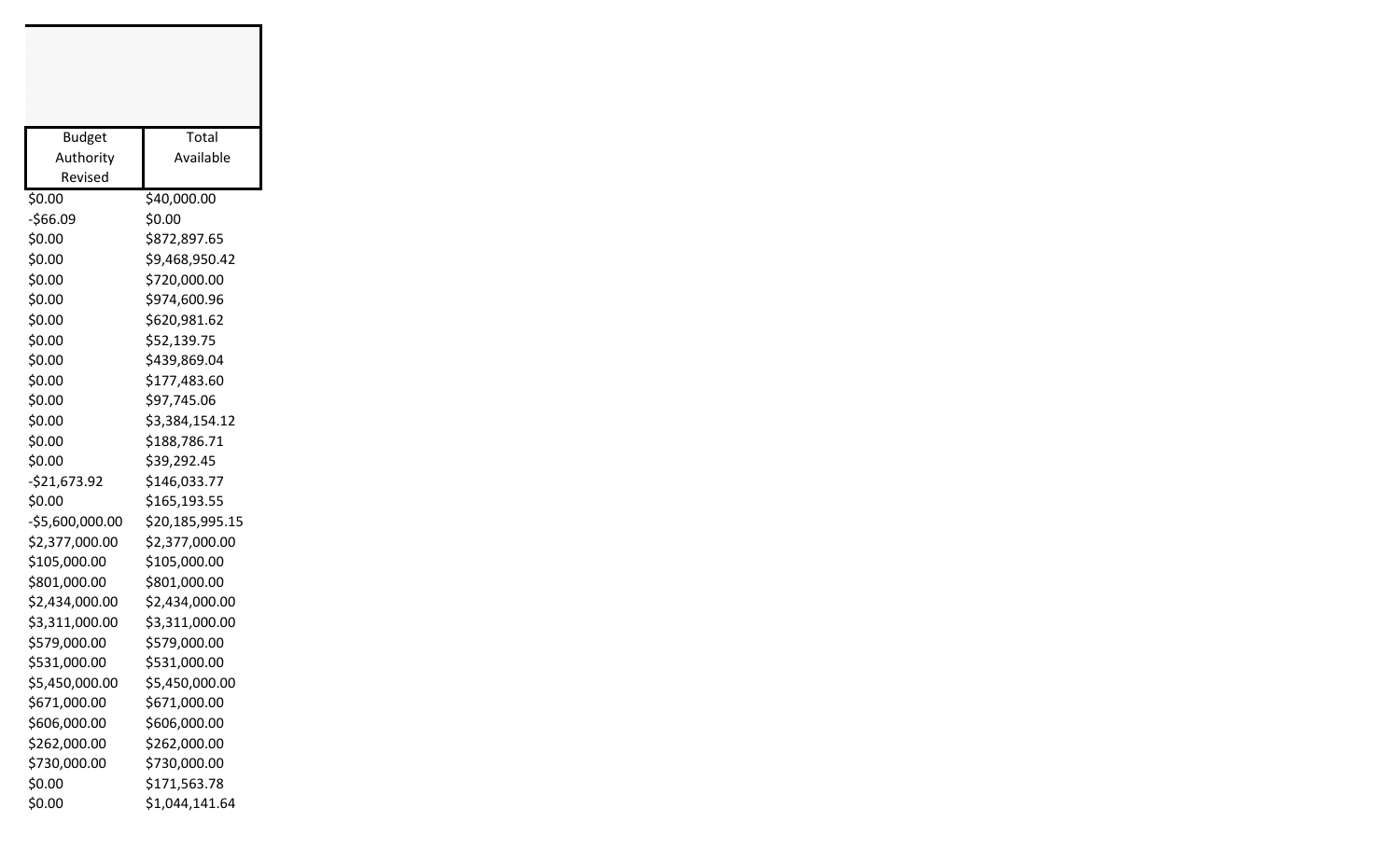| \$0.00         | \$3,286,893.63 |
|----------------|----------------|
| \$0.00         | \$25,126.18    |
| $-$1,164.17$   | \$0.00         |
| \$0.00         | \$212,904.79   |
| \$0.00         | \$284,282.14   |
| \$0.00         | \$440,766.74   |
| \$0.00         | \$330,284.74   |
| $-50.35$       | \$0.00         |
| \$0.00         | \$219,425.15   |
| $-52,399.33$   | \$0.00         |
| $-$2,864.15$   | \$217,626.50   |
| $-53,393.61$   | \$0.00         |
| $-$13,302.54$  | \$0.00         |
| \$0.00         | \$180,000.00   |
| \$0.00         | \$1,156,414.54 |
| \$0.00         | \$5,608,896.89 |
| \$0.00         | \$3,890,030.59 |
| \$0.00         | \$2,286,067.89 |
| \$878,000.00   | \$878,000.00   |
| \$2,974,000.00 | \$2,974,000.00 |
| \$398,000.00   | \$398,000.00   |
| \$150,000.00   | \$150,000.00   |
| \$135,000.00   | \$135,000.00   |
| \$172,000.00   | \$172,000.00   |
| \$0.00         | \$2,515.98     |
| \$0.00         | \$657,357.42   |
| \$0.00         | \$473,078.72   |
| \$0.00         | \$332,163.64   |
| \$0.00         | \$79,184.60    |
| \$0.00         | \$2,017,288.63 |
| \$0.00         | \$119,962.39   |
| \$0.00         | \$502,270.24   |
| \$0.00         | \$6,172.14     |
| \$0.00         | \$2,135,454.47 |
| \$0.00         | \$52,821.41    |
| \$0.00         | \$119,515.33   |
| \$1,419,000.00 | \$1,419,000.00 |
| \$479,000.00   | \$479,000.00   |
| \$1,947,000.00 | \$1,947,000.00 |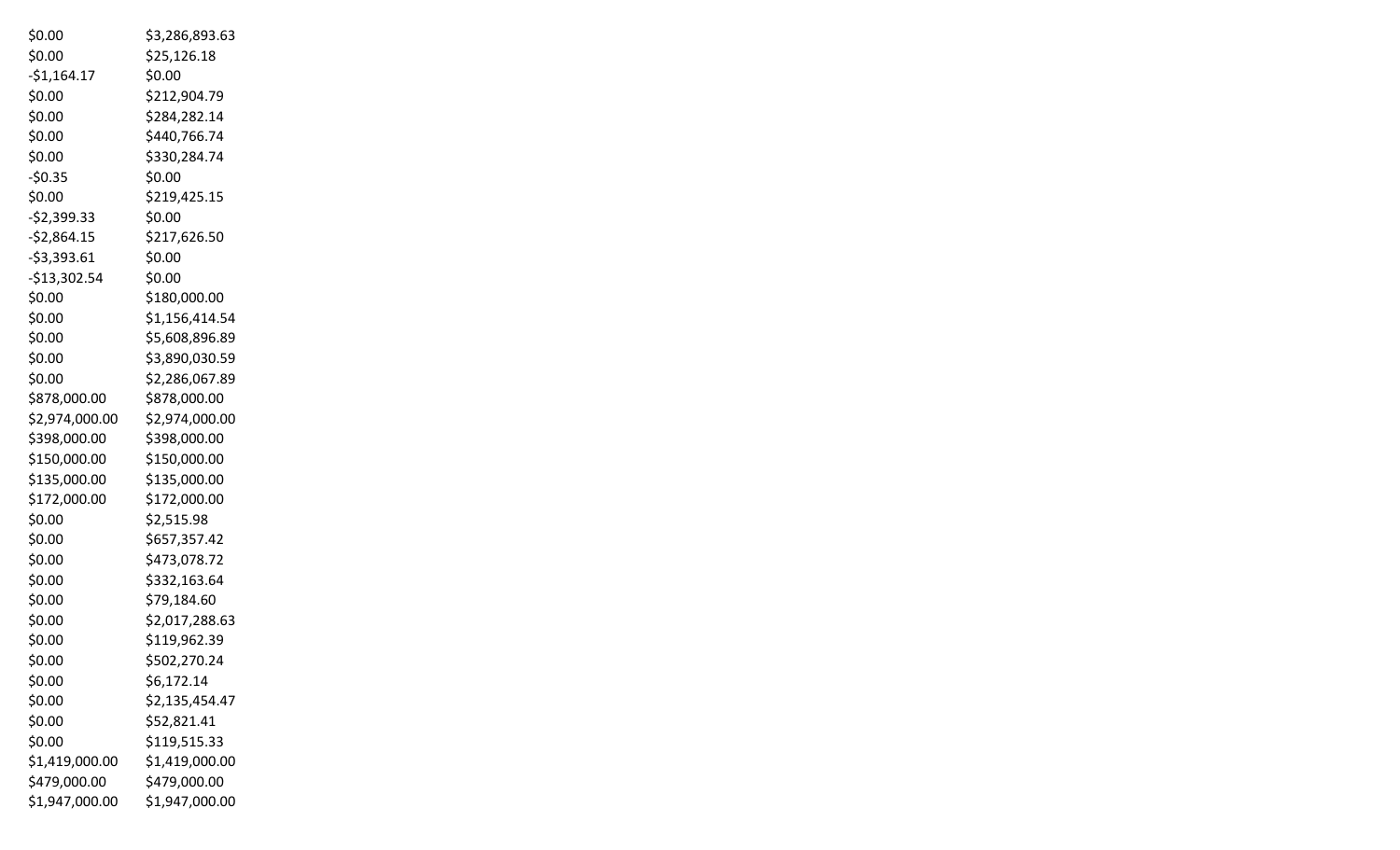| \$1,580,000.00   | \$1,580,000.00  |
|------------------|-----------------|
| \$710,900.00     | \$710,900.00    |
| \$3,000,000.00   | \$3,000,000.00  |
| \$15,707,000.00  | \$15,707,000.00 |
| \$0.00           | \$338,106.61    |
| \$0.00           | \$1,606,137.72  |
| \$0.00           | \$268,939.89    |
| \$0.00           | \$242,500.00    |
| \$0.00           | \$7,853,607.86  |
| \$0.00           | \$2,180.42      |
| \$0.00           | \$1,594,000.00  |
| \$0.00           | \$435,882.54    |
| \$0.00           | \$325,922.19    |
| \$0.00           | \$7,453,205.72  |
| \$0.00           | \$9,394,807.12  |
| \$0.00           | \$1,141,759.68  |
| \$1,510,200.00   | \$1,510,200.00  |
| \$125,000.00     | \$125,000.00    |
| \$461,300.00     | \$461,300.00    |
| \$1,781,700.00   | \$1,781,700.00  |
| \$0.00           | \$13,328.21     |
| \$0.00           | \$1,492,685.68  |
| \$0.00           | \$325,428.91    |
| $-5423.11$       | \$132,876.18    |
| \$0.00           | \$624,552.42    |
| \$0.00           | \$597,568.28    |
| $-51,582,426.00$ | \$917,574.00    |
| \$0.00           | \$180,000.00    |
| \$0.00           | \$1,357,113.79  |
| \$0.00           | \$471,000.00    |
| \$0.00           | \$90,348.79     |
| \$0.00           | \$800,505.82    |
| $-5291.86$       | \$3,159.82      |
| \$0.00           | \$688,593.25    |
| \$0.00           | \$500,000.00    |
| \$0.00           | \$9,984.80      |
| \$0.00           | \$1,700,697.29  |
| \$5,600,000.00   | \$12,357,308.93 |
| \$0.00           | \$515,439.32    |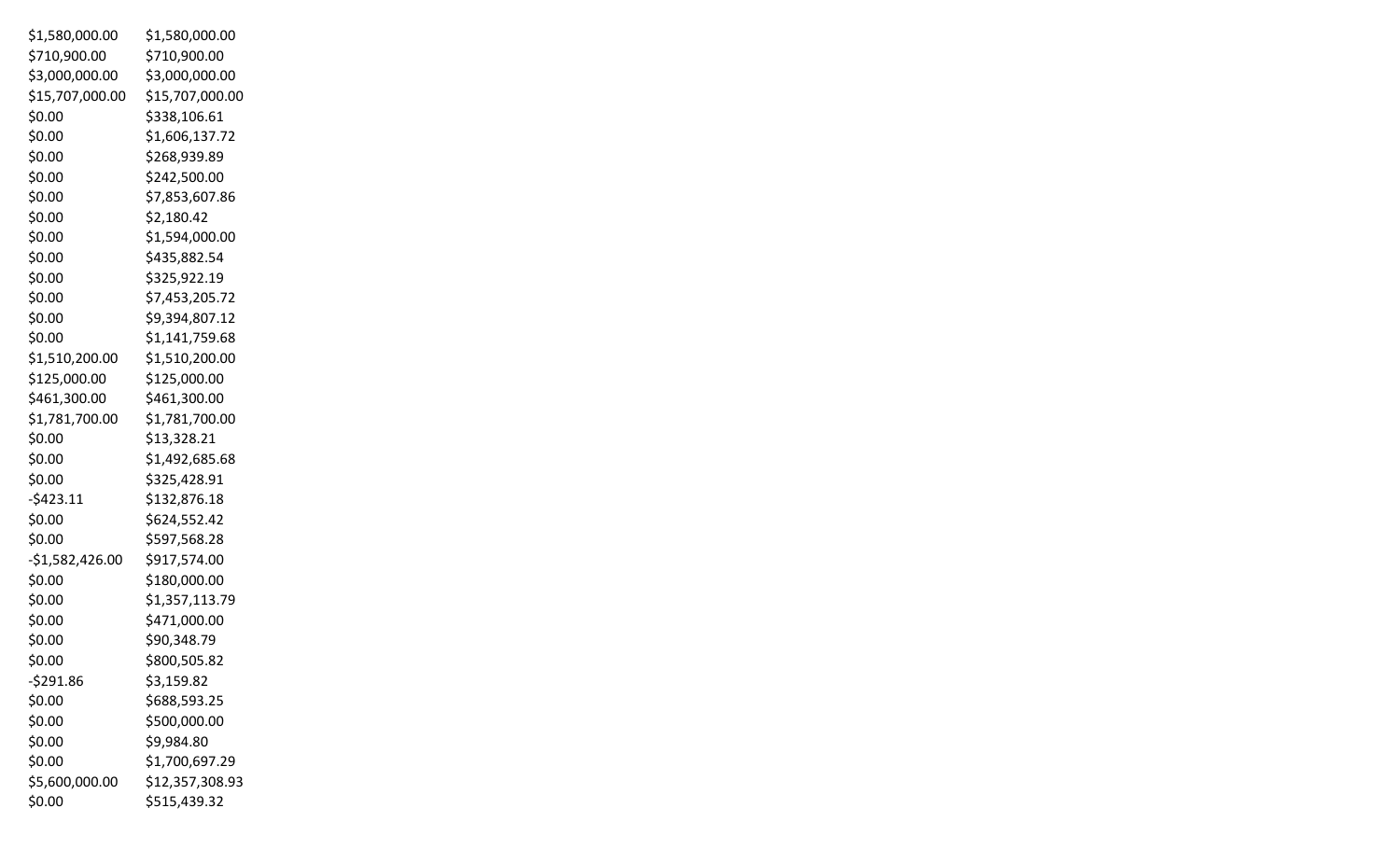| $-53,865.54$   | \$0.00         |
|----------------|----------------|
| \$0.00         | \$139,000.95   |
| \$0.00         | \$514,401.99   |
| \$0.00         | \$8,877.94     |
| \$1,275,000.00 | \$1,275,000.00 |
| \$450,000.00   | \$450,000.00   |
| \$398,000.00   | \$398,000.00   |
| \$2,488,000.00 | \$2,488,000.00 |
| \$4,331,300.00 | \$4,331,300.00 |
| \$1,582,426.00 | \$1,582,426.00 |
| \$3,393.61     | \$3,393.61     |
| \$4,054,000.00 | \$4,054,000.00 |
| \$0.00         | \$383,021.77   |
| \$0.00         | \$34,228.17    |
| \$0.00         | \$1,977,142.14 |
| \$0.00         | \$1,338,617.23 |
| \$0.00         | \$719,579.18   |
| \$0.00         | \$2,875,000.00 |
| \$0.00         | \$3,459.35     |
| \$0.00         | \$631,209.37   |
| \$4,587,000.00 | \$4,587,000.00 |
| \$472,000.00   | \$472,000.00   |
| \$265,000.00   | \$265,000.00   |
| \$5,852,000.00 | \$5,852,000.00 |
| \$2,181,000.00 | \$2,181,000.00 |
| \$1,190,000.00 | \$1,190,000.00 |
| \$5,200,000.00 | \$5,200,000.00 |
| \$1,586,000.00 | \$1,586,000.00 |
| \$1,164.17     | \$1,164.17     |
| \$4,877,000.00 | \$4,877,000.00 |
| \$165,000.00   | \$165,000.00   |
| $-$266.57$     | \$250,305.73   |
| \$0.00         | \$718,695.99   |
| \$0.00         | \$205,594.31   |
| $-531,958.69$  | \$0.00         |
| \$0.00         | \$72,507.28    |
| \$0.00         | \$1,581.19     |
| \$0.00         | \$385,000.00   |
| \$0.00         | \$324,477.63   |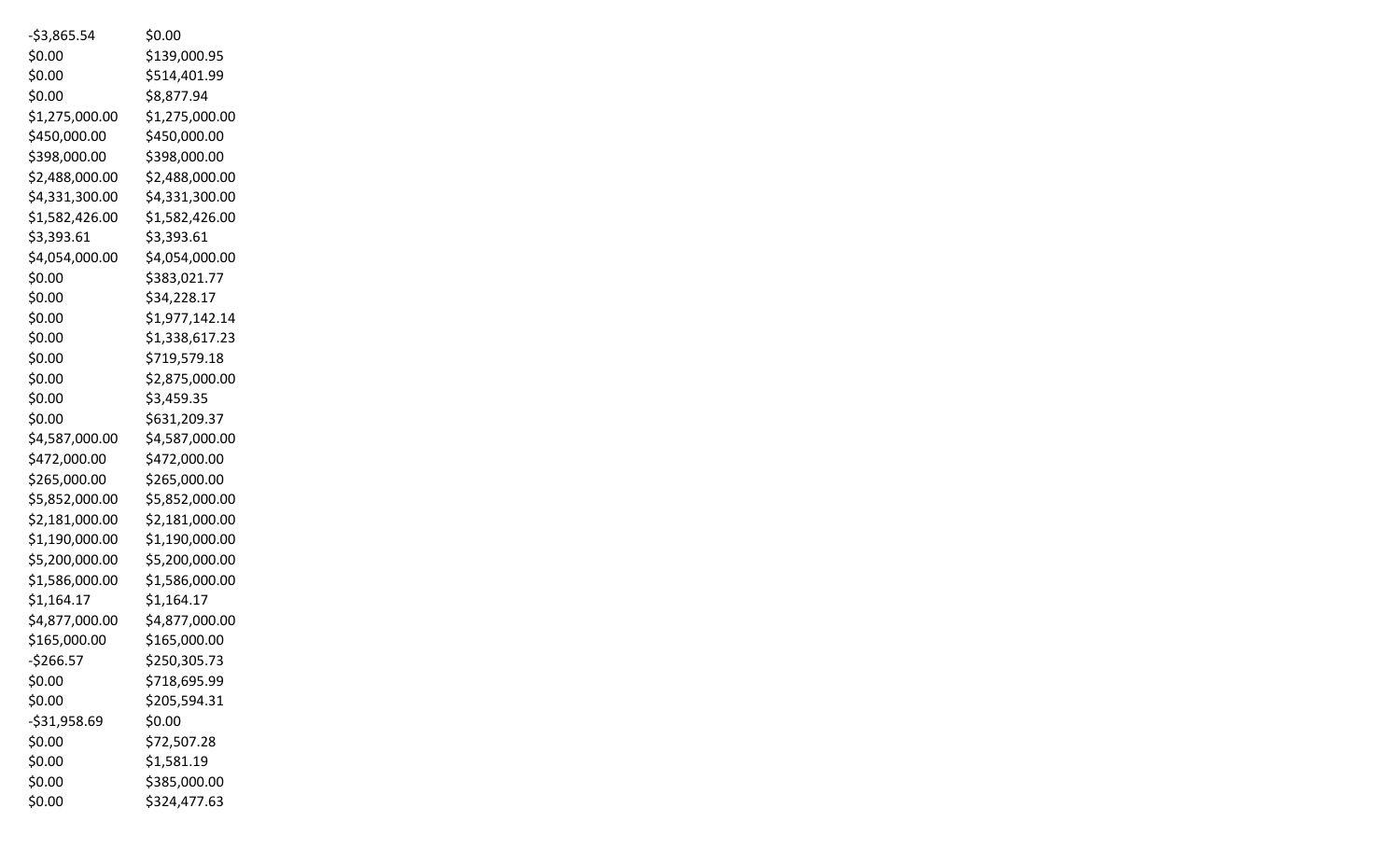| \$0.00          | \$214,542.85    |
|-----------------|-----------------|
| \$23,299,600.00 | \$23,299,600.00 |
| \$2,696,500.00  | \$2,696,500.00  |
| \$3,343,000.00  | \$3,343,000.00  |
| \$86,774,000.00 | \$86,774,000.00 |
| \$942,000.00    | \$942,000.00    |
| \$0.35          | \$0.35          |
| \$716,000.00    | \$716,000.00    |
| \$1,563,800.00  | \$1,563,800.00  |
| \$1,696,000.00  | \$1,696,000.00  |
| \$432,000.00    | \$432,000.00    |
| \$0.00          | \$708,710.29    |
| \$0.00          | \$108,136.82    |
| \$0.00          | \$1,781,003.95  |
| \$0.00          | \$2,784,013.23  |
| \$0.00          | \$20,444.56     |
| \$0.00          | \$63,125.86     |
| \$0.00          | \$1,702,019.19  |
| \$0.00          | \$240,339.63    |
| $-$1,048.67$    | \$21,917.08     |
| \$0.00          | \$42,767.36     |
| \$0.00          | \$1,086,299.63  |
| \$0.00          | \$3,100,354.96  |
| \$0.00          | \$88,613.67     |
| \$0.00          | \$31,794.97     |
| \$143,000.00    | \$143,000.00    |
| \$2,667,700.00  | \$2,667,700.00  |
| \$2,478,000.00  | \$2,478,000.00  |
| \$14,322,000.00 | \$14,322,000.00 |
| \$750,000.00    | \$750,000.00    |
| \$345,000.00    | \$345,000.00    |
| \$3,408,000.00  | \$3,408,000.00  |
| \$350,000.00    | \$350,000.00    |
| \$1,005,000.00  | \$1,005,000.00  |
| \$895,000.00    | \$895,000.00    |
| \$757,000.00    | \$757,000.00    |
| \$1,048,000.00  | \$1,048,000.00  |
| \$25,000.00     | \$25,000.00     |
| \$77,375,000.00 | \$77,375,000.00 |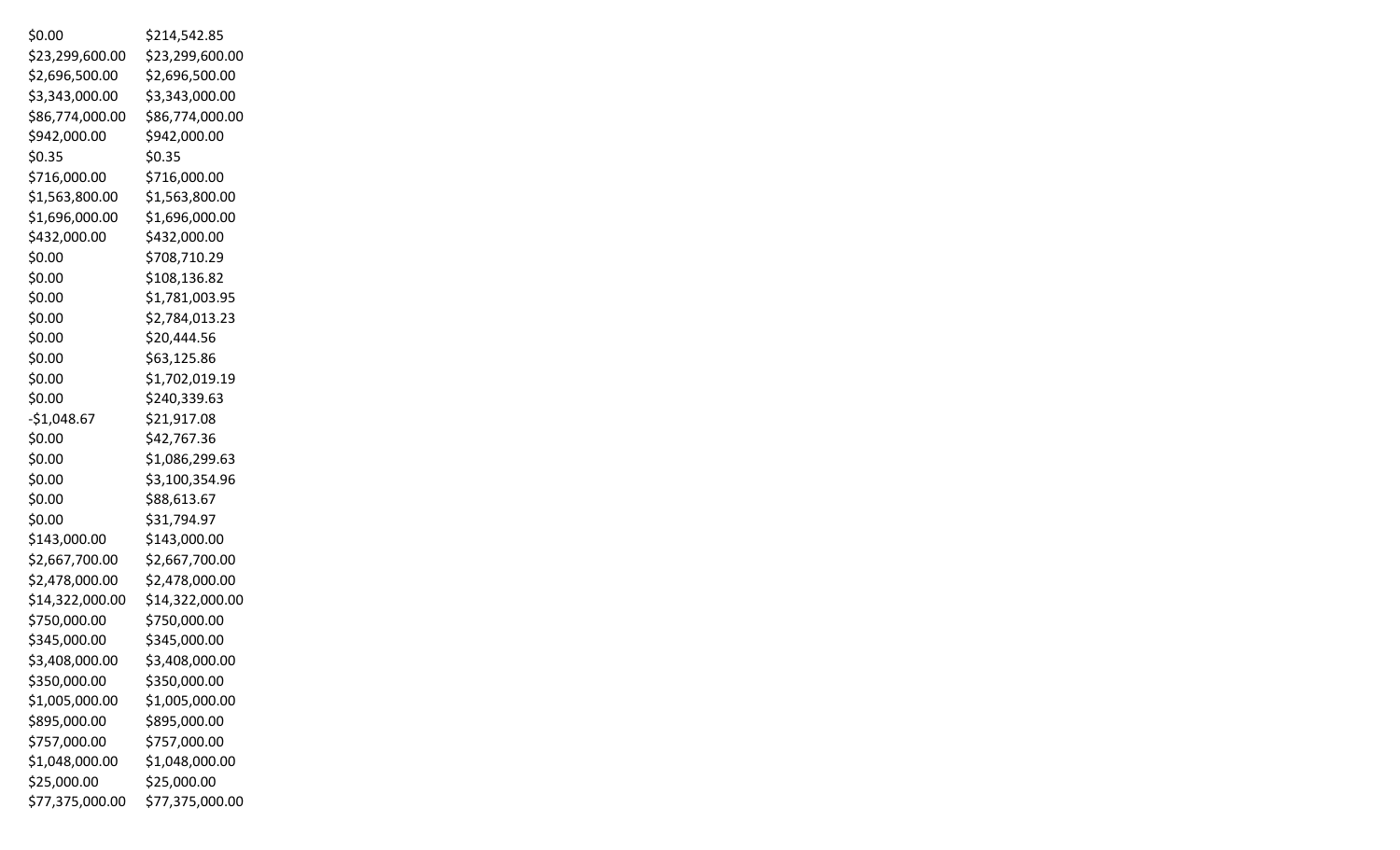| \$120,000.00   | \$120,000.00   |
|----------------|----------------|
| $-5222.26$     | \$1.70         |
| \$0.00         | \$34,951.46    |
| \$0.00         | \$211,230.10   |
| $-50.08$       | \$0.00         |
| \$287,940.79   | \$287,940.79   |
| \$20,000.00    | \$20,000.00    |
| $-$146.16$     | \$7,833.01     |
| \$97,087.38    | \$97,087.38    |
| \$0.00         | \$75,000.00    |
| \$0.00         | \$90,913.13    |
| \$92,233.01    | \$92,233.01    |
| \$3,388.50     | \$3,388.50     |
| $-5173.18$     | \$127,479.13   |
| $-57,384.70$   | \$0.00         |
| $-5397.65$     | \$6,384.51     |
| $-50.04$       | \$0.00         |
| \$0.00         | \$2,034.98     |
| $-$367.62$     | \$14,632.38    |
| \$0.00         | \$40,638.41    |
| $-$14.01$      | \$2,461.81     |
| \$3,642,782.82 | \$3,642,782.82 |
| \$15,000.00    | \$15,000.00    |
| \$84,104.86    | \$84,104.86    |
| \$256,862.62   | \$256,862.62   |
| \$14,427.47    | \$14,427.47    |
| \$43,689.32    | \$43,689.32    |
| \$0.00         | \$11,474.22    |
| $-$14.52$      | \$35,355.38    |
| \$0.00         | \$20,689.98    |
| \$0.00         | \$3,397.00     |
| $-54.30$       | \$0.00         |
| \$0.00         | \$42,584.48    |
| $-$14,769.43$  | \$5,674.71     |
| \$0.00         | \$3,767.67     |
| \$90,000.00    | \$90,000.00    |
| \$177,184.47   | \$177,184.47   |
| \$60,000.00    | \$60,000.00    |
| $-$3,072.52$   | \$0.00         |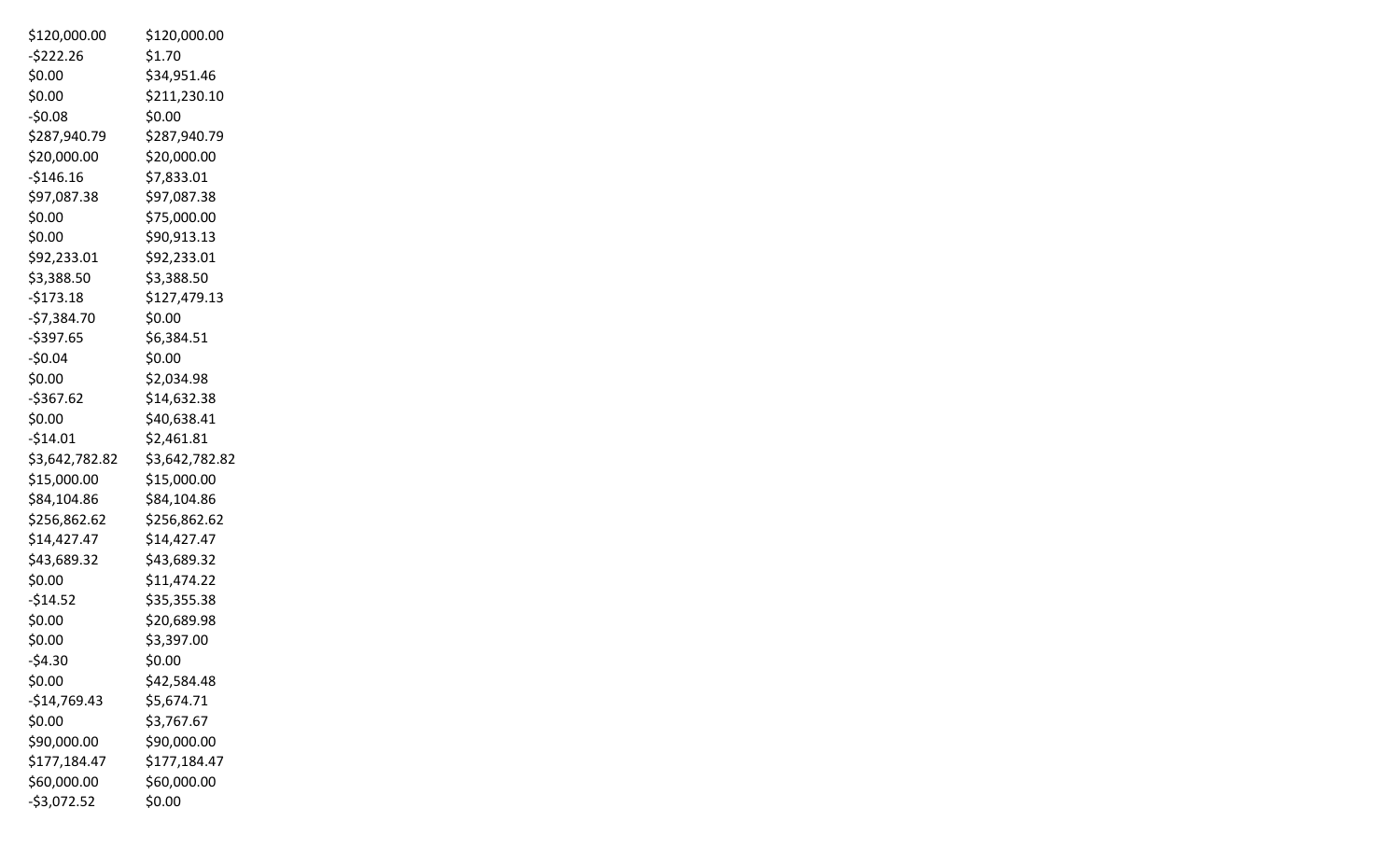| \$0.00         | \$8,509.56     |
|----------------|----------------|
| \$0.00         | \$20,850.43    |
| \$0.00         | \$13,578.50    |
| $-5548.42$     | \$0.00         |
| \$0.00         | \$2,812.51     |
| \$0.00         | \$83,388.97    |
| \$0.00         | \$238,428.09   |
| $-555.50$      | \$1,790.42     |
| \$78,731.72    | \$78,731.72    |
| \$22,087.45    | \$22,087.45    |
| \$45,631.06    | \$45,631.06    |
| \$34,468.16    | \$34,468.16    |
| \$35,000.00    | \$35,000.00    |
| \$32,885.24    | \$32,885.24    |
| \$2,217,330.10 | \$2,217,330.10 |
| \$23,500.00    | \$23,500.00    |
| \$0.00         | \$15,420.15    |
| $-$1,701.35$   | \$0.00         |
| \$0.00         | \$46,830.12    |
| -\$50,006.48   | \$1,060.33     |
| \$6,009.66     | \$6,009.66     |
| \$138,197.03   | \$138,197.03   |
| \$8,000.00     | \$8,000.00     |
| \$0.00         | \$39,948.28    |
| \$0.00         | \$3,753.21     |
| $-$40,358.77$  | \$8.02         |
| $-570,594.98$  | \$33,451.15    |
| \$4,563.11     | \$4,563.11     |
| \$87,378.64    | \$87,378.64    |
| \$45,805.54    | \$45,805.54    |
| \$20,877.05    | \$20,877.05    |
| \$18,793.41    | \$18,793.41    |
| \$66,262.37    | \$66,262.37    |
| \$115,742.00   | \$115,742.00   |
| $-$70,279.39$  | \$0.00         |
| \$0.00         | \$908.26       |
| $-597.46$      | \$3,251.39     |
| \$0.00         | \$18,066.55    |
| $-51,533.21$   | \$6,298.96     |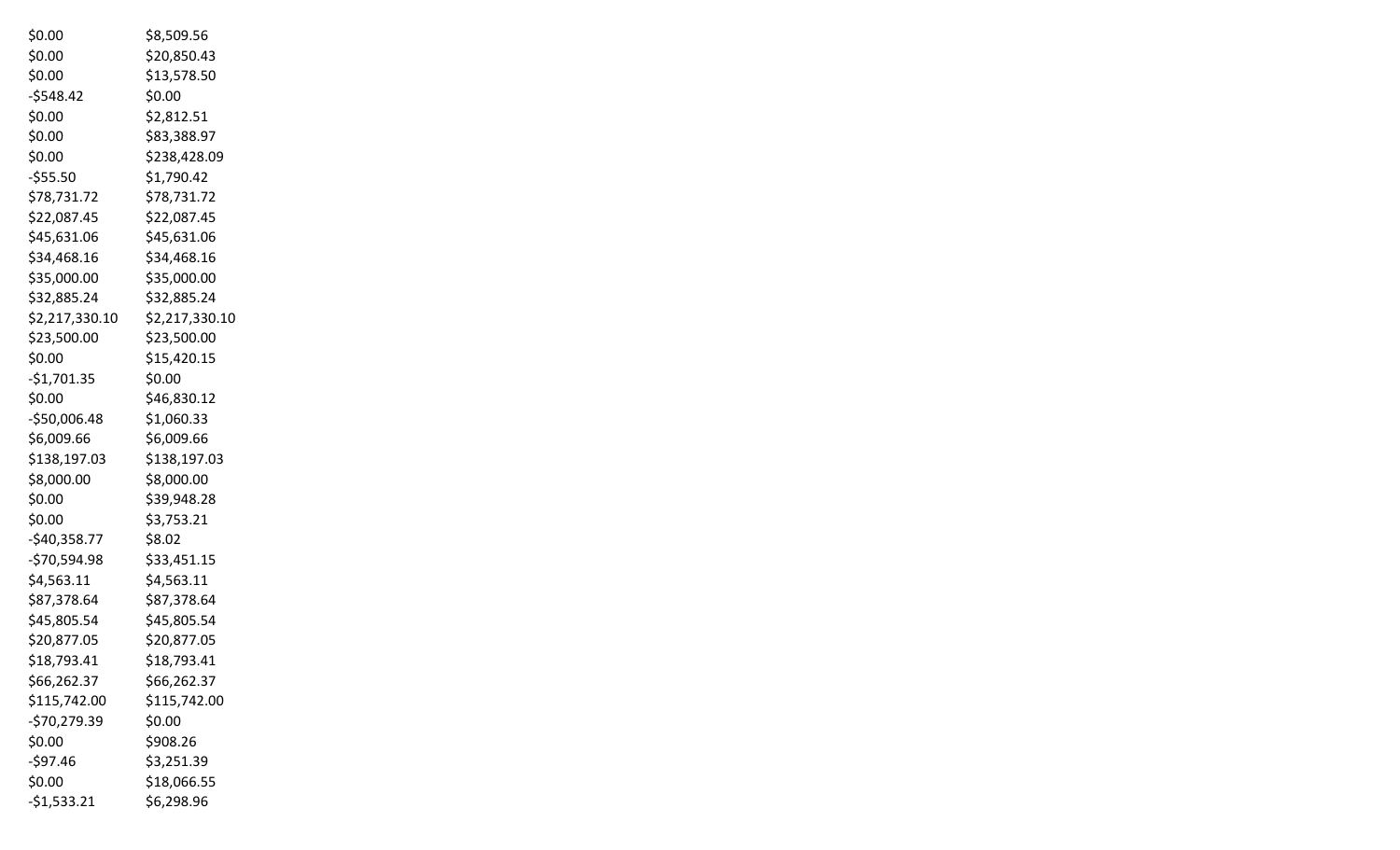| \$0.00         | \$120.20     |
|----------------|--------------|
| \$0.00         | \$113,277.89 |
| \$0.00         | \$1,904.38   |
| \$0.00         | \$375,478.83 |
| $-56, 176.33$  | \$0.00       |
| \$0.00         | \$814.13     |
| \$31,630.02    | \$31,630.02  |
| \$65,121.12    | \$65,121.12  |
| \$103,987.74   | \$103,987.74 |
| $-$1,002.84$   | \$0.00       |
| $-526,593.12$  | \$45,255.34  |
| \$0.00         | \$70,958.66  |
| \$0.00         | \$2,111.25   |
| $-50.02$       | \$0.00       |
| \$0.00         | \$2,632.19   |
| \$75,728.16    | \$75,728.16  |
| \$31,491.26    | \$31,491.26  |
| \$95,986.00    | \$95,986.00  |
| \$14,321.38    | \$14,321.38  |
| \$62,429.26    | \$62,429.26  |
| \$0.00         | \$9,492.10   |
| \$0.00         | \$14,199.38  |
| \$0.00         | \$60,105.55  |
| $-$3,496.65$   | \$0.00       |
| $-$24,660.64$  | \$0.00       |
| \$0.00         | \$26,257.02  |
| $-5327.03$     | \$0.00       |
| \$0.00         | \$6,865.03   |
| $-53,346.80$   | \$8,195.24   |
| \$0.00         | \$2,163.30   |
| $-$ \$2,473.53 | \$0.00       |
| \$13,508.03    | \$13,508.03  |
| \$101,049.14   | \$101,049.14 |
| \$28,112.30    | \$28,112.30  |
| \$74,314.20    | \$74,314.20  |
| \$113,969.64   | \$113,969.64 |
| \$50,000.00    | \$50,000.00  |
| \$0.00         | \$53,343.14  |
| \$0.00         | \$200,083.97 |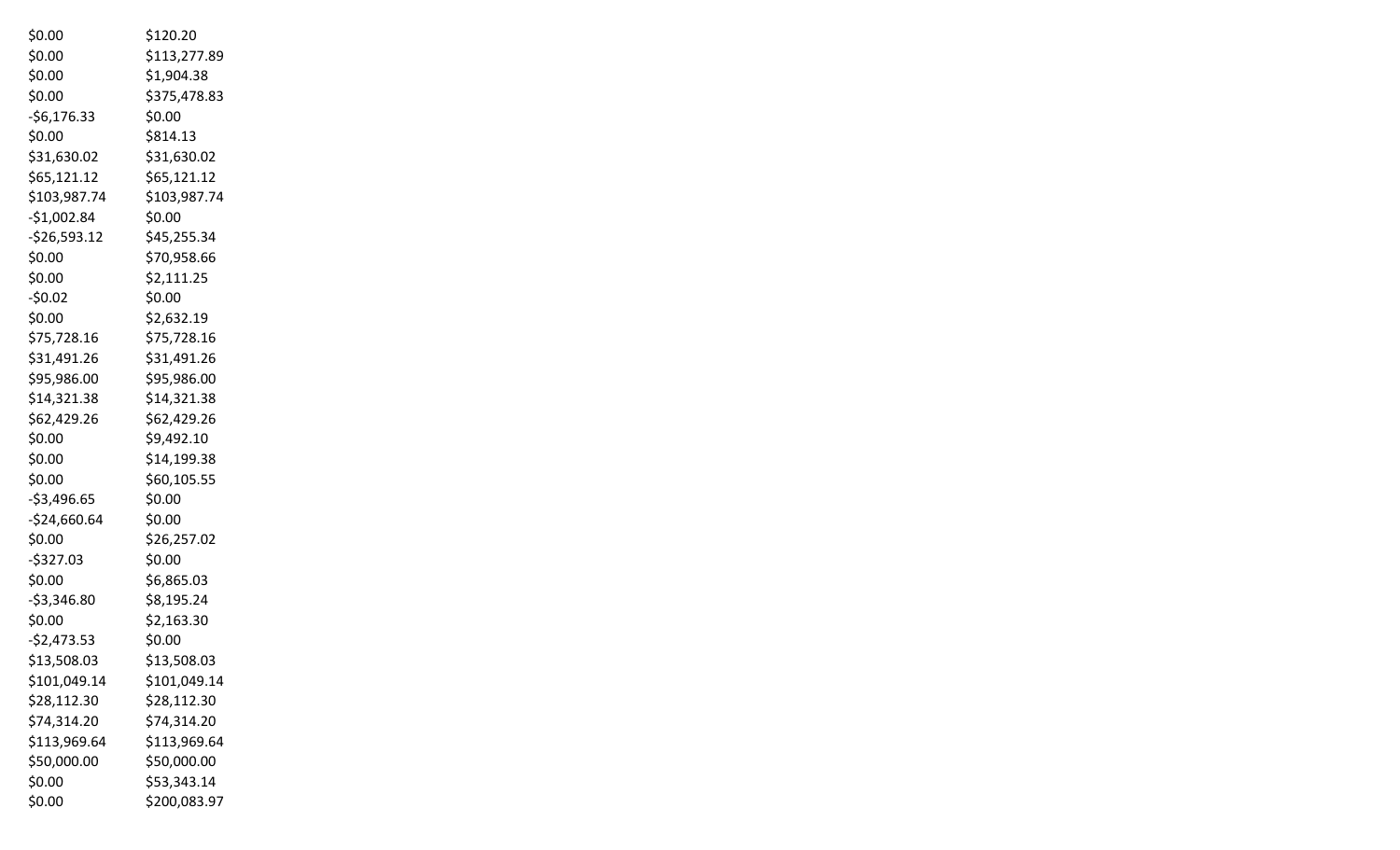| \$0.00         | \$23,465.53    |
|----------------|----------------|
| \$1,699,029.13 | \$1,699,029.13 |
| \$0.00         | \$40,000.00    |
| \$0.00         | \$54,145.26    |
| \$0.00         | \$17,728.79    |
| \$0.00         | \$2,310.04     |
| \$0.00         | \$2,057.91     |
| \$0.00         | \$50,000.00    |
| \$0.00         | \$1,659.63     |
| \$124,265.00   | \$124,265.00   |
| \$0.00         | \$256.73       |
| \$0.00         | \$0.01         |
| \$0.00         | \$28,101.77    |
| \$20,000.00    | \$20,000.00    |
| \$0.00         | \$13,885.65    |
| \$549,104.00   | \$549,104.00   |
| \$0.00         | \$38,022.43    |
| \$0.00         | \$284,128.50   |
| \$1,013,179.00 | \$1,013,179.00 |
| \$256,013.00   | \$256,013.00   |
| \$0.00         | \$95,177.67    |
| \$25,765.00    | \$25,765.00    |
| \$210,000.00   | \$210,000.00   |
| \$0.00         | \$620,975.87   |
| \$0.00         | \$27,779.43    |
| \$0.00         | \$31,971.53    |
| \$239,115.00   | \$239,115.00   |
| \$0.00         | \$173,407.96   |
| \$0.00         | \$27,382.94    |
| \$0.00         | \$130,977.11   |
| \$0.00         | \$115,983.55   |
| $-5118,720.00$ | \$0.00         |
| \$0.00         | \$12,700.54    |
| -\$120,000.00  | \$33,515.04    |
| \$11,347.00    | \$11,347.00    |
| \$140,000.00   | \$140,000.00   |
| \$319,228.79   | \$319,228.79   |
| \$229,487.78   | \$229,487.78   |
| \$23,883.67    | \$23,883.67    |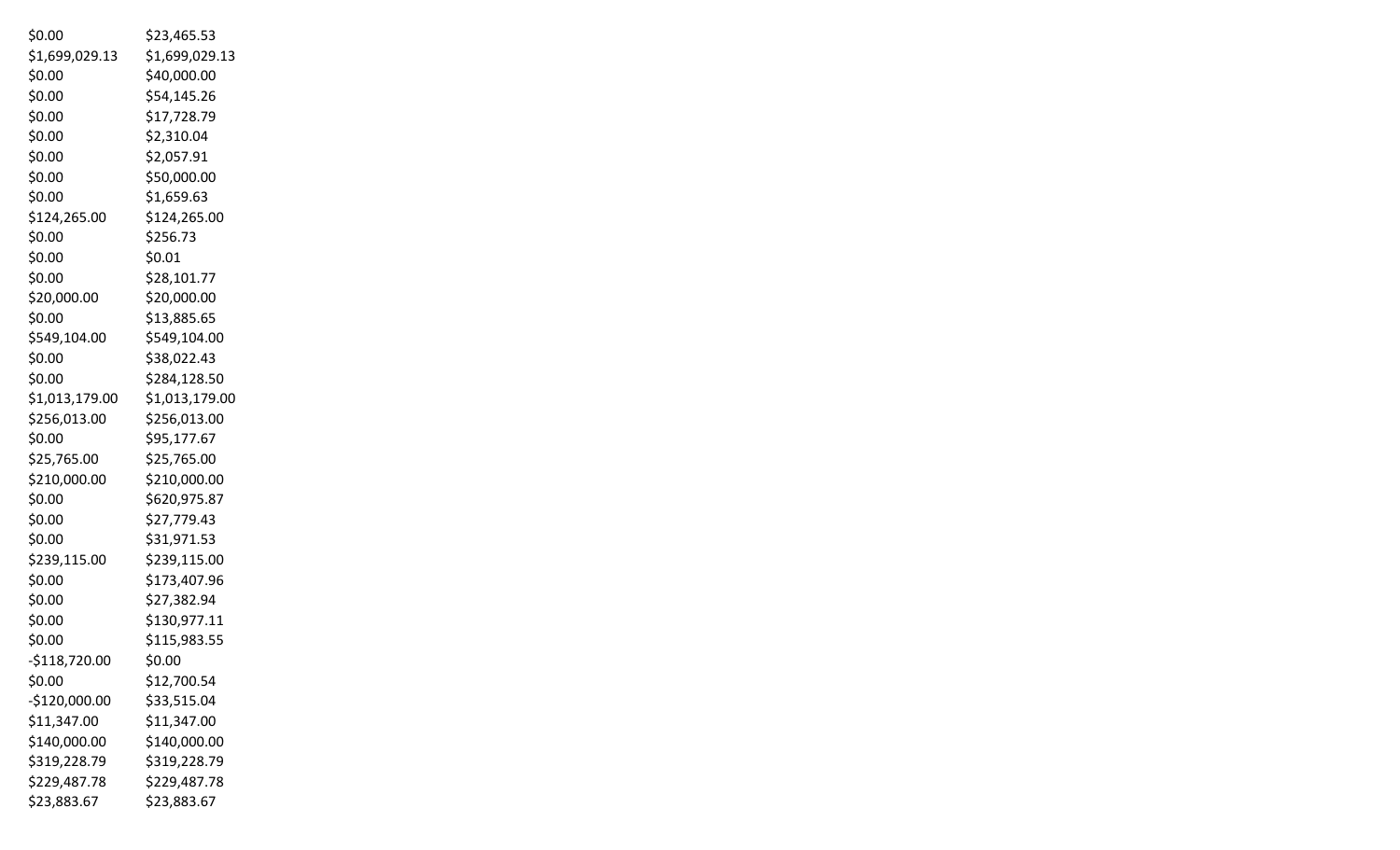| \$0.00         | \$50,000.00    |
|----------------|----------------|
| $-$2,702.38$   | \$1,498.52     |
| $-551,312.90$  | \$0.00         |
| \$0.00         | \$40,296.10    |
| $-$18,567.31$  | \$9,921.28     |
| $-50.15$       | \$3,279.00     |
| \$0.00         | \$40,000.00    |
| -\$666,770.00  | \$503,836.82   |
| \$40,000.00    | \$40,000.00    |
| \$316,426.81   | \$316,426.81   |
| \$760,447.30   | \$760,447.30   |
| \$0.00         | \$12,375.31    |
| \$0.00         | \$2,868.79     |
| \$0.00         | \$55,526.01    |
| \$0.00         | \$704,027.86   |
| \$458,450.00   | \$458,450.00   |
| \$0.00         | \$234,731.14   |
| \$0.00         | \$15,681.30    |
| \$0.00         | \$29.25        |
| \$135,600.00   | \$135,600.00   |
| \$0.00         | \$90,568.64    |
| \$0.00         | \$4,283.61     |
| $-50.03$       | \$0.00         |
| \$0.00         | \$1,148.73     |
| \$0.00         | \$119,435.40   |
| -\$666,770.00  | \$1,130,880.48 |
| \$0.00         | \$231,051.41   |
| \$0.00         | \$91,216.46    |
| \$50,000.00    | \$50,000.00    |
| \$1,455,670.00 | \$1,455,670.00 |
| \$0.00         | \$134,656.26   |
| $-52,196.00$   | \$541,483.17   |
| \$0.00         | \$24,431.56    |
| \$0.00         | \$7,926.55     |
| \$0.00         | \$15,000.00    |
| \$0.00         | \$240,667.55   |
| \$0.00         | \$18,664.46    |
| \$0.00         | \$5,882.97     |
| \$0.00         | \$3,898.41     |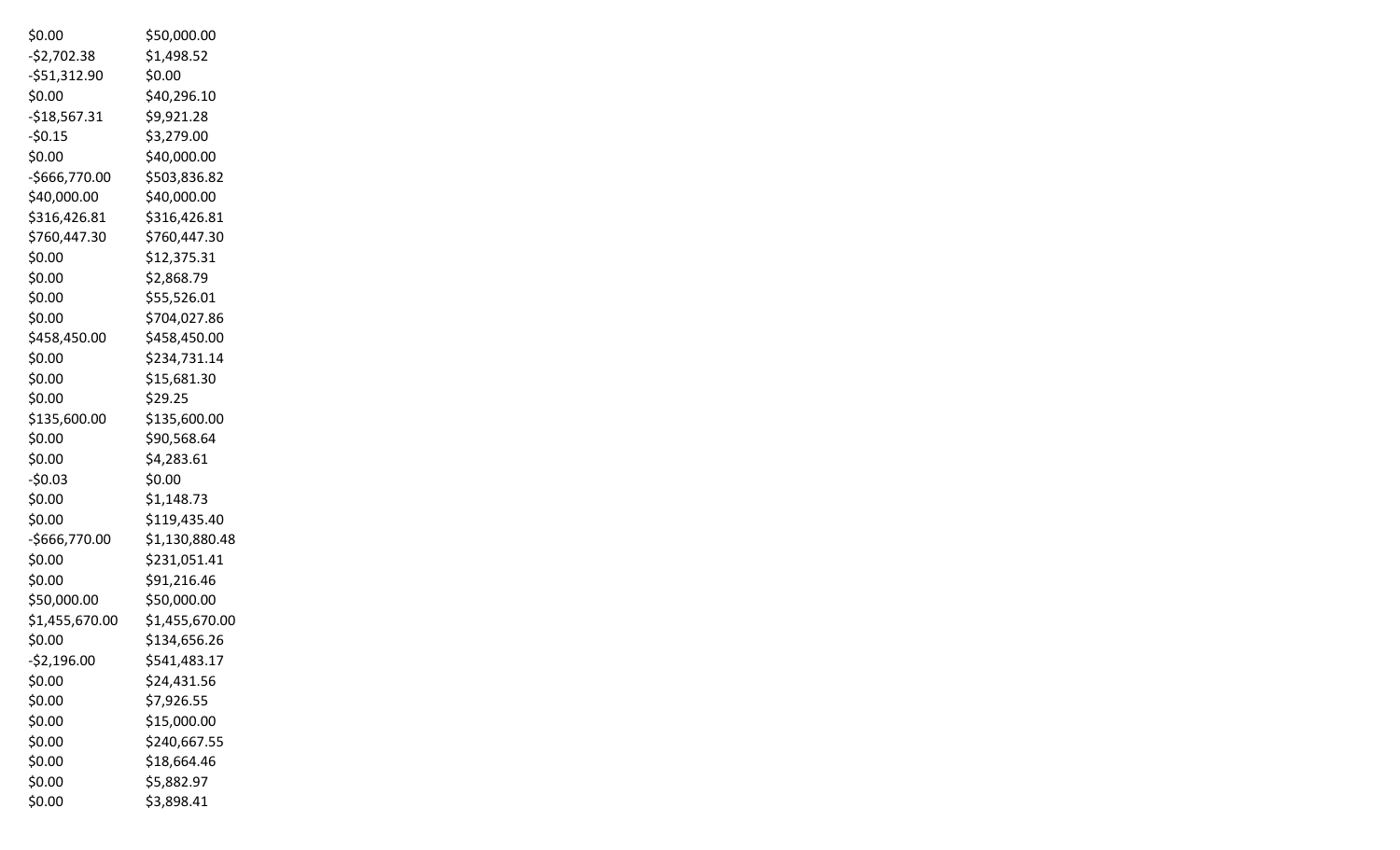| \$0.00         | \$101,821.47   |
|----------------|----------------|
| \$343,042.00   | \$343,042.00   |
| $-5281,280.00$ | \$22,634.10    |
| \$0.00         | \$333,801.45   |
| \$0.00         | \$367,968.12   |
| \$0.00         | \$5,557.99     |
| \$0.00         | \$131,792.22   |
| \$0.00         | \$80,517.16    |
| $-54.97$       | \$0.00         |
| \$46,330.03    | \$46,330.03    |
| $-5278.80$     | \$109,407.73   |
| \$666,770.00   | \$1,279,568.16 |
| \$0.00         | \$75,498.15    |
| \$953,172.00   | \$953,172.00   |
| \$874,402.07   | \$874,402.07   |
| \$0.00         | \$50,324.10    |
| \$0.00         | \$38,795.51    |
| \$0.00         | \$2,019.15     |
| \$0.00         | \$522,109.05   |
| \$0.00         | \$47.62        |
| \$0.00         | \$20,289.84    |
| \$208,000.00   | \$208,000.00   |
| \$185,000.00   | \$405,833.12   |
| \$190,243.59   | \$190,243.59   |
| \$600,000.00   | \$2,027,585.71 |
| \$0.00         | \$49,875.62    |
| \$212,749.03   | \$212,749.03   |
| \$0.00         | \$378,714.95   |
| \$212,000.00   | \$212,000.00   |
| \$755,000.00   | \$755,000.00   |
| \$1,790,000.00 | \$1,790,000.00 |
| \$0.00         | \$506,852.52   |
| \$0.00         | \$147,084.32   |
| \$140,000.00   | \$374,931.66   |
| \$358,007.38   | \$2,575,235.14 |
| \$0.00         | \$152,000.00   |
| \$0.00         | \$107,238.58   |
| \$0.00         | \$11,925.21    |
| \$100,000.00   | \$100,000.00   |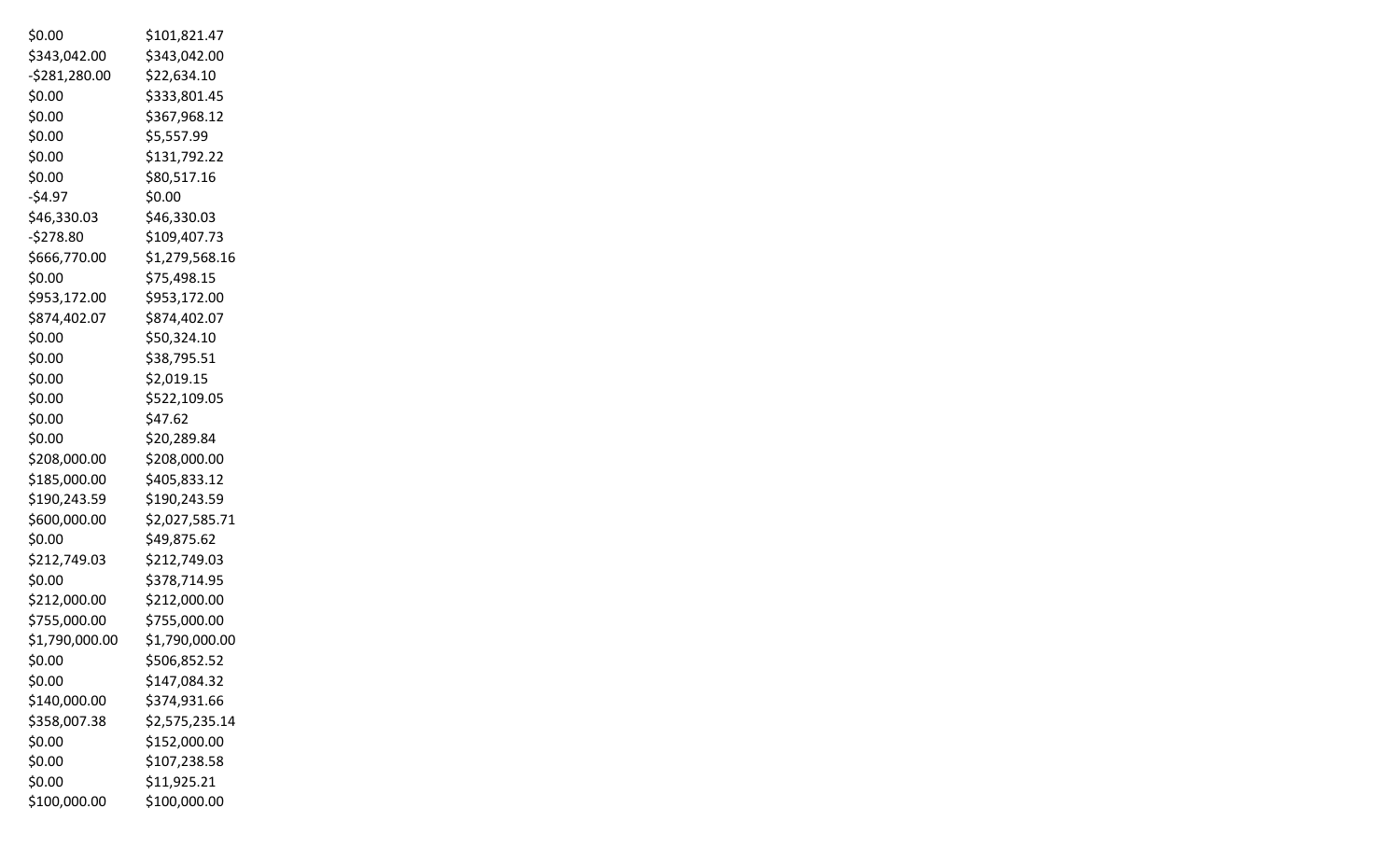| \$0.00       | \$56.79      |
|--------------|--------------|
| \$0.00       | \$83,643.81  |
| $-563.25$    | \$0.00       |
| \$0.00       | \$8,312.99   |
| \$0.00       | \$67,432.00  |
| \$0.00       | \$2,804.90   |
| \$0.00       | \$45,945.00  |
| \$0.00       | \$8,661.50   |
| \$5,600.00   | \$5,600.00   |
| \$20,000.00  | \$20,000.00  |
| $-5124.89$   | \$151.19     |
| \$0.00       | \$26,357.24  |
| \$0.00       | \$250,799.93 |
| \$0.00       | \$49,649.35  |
| \$0.00       | \$4,790.55   |
| \$0.00       | \$2,347.00   |
| $-558.76$    | \$32,764.46  |
| \$0.00       | \$3,750.00   |
| \$0.00       | \$31,959.55  |
| \$0.00       | \$20,611.00  |
| \$0.00       | \$7,976.36   |
| \$7,500.00   | \$7,500.00   |
| \$315,697.50 | \$315,697.50 |
| \$84,000.00  | \$84,000.00  |
| \$0.00       | \$2,668.83   |
| \$0.00       | \$46,642.43  |
| \$0.00       | \$22,642.70  |
| \$0.00       | \$98,115.68  |
| \$148,739.00 | \$148,739.00 |
| \$623,600.00 | \$623,600.00 |
| \$0.00       | \$214,496.04 |
| \$75,000.00  | \$75,000.00  |
| \$0.00       | \$168,682.35 |
| \$77,950.00  | \$77,950.00  |
| \$0.00       | \$95,188.31  |
| \$0.00       | \$5,184.83   |
| \$10,000.00  | \$10,000.00  |
| \$800,000.00 | \$800,000.00 |
| -\$338.96    | \$0.00       |